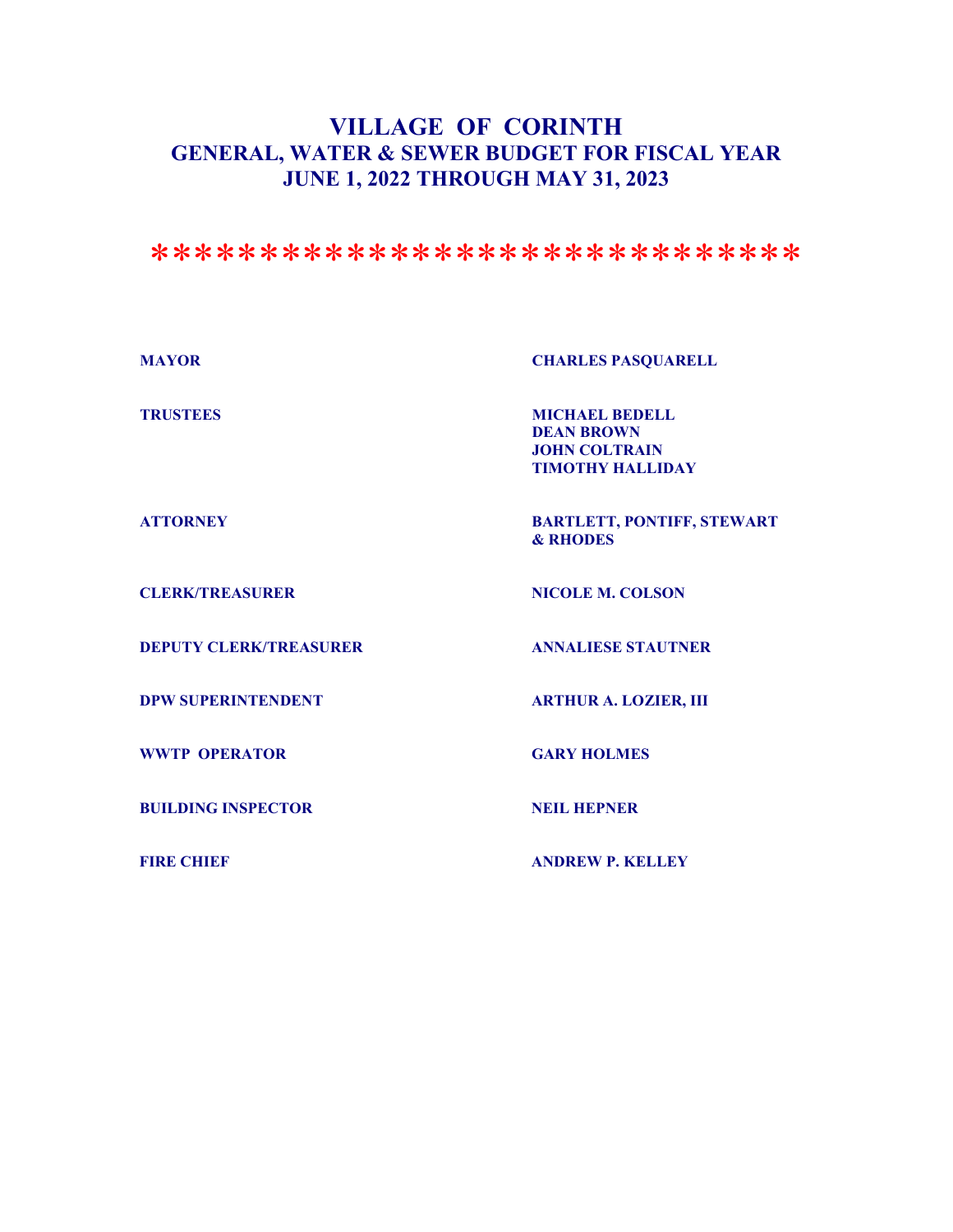## **TABLE OF CONTENTS**

|                                     | 1        |
|-------------------------------------|----------|
|                                     | 2        |
|                                     | 3        |
| <b>GENERAL FUND:</b>                |          |
|                                     | $4 - 10$ |
|                                     | 10       |
|                                     | 9        |
|                                     | 7        |
| ECONOMIC DEV, CULTURAL & RECREATION | 8        |
|                                     | $4 - 5$  |
|                                     | 6        |
|                                     | 11       |
| <b>WATER FUND:</b>                  |          |
|                                     | 12       |
|                                     | 13       |
| <b>SEWER FUND:</b>                  |          |
|                                     | 14       |
|                                     | 15       |
|                                     | 16       |
|                                     |          |
|                                     |          |
|                                     |          |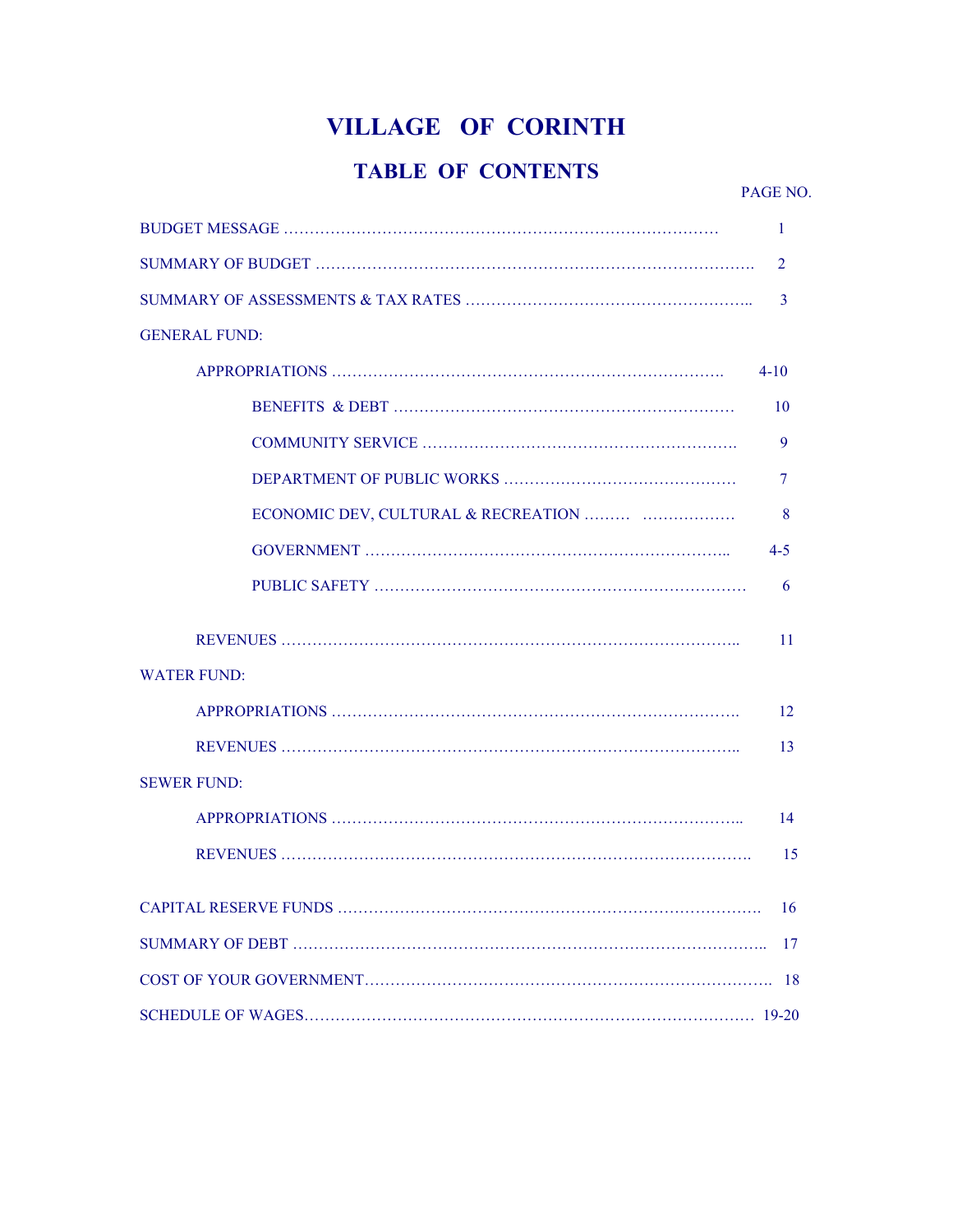## **BUDGET MESSAGE 2022-2023**

The tax rate for this year is \$5.20 per \$1,000 of taxable value; the same as the 2021/2022 tax year. This year's budget is \$3,567,911 with an anticipated appropriation from fund balance of \$175,967.

### PROJECTS:

The Village is currently undertaking a street replacement plan for Palmer Avenue which will include complete utility replacement, storm drainage and streetscape. This project will use remaining funds in the EFC Drinking Water Revolving Loan as well as a \$1,250,000 Community Development Block Grant. Applications have also been submitted to the State for additional funding for the project.

Street projects scheduled include White Street replacement of water and sewer lines as well as storm sewer. A catch basin improvement will be completed on Raymond Street. The DPW will also continue to assist the Towns of Corinth, Greenfield, Hadley, Luzerne and Day with paving projects as they assist us in our projects. DPW will also be replacing sidewalks on Main Street from the east side of Beech Street to the Village/Town line. The DPW also provides oversight and assistance with the contracted Village projects.

### NEW EQUIPMENT:

The DPW will purchase a mini excavator, a boom lift to replace the bucket truck, and a replacement for the water truck.

The Fire Department will purchase AED units, thermal imaging cameras, other small equipment, and replace their ATV.

TOWN FIRE CONTRACT: \$513,313

WATER/SEWER RENTS adopted by resolution of the Board are included in this budget document. Rates may change within this fiscal year if deemed necessary due to water usage data.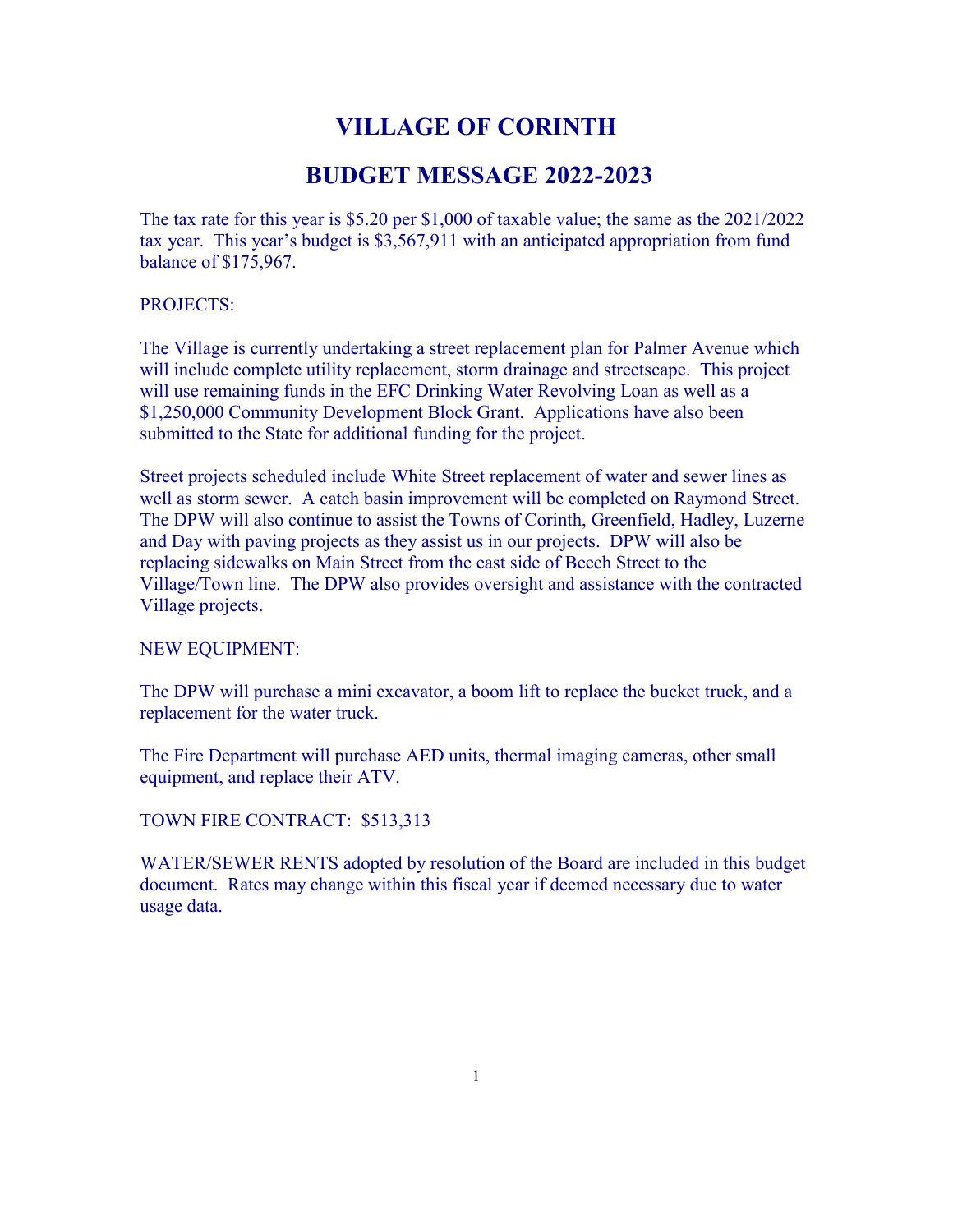## **2022/2023 SUMMARY OF BUDGET**

|                         |                | <b>LESS</b>      | <b>LESS</b>     | <b>AMOUNT</b> |
|-------------------------|----------------|------------------|-----------------|---------------|
|                         | APPROP-        | <b>ESTIMATED</b> | APPROP-         | TO BE         |
|                         | <b>RIATION</b> | <b>REVENUES</b>  | <b>FUND BAL</b> | <b>RAISED</b> |
| <b>GENERAL FUND</b>     |                |                  |                 |               |
| TAX RATE - \$5.20/1,000 | \$3,567,911    | \$1,662,513      | \$175,967       | \$1,729,431   |

## **WATER FUND**

INSIDE VILLAGE QUARTERLY METERED RATE - \$68.75 MVC (UP TO 10,000 GALLONS PER UNIT) ; \$6.55 USAGE CHARGE PER 1,000 GALLONS; \$13.10 USAGE CHARGE PER 1,000 GALLONS FOR NON-METERED USAGE BASED ON ESTIMATED USAGE

OUTSIDE VILLAGE QUARTERLY METERED RATE - \$96.25 MVC (UP TO 10,000 GALLONS PER UNIT) ; \$9.17 USAGE CHARGE PER 1,000 GALLONS

| \$655,090 | \$655,090 | $S = -0$ |  | $S - 0$ |  |  |
|-----------|-----------|----------|--|---------|--|--|
|-----------|-----------|----------|--|---------|--|--|

## SEWER FUND

INSIDE VILLAGE QUARTERLY METERED RATE – \$88.00 MVC (UP TO 10,000 GALLONS PER UNIT); \$9.02 USAGE CHARGE PER 1,000 GALLONS; \$18.04 USAGE CHARGE PER 1,000 GALLONS FOR NON-METERED USAGE BASED ON ESTIMATED USAGE

OUTSIDE VILLAGE QUARTERLY METERED RATE – \$123.20 MVC (UP TO 10,000 GALLONS); \$12.63 USAGE CHARGE PER 1,000 GALLONS

|                          | \$687,516              | \$687,516 | S. | $-0-$ | $S - 0$              |
|--------------------------|------------------------|-----------|----|-------|----------------------|
|                          |                        |           |    |       |                      |
| <b>TOTAL (ALL FUNDS)</b> | \$4,910,517<br>_______ |           |    |       | 175,967 \$ 1,729,431 |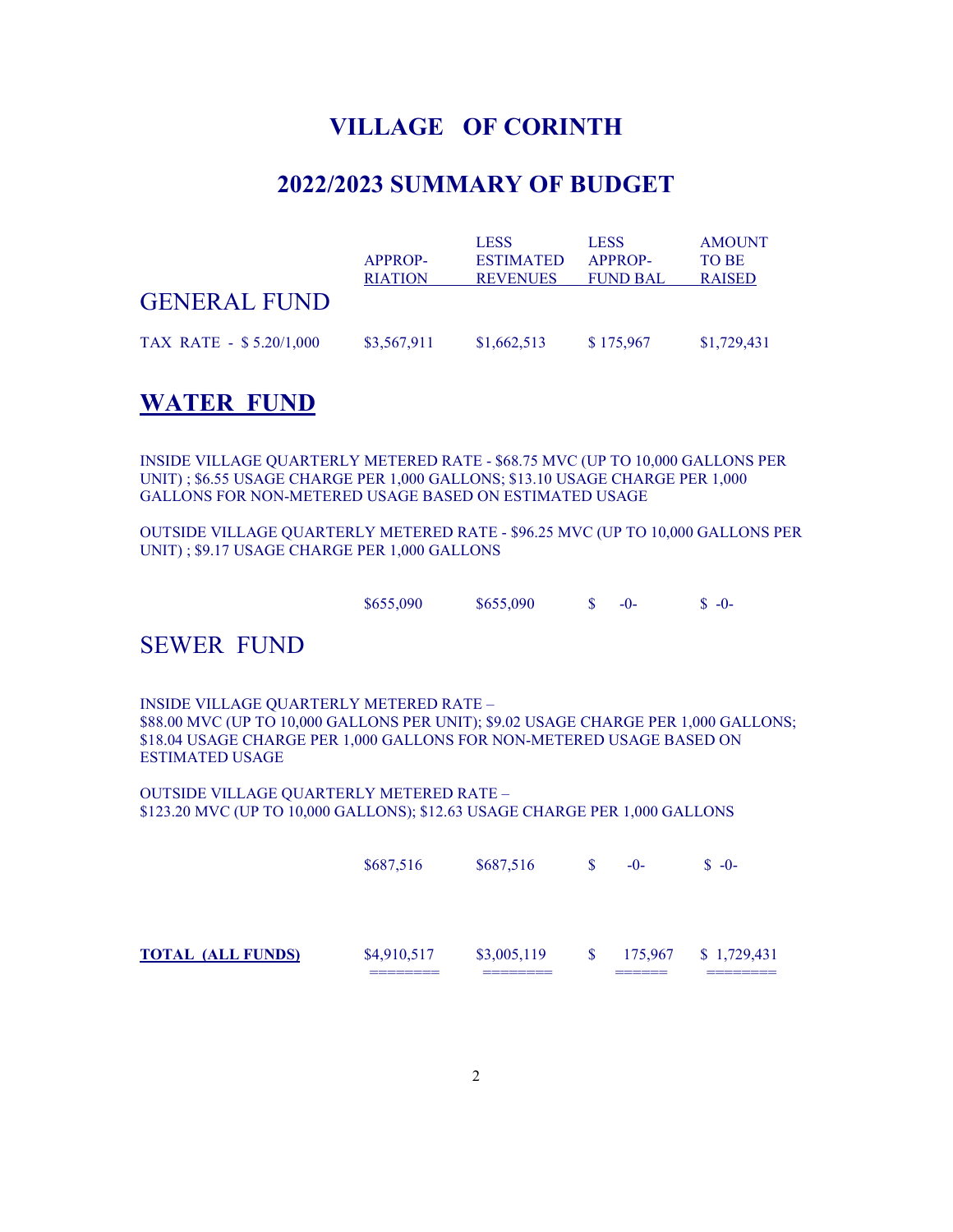|                                                                   | 2021/2022                        | 2022/2023                        | <b>DIFFERENCE</b>                            |
|-------------------------------------------------------------------|----------------------------------|----------------------------------|----------------------------------------------|
| <b>TOTAL ASSESSMENT</b>                                           | \$362,209,503                    | \$371,275,304                    | \$9,065,801                                  |
| <b>LESS EXEMPTIONS:</b>                                           |                                  |                                  |                                              |
| <b>TAXABLE EXEMPT</b><br>UTILITIES & N.C.<br><b>WHOLLY EXEMPT</b> | \$5,092,389<br>0<br>\$25,624,200 | \$4,884,391<br>0<br>\$33,789,400 | $(\$207,998)$<br>$\mathbf{0}$<br>\$8,165,200 |
| <b>TOTAL EXEMPTIONS</b><br><b>VILLAGE OWNED</b>                   | \$30,716,589<br>\$18,600         | \$38,673,791<br>\$18,600         | \$7,957,202<br>0                             |
| <b>TOTAL TAXABLE VALUE</b>                                        | \$331,474,314                    | \$332,582,913                    | \$1,108,599                                  |
| <b>GENERAL FUND APPROP.</b>                                       | \$3,555,121                      | \$3,567,911                      | \$12,790                                     |
| <b>LESS EST. REVENUES</b>                                         | \$1,639,908                      | \$1,662,513                      | \$22,605                                     |
| <b>APPROPRIATED FUND BAL</b>                                      | \$191,547                        | \$175,967                        | (\$15,800)                                   |
| <b>TO BE RAISED BY TAX</b>                                        | \$1,723,666                      | \$1,729,431                      | \$5,765                                      |
| TAX RATE / 1,000 TAXABLE<br><b>ASSESSED VALUATION</b>             | 5.20                             | 5.20                             | $\bf{0}$                                     |

| TAX RATE PRIOR YEARS |      |         |      |
|----------------------|------|---------|------|
| 2020-21              | 5.20 | 2015-16 | 549  |
| 2019-20              | 495  | 2014-15 | 5.49 |
| 2018-19              | 495  | 2013-14 | 5.49 |
| 2017-18              | 495  | 2012-13 | 5.49 |
| 2016-17              | 549  | 2011-12 | 5.50 |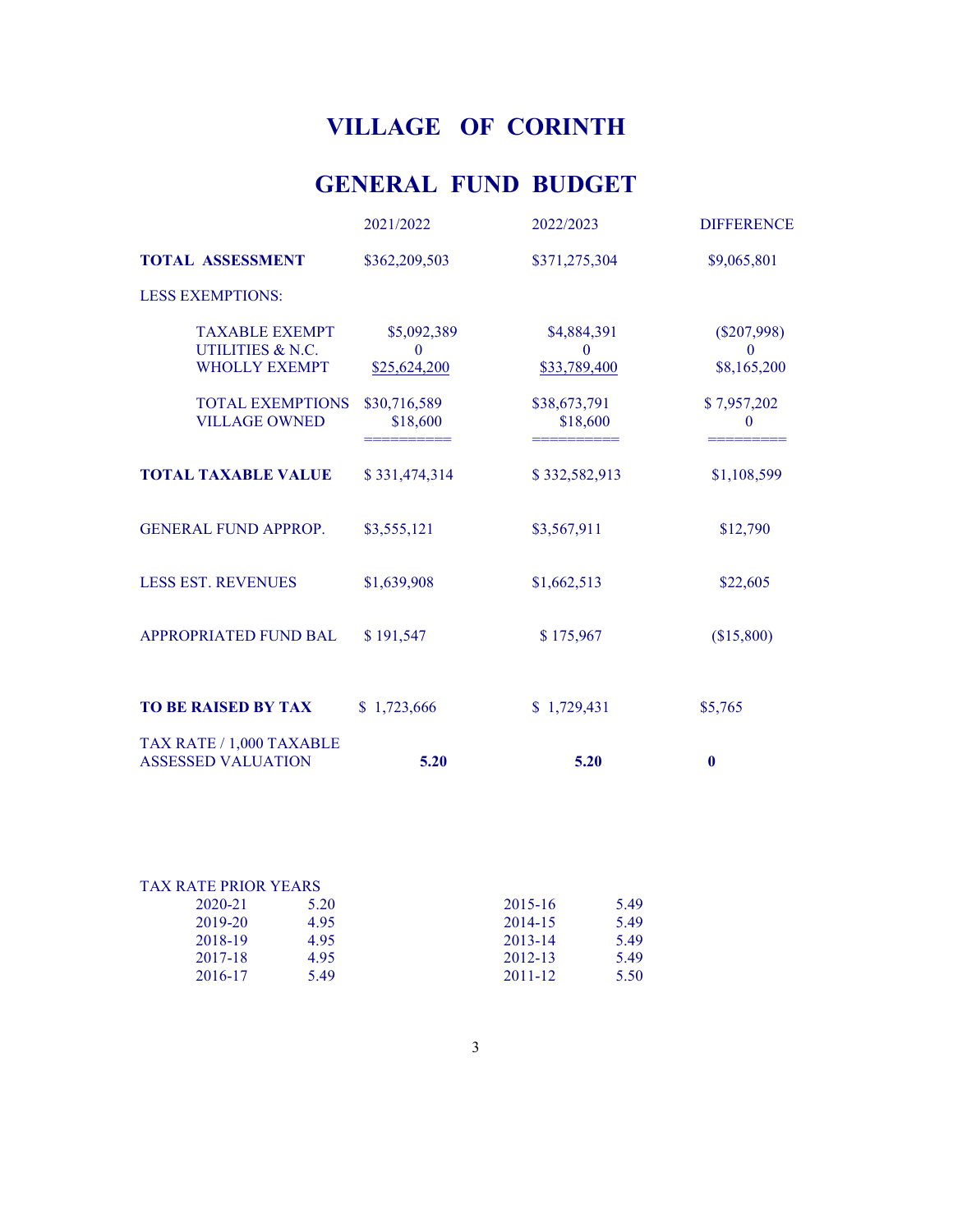| <b>ACCOUNTS</b><br><b>BOARD OF TRUSTEES</b>                                                      | <b>CODE</b>                   |                                  | <b>ACTUAL</b><br><b>SPENDING</b><br>2020/2021                  |                                            | <b>CURRENT</b><br><b>BUDGET</b><br><b>AS</b><br><b>ADOPTED</b><br>2021/2022 |                                                      | <b>CURRENT</b><br><b>BUDGET</b><br><b>AS</b><br><b>AMENDED</b><br>2021/2022 |                                           | <b>BUDGET</b><br><b>OFFICERS</b><br><b>TENTATIVE</b><br><b>BUDGET</b><br>2022/2023 |                                            | <b>ADOPTED</b><br><b>BUDGET</b><br>2022/2023   |
|--------------------------------------------------------------------------------------------------|-------------------------------|----------------------------------|----------------------------------------------------------------|--------------------------------------------|-----------------------------------------------------------------------------|------------------------------------------------------|-----------------------------------------------------------------------------|-------------------------------------------|------------------------------------------------------------------------------------|--------------------------------------------|------------------------------------------------|
| PERSONAL SERVICES<br>CONTRACTUAL EXP.                                                            | A1010.1<br>A1010.4            | \$<br>\$                         | 22,216.00<br>10,662.00                                         | \$<br>\$                                   | 22,436.00<br>14.000.00                                                      | \$<br>\$                                             | 22,436.00<br>14.000.00                                                      | \$<br>\$                                  | 22,436.00<br>16,000.00                                                             | \$<br>\$                                   | 22,436.00<br>16,000.00                         |
|                                                                                                  |                               |                                  |                                                                |                                            |                                                                             |                                                      |                                                                             |                                           |                                                                                    |                                            |                                                |
| <b>TOTAL</b>                                                                                     |                               | \$                               | 32,878.00                                                      | -\$                                        | 36,436.00                                                                   | \$                                                   | 36,436.00                                                                   | \$                                        | 38,436.00                                                                          | \$                                         | 38,436.00                                      |
| <b>MAYOR</b><br><b>PERSONAL SERVICES</b>                                                         | A1210.1                       | \$                               | 13,328.00                                                      | \$                                         | 13,328.00                                                                   | \$                                                   | 13,328.00                                                                   | \$                                        | 13,328.00                                                                          | \$                                         | 13,328.00                                      |
| <b>CONTRACTUAL EXP.</b>                                                                          | A1210.4                       | $\frac{1}{2}$                    | 1,323.00                                                       | \$                                         | 2,500.00                                                                    | $\frac{1}{2}$                                        | 2,500.00                                                                    | \$                                        | 2,500.00                                                                           | $\frac{1}{2}$                              | 2,500.00                                       |
| <b>TOTAL</b>                                                                                     |                               | \$                               | 14,651.00                                                      | \$                                         | 15,828.00                                                                   | \$                                                   | 15,828.00                                                                   | \$                                        | 15,828.00                                                                          | $\mathsf{\$}$                              | 15,828.00                                      |
| <b>INDEPENDENT AUDITING</b><br><b>CONTRACTUAL</b>                                                | A1320.4                       | \$                               | 13,990.00                                                      | $\mathbf{\$}$                              | 17,140.00                                                                   | \$                                                   | 18,640.00                                                                   | \$                                        | 16,000.00                                                                          | -\$                                        | 16,000.00                                      |
| <b>ATTORNEY</b><br><b>PERSONAL SERVICES</b>                                                      | A1420.1                       | \$                               |                                                                | \$                                         |                                                                             | \$                                                   |                                                                             | \$                                        |                                                                                    | \$                                         |                                                |
| <b>CONTRACTUAL EXP.</b>                                                                          | A1420.4                       | \$                               | 113,884.00                                                     | \$                                         | 55,000.00                                                                   | \$                                                   | 55,000.00                                                                   | \$                                        | 55,000.00                                                                          | \$                                         | 55,000.00                                      |
| <b>TOTAL</b>                                                                                     |                               | \$                               | 113,884.00                                                     | $\mathbf s$                                | 55,000.00                                                                   | $\mathbf S$                                          | 55,000.00                                                                   | $\mathbf s$                               | 55,000.00                                                                          | \$                                         | 55,000.00                                      |
| <b>CLERK-TREASURER</b><br>PERSONAL SERVICES                                                      | A1430.1                       | \$                               | 63,441.00                                                      | \$                                         | 63,064.00                                                                   | $\mathbf{\$}$                                        | 63,064.00                                                                   | \$                                        | 81,672.00                                                                          | \$                                         | 81,672.00                                      |
| <b>ELECTIONS</b><br>CONTRACTUAL EXP.                                                             | A1450.4                       | \$                               | 520.00                                                         | \$                                         | 500.00                                                                      | $\mathsf{\$}$                                        | 500.00                                                                      | \$                                        | 500.00                                                                             | -\$                                        | 500.00                                         |
| <b>PUBLIC INFO STUDY</b>                                                                         |                               |                                  |                                                                |                                            |                                                                             |                                                      |                                                                             |                                           |                                                                                    |                                            |                                                |
| <b>CONTRACTUAL</b>                                                                               | A1480.4                       | <u>\$</u>                        |                                                                | \$                                         |                                                                             | <u>\$</u>                                            |                                                                             |                                           |                                                                                    | \$                                         |                                                |
| <b>TOTAL</b>                                                                                     |                               | \$                               |                                                                | \$                                         |                                                                             | \$                                                   |                                                                             | \$<br>\$                                  |                                                                                    | \$                                         |                                                |
| <b>VILLAGE HALL</b><br><b>JANITORIAL</b><br><b>EQUIPMENT</b><br>CONTRACTUAL EXP.<br><b>TOTAL</b> | A1620.1<br>A1620.2<br>A1620.4 | \$<br>\$<br>$\frac{16}{9}$<br>\$ | 1,750.00<br>$\overline{\phantom{a}}$<br>25,227.00<br>26,977.00 | \$<br>\$<br>$\frac{1}{2}$<br>$\mathsf{\$}$ | 1,950.00<br>200.00<br>31,250.00<br>33,400.00                                | \$<br>\$<br>$\frac{3}{2}$<br>$\sqrt[6]{\frac{1}{2}}$ | 1,950.00<br>200.00<br>40,050.00<br>42,200.00                                | \$<br>\$<br>$\frac{3}{2}$<br>$\mathbf{s}$ | 1,950.00<br>1,800.00<br>35,050.00<br>38,800.00                                     | \$<br>\$<br>$\frac{3}{2}$<br>$\mathsf{\$}$ | 1,950.00<br>1,800.00<br>35,050.00<br>38,800.00 |
| <b>CENTRAL DATA PROC.</b><br><b>EQUIPMENT</b><br><b>CONTRACTUAL EXP</b><br><b>TOTAL</b>          | A1680.2<br>A1680.4            | \$<br>\$<br>\$                   | 552.00<br>9,189.00<br>9,741.00                                 | \$<br>$\frac{1}{2}$<br>\$                  | 500.00<br>8,400.00<br>8,900.00                                              | \$<br>$\frac{1}{2}$<br>\$                            | 1,200.00<br>15,200.00<br>16,400.00                                          | \$<br>$\frac{1}{2}$<br>\$                 | 500.00<br>10,000.00<br>10,500.00                                                   | \$<br>$\frac{1}{2}$<br>\$                  | 500.00<br>10,000.00<br>10,500.00               |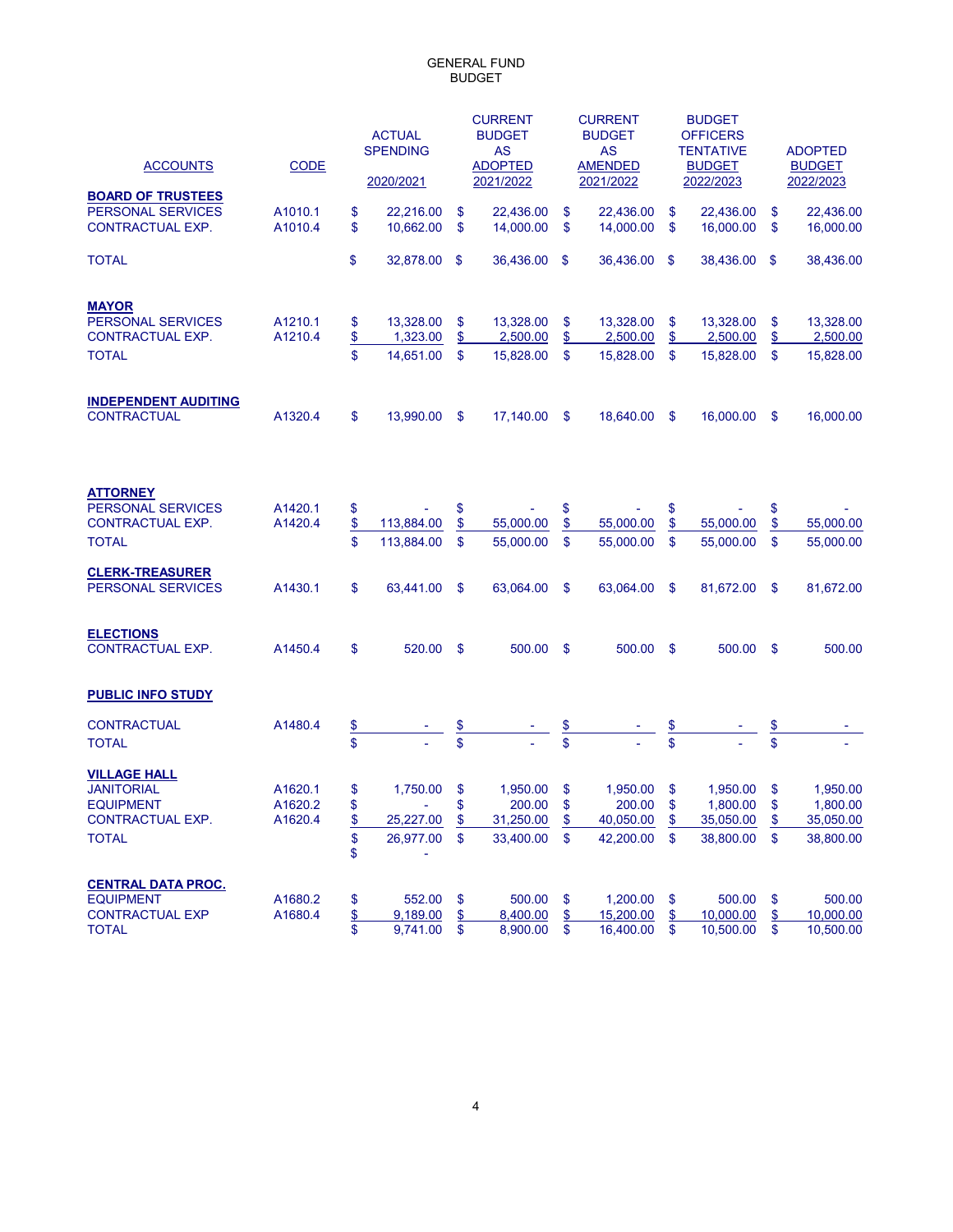| <b>ACCOUNTS</b>                                                                | <b>CODE</b>        |                         | <b>ACTUAL</b><br><b>SPENDING</b><br>2020/2021 |                       | <b>CURRENT</b><br><b>BUDGET</b><br><b>AS</b><br><b>ADOPTED</b><br>2021/2022 |                       | <b>CURRENT</b><br><b>BUDGET</b><br><b>AS</b><br><b>AMENDED</b><br>2021/2022 |               | <b>BUDGET</b><br><b>OFFICERS</b><br><b>TENTATIVE</b><br><b>BUDGET</b><br>2022/2023 |               | <b>ADOPTED</b><br><b>BUDGET</b><br>2022/2023 |
|--------------------------------------------------------------------------------|--------------------|-------------------------|-----------------------------------------------|-----------------------|-----------------------------------------------------------------------------|-----------------------|-----------------------------------------------------------------------------|---------------|------------------------------------------------------------------------------------|---------------|----------------------------------------------|
| <b>UNALLOCATED INS.</b><br><b>CONTRACTUAL EXP.</b>                             | A1910.4            | \$                      | 63.757.00                                     | -S                    | 71.457.00                                                                   | $\mathbf{s}$          | 71.457.00                                                                   | S.            | 72.610.00                                                                          | \$            | 72,610.00                                    |
| <b>MUN. ASSOC. DUES</b><br><b>CONTRACTUAL EXP.</b>                             | A1920.4            | \$                      | 1.875.00                                      | - \$                  | 2,000.00                                                                    | \$.                   | 2.000.00                                                                    | $\mathbf{\$}$ | 2.000.00                                                                           | \$.           | 2,000.00                                     |
| <b>JUDGEMENTS &amp; CLAIM</b><br><b>PURCHASE OF LAND</b>                       | A1930.4<br>A1940.2 | \$<br>\$                | 188.00                                        | <b>S</b>              |                                                                             | \$                    |                                                                             | \$            |                                                                                    | \$            |                                              |
| OTHER GEN. GOV. SUPP.<br><b>CONTRACTUAL EXP.</b><br><b>SCHOOL/TOWN/CTY TAX</b> | A1989.4<br>A1950.4 | \$<br>\$                | 12,012.00                                     | \$<br>\$              | 8,400.00                                                                    | $\mathbf s$<br>\$     | 8,400.00                                                                    | \$<br>\$      | 19,900.00                                                                          | \$<br>\$      | 19,900.00                                    |
| <b>CONTINGENCY</b><br><b>CONTRACTUAL EXP.</b>                                  | A1990.4            | \$                      |                                               | \$                    | 25,000.00                                                                   | <b>S</b>              | 25,000.00                                                                   | <b>S</b>      | 25,000.00                                                                          | \$.           | 25,000.00                                    |
| <b>TOTAL GENERAL</b><br><b>GOVERNMENT SUPPORT</b>                              |                    |                         |                                               |                       |                                                                             |                       |                                                                             |               |                                                                                    |               |                                              |
| <b>PERSONAL SERVICES</b>                                                       | 0.1                | \$                      | 100,735.00                                    | \$.                   | 100,778.00                                                                  | \$.                   | 100,778.00                                                                  | \$.           | 119,386.00                                                                         | S.            | 119,386.00                                   |
| <b>EQUIPMENT</b>                                                               | 0.2                | \$                      | 552.00                                        | \$                    | 700.00                                                                      | \$                    | 1,400.00                                                                    | \$            | 2,300.00                                                                           | \$            | 2,300.00                                     |
| <b>CONTRACTUAL EXP.</b>                                                        | 0.4                | \$                      | 252,627.00                                    | \$                    | 235,647.00                                                                  | \$                    | 252,747.00                                                                  | \$            | 254,560.00                                                                         | \$            | 254,560.00                                   |
| <b>GRAND TOTAL</b>                                                             |                    | $\overline{\mathbb{S}}$ | 353.914.00                                    | $\mathbf{\mathsf{s}}$ | 337.125.00                                                                  | $\mathbf{\mathsf{s}}$ | 354,925.00                                                                  | $\mathbf{s}$  | 376.246.00                                                                         | $\mathbf{\$}$ | 376.246.00                                   |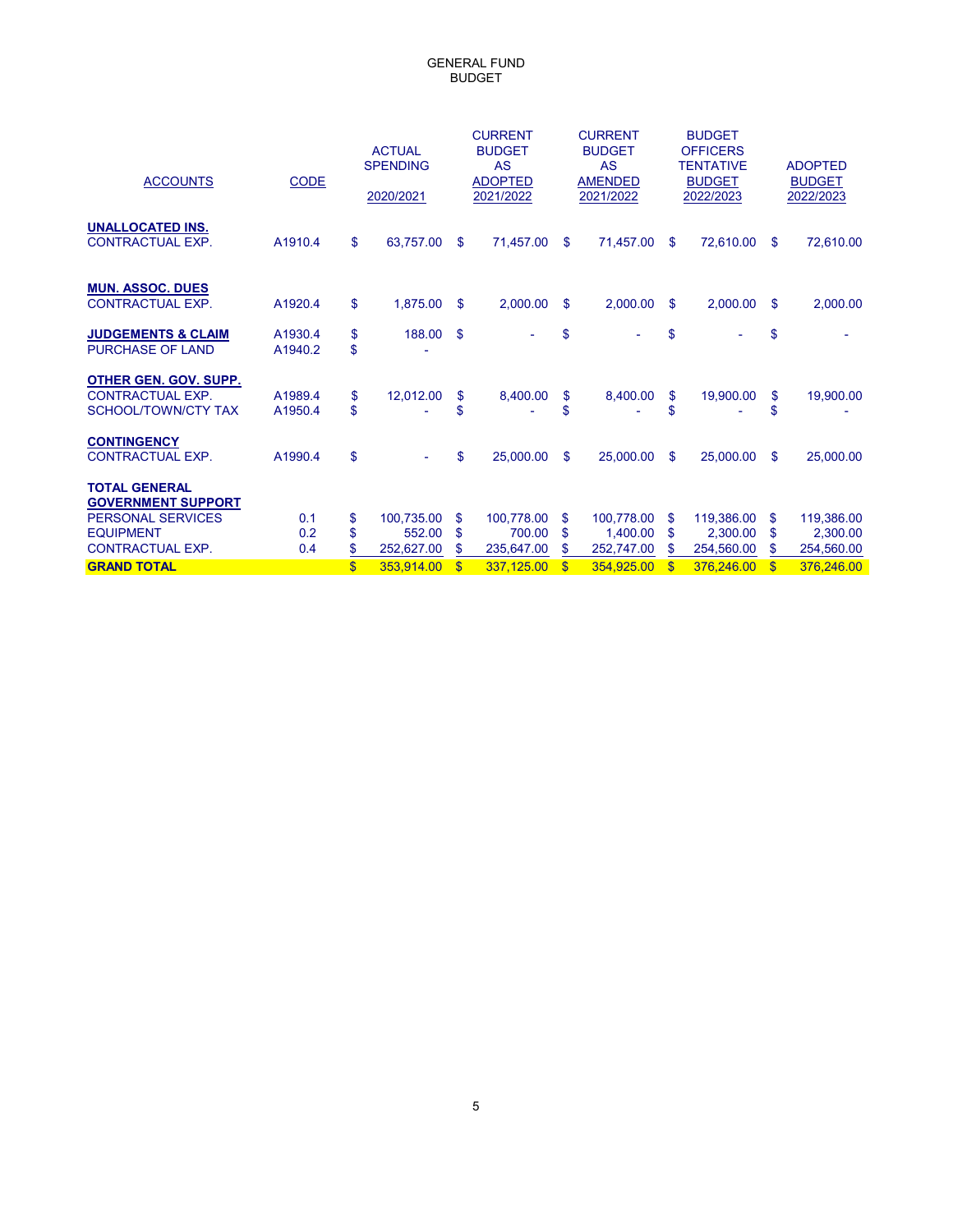| <b>ACCOUNTS</b>                                                                                                      | <b>CODE</b>                     |                                 | <b>ACTUAL</b><br><b>SPENDING</b><br>2020/2021      |                               | <b>CURRENT</b><br><b>BUDGET</b><br><b>AS</b><br><b>ADOPTED</b><br>2021/2022 |                                     | <b>CURRENT</b><br><b>BUDGET</b><br><b>AS</b><br><b>AMENDED</b><br>2021/2022 |                               | <b>BUDGET</b><br><b>OFFICERS</b><br><b>TENTATIVE</b><br><b>BUDGET</b><br>2022/2023 |                                | <b>ADOPTED</b><br><b>BUDGET</b><br>2022/2023       |
|----------------------------------------------------------------------------------------------------------------------|---------------------------------|---------------------------------|----------------------------------------------------|-------------------------------|-----------------------------------------------------------------------------|-------------------------------------|-----------------------------------------------------------------------------|-------------------------------|------------------------------------------------------------------------------------|--------------------------------|----------------------------------------------------|
| <b>PUBLIC SAFETY ADMIN.</b><br><b>PERSONAL SERVICES</b><br><b>CONTRACTUAL</b><br><b>TOTAL</b>                        | A3010.1<br>A3010.4              | \$<br>\$<br>\$                  | 654.00<br>654.00                                   | \$<br>\$<br>\$                | 1,300.00<br>1,300.00                                                        | \$<br>$\frac{1}{2}$<br>$\mathbb{S}$ | 1,300.00<br>1,300.00                                                        | \$<br>$\frac{1}{2}$<br>\$     | 1,300.00<br>1,300.00                                                               | \$<br>\$<br>$\mathsf{\$}$      | 1,300.00<br>1,300.00                               |
| <b>POLICE DEPARTMENT</b><br><b>PERSONAL SERVICES</b><br><b>EQUIPMENT</b><br><b>CONTRACTUAL</b><br><b>TOTAL</b>       | A3120.1<br>A3120.2<br>A3120.4   | \$<br>\$<br>\$<br>\$            | 10,174.00<br>$\overline{\phantom{a}}$<br>10.174.00 | \$<br>\$<br>\$<br>$\mathbf S$ | 22,653.00<br>101,008.00<br>123.661.00                                       | \$<br>\$<br>\$<br>\$                | 22,653.00<br>÷.<br>101,008.00<br>123.661.00                                 | \$<br>\$<br>\$<br>$\mathbf S$ | 25,290.00<br>÷<br>138,082.00<br>163,372.00                                         | \$<br>\$<br>\$<br>$\mathbf{s}$ | 25,290.00<br>138,082.00<br>163,372.00              |
| <b>FIRE DEPARTMENT</b><br><b>EQUIPMENT</b><br><b>CONTRACTUAL</b><br><b>TOTAL</b>                                     | A3410.1<br>A3410.2<br>A3410.4   | \$<br>\$<br>\$<br>\$            | 2,363.00<br>192,965.00<br>243,991.00<br>439,319.00 | \$<br>\$<br>\$<br>\$          | 3,200.00<br>144,200.00<br>300,150.00<br>447,550.00                          | \$<br>\$<br>\$<br>\$                | 3,700.00<br>817,513.00<br>311,750.00<br>1,132,963.00                        | \$<br>\$<br>\$<br>\$          | 4.263.00<br>144,200.00<br>303,600.00<br>452,063.00                                 | \$<br>\$<br>\$<br>$\mathbf S$  | 4,263.00<br>144,200.00<br>311,100.00<br>459,563.00 |
| <b>SAFETY INSPECTION</b><br>PERSONAL SERVICES<br><b>CONTRACTUAL</b><br><b>DEMOLITION UNSAFE BLDG</b><br><b>TOTAL</b> | A3620.1<br>A3620.4<br>A3650.400 | \$<br>$\frac{1}{2}$<br>\$<br>\$ | 20,790.00<br>712.00<br>$\blacksquare$<br>21,502.00 | \$<br>\$<br>$\mathbf S$       | 21,206.00<br>1,500.00<br>22,706.00                                          | \$<br>\$<br>\$                      | 21,206.00<br>1,500.00<br>22,706.00                                          | \$<br>\$<br>\$                | 22,406.00<br>1,500.00<br>23,906.00                                                 | \$<br>\$<br>\$                 | 22,406.00<br>1,500.00<br>23,906.00                 |
| <b>TOTAL PUBLIC SAFETY</b>                                                                                           |                                 |                                 |                                                    |                               |                                                                             |                                     |                                                                             |                               |                                                                                    |                                |                                                    |

| PERSONAL SERVICES  |  | 33.327.00 \$  | 47.059.00 \$  | 47.559.00                                                      | -SS | 51.959.00 \$  | 51.959.00  |
|--------------------|--|---------------|---------------|----------------------------------------------------------------|-----|---------------|------------|
| <b>EQUIPMENT</b>   |  | 192.965.00 \$ | 144.200.00 \$ | 817.513.00                                                     | -SS | 144.200.00 \$ | 144.200.00 |
| <b>CONTRACTUAL</b> |  |               |               | 0.4 \$ 245,357.00 \$ 403,958.00 \$ 415,558.00 \$ 444,482.00 \$ |     |               | 451.982.00 |
| <b>GRAND TOTAL</b> |  |               |               | \$ 471,649.00 \$ 595,217.00 \$ 1,280,630.00 \$ 640,641.00 \$   |     |               | 648.141.00 |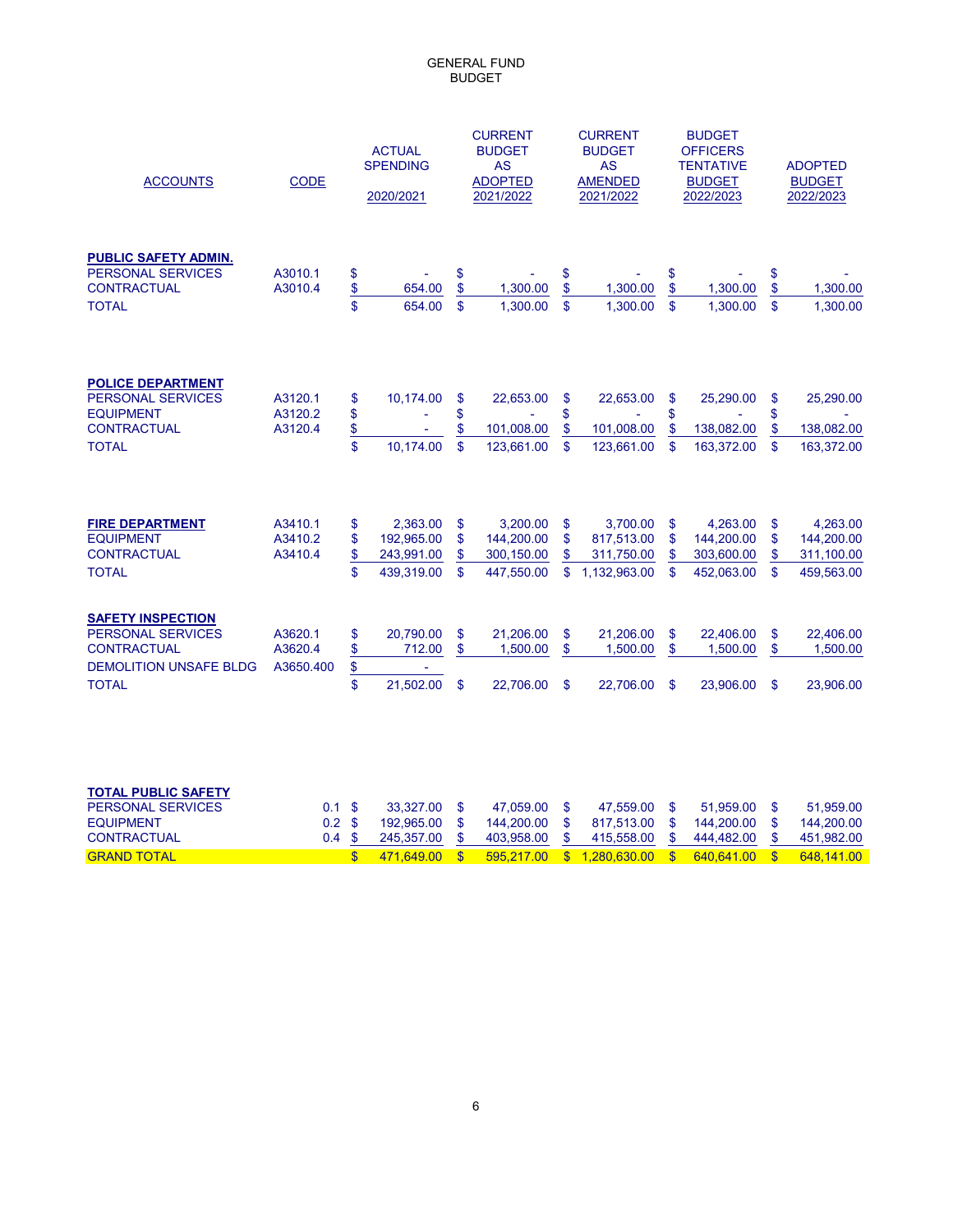| <b>ACCOUNTS</b>                                                                                                  | <b>CODE</b>                   |                                                                                        | <b>ACTUAL</b><br><b>SPENDING</b><br>2020/2021          |                                           | <b>CURRENT</b><br><b>BUDGET</b><br><b>AS</b><br><b>ADOPTED</b><br>2021/2022 |                                           | <b>CURRENT</b><br><b>BUDGET</b><br><b>AS</b><br><b>AMENDED</b><br>2021/2022 |                          | <b>BUDGET</b><br><b>OFFICERS</b><br><b>TENTATIVE</b><br><b>BUDGET</b><br>2022/2023 |                                           | <b>ADOPTED</b><br><b>BUDGET</b><br>2022/2023           |
|------------------------------------------------------------------------------------------------------------------|-------------------------------|----------------------------------------------------------------------------------------|--------------------------------------------------------|-------------------------------------------|-----------------------------------------------------------------------------|-------------------------------------------|-----------------------------------------------------------------------------|--------------------------|------------------------------------------------------------------------------------|-------------------------------------------|--------------------------------------------------------|
| <b>MAINT OF ROADS</b><br><b>PERSONAL SERVICES</b><br><b>EQUIPMENT</b><br><b>CONTRACTUAL</b><br><b>TOTAL</b>      | A5110.1<br>A5110.2<br>A5110.4 | \$<br>\$<br>\$<br>\$                                                                   | 381,868.00<br>177,744.00<br>423,165.00<br>982,777.00   | \$<br>\$<br>\$<br>\$                      | 395,976.00<br>225,000.00<br>133,000.00<br>753,976.00                        | \$<br>\$<br>\$<br>$\mathbf S$             | 395,976.00<br>264,000.00<br>133,000.00<br>792,976.00                        | \$<br>\$<br>\$<br>\$     | 438,229.00<br>110,000.00<br>144,250.00<br>692,479.00                               | \$<br>\$<br>\$<br>\$                      | 438,229.00<br>110,000.00<br>144,250.00<br>692,479.00   |
| <b>ROAD CONSTR PERM IMP</b><br><b>CONTRACTUAL</b>                                                                | A5112.2                       | $\mathbf{\$}$                                                                          |                                                        | \$                                        |                                                                             | \$                                        |                                                                             | \$                       |                                                                                    | \$                                        |                                                        |
| <b>GARAGE</b><br><b>EQUIPMENT</b><br><b>CONTRACTUAL</b><br><b>TOTAL</b>                                          | A5132.2<br>A5132.4            | \$<br>\$<br>\$                                                                         | 30,342.00<br>30.342.00                                 | \$<br>\$<br>\$                            | 33,850.00<br>33.850.00                                                      | \$<br>\$<br>$\mathbf{s}$                  | 41,350.00<br>41.350.00                                                      | \$<br>\$<br>$\mathbf{s}$ | 52,850.00<br>52.850.00                                                             | \$<br>\$<br>\$                            | 52,850.00<br>52,850.00                                 |
| <b>SNOW REMOVAL</b><br><b>PERSONAL SERVICES</b><br><b>EQUIPMENT</b><br><b>CONTRACTUAL</b><br><b>TOTAL</b>        | A5142.1<br>A5142.2<br>A5142.4 | \$<br>$\frac{1}{2}$<br>\$                                                              | 72,725.00<br>76,786.00<br>149.511.00                   | \$<br>\$<br>\$<br>\$                      | 117,777.00<br>120,000.00<br>237.777.00                                      | \$<br>\$<br>\$<br>$\mathbf{s}$            | 117,777.00<br>120,000.00<br>237.777.00                                      | \$<br>\$<br>\$<br>\$     | 110,500.00<br>121,000.00<br>231,500.00                                             | \$<br>\$<br>\$<br>\$                      | 110,500.00<br>121,000.00<br>231,500.00                 |
| <b>STREET LIGHTING</b><br><b>EQUIPMENT</b><br><b>CONTRACTUAL</b><br><b>TOTAL</b>                                 | A5182.200<br>A5182.4          | \$<br>\$                                                                               | 49,549.00<br>49.549.00                                 | \$<br>\$<br>\$                            | 53,000.00<br>57.000.00<br>110,000.00                                        | \$<br>\$<br>\$                            | 53,000.00<br>57,000.00<br>110,000.00                                        | \$<br>\$<br>\$           | 57,000.00<br>57,000.00                                                             | \$<br>\$<br>\$                            | 57,000.00<br>57,000.00                                 |
| <b>SIDEWALKS</b><br><b>CONTRACTUAL</b>                                                                           | A5410.4                       | \$                                                                                     | 31,913.00                                              | \$.                                       | 10,000.00                                                                   | \$                                        | 10,000.00                                                                   | \$                       | 25,000.00                                                                          | \$                                        | 25,000.00                                              |
| <b>TOTAL TRANSPORTATION</b><br>PERSONAL SERVICES<br><b>EQUIPMENT</b><br><b>CONTRACTUAL</b><br><b>GRAND TOTAL</b> | 0.1<br>0.2<br>0.4             | $\mathbf{\$}$<br>$\mathbf{\$}$<br>$\boldsymbol{\mathsf{s}}$<br>$\overline{\mathbb{S}}$ | 454,593.00<br>177,744.00<br>611,755.00<br>1,244,092.00 | \$<br>\$<br>\$<br>$\overline{\mathbb{S}}$ | 513,753.00<br>278,000.00<br>353,850.00<br>1,145,603.00                      | \$<br>\$<br>\$<br>$\overline{\mathbb{S}}$ | 513,753.00<br>317,000.00<br>361,350.00<br>1,192,103.00                      | \$<br>\$<br>\$           | 548,729.00<br>110,000.00<br>400,100.00<br>\$1,058,829.00                           | \$<br>\$<br>\$<br>$\overline{\mathbb{S}}$ | 548,729.00<br>110,000.00<br>400,100.00<br>1,058,829.00 |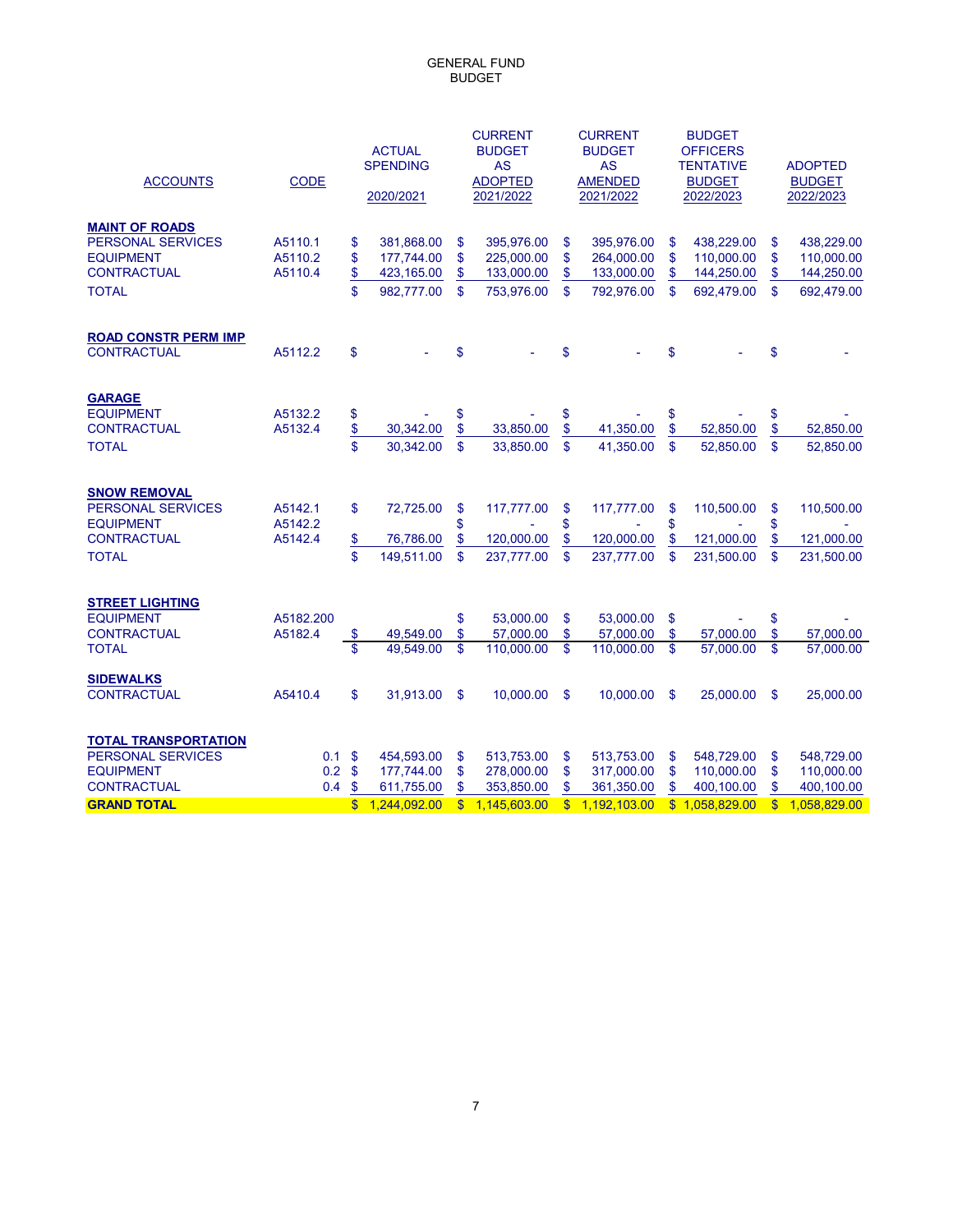| <b>ACCOUNTS</b>                                                                                          | <b>CODE</b>                   |                                 | <b>ACTUAL</b><br><b>SPENDING</b><br>2020/2021 |                           | <b>CURRENT</b><br><b>BUDGET</b><br><b>AS</b><br><b>ADOPTED</b><br>2021/2022 |                                     | <b>CURRENT</b><br><b>BUDGET</b><br><b>AS</b><br><b>AMENDED</b><br>2021/2022 |                                      | <b>BUDGET</b><br><b>OFFICERS</b><br><b>TENTATIVE</b><br><b>BUDGET</b><br>2022/2023 |                            | <b>ADOPTED</b><br><b>BUDGET</b><br>2022/2023 |
|----------------------------------------------------------------------------------------------------------|-------------------------------|---------------------------------|-----------------------------------------------|---------------------------|-----------------------------------------------------------------------------|-------------------------------------|-----------------------------------------------------------------------------|--------------------------------------|------------------------------------------------------------------------------------|----------------------------|----------------------------------------------|
| <b>PROGRAMS FOR AGING</b><br><b>CONTRACTUAL</b>                                                          | A6772.4                       | \$                              | 3,043.00                                      | - \$                      | 5,550.00                                                                    | $\mathbf{\$}$                       | 8,050.00                                                                    | $\mathbf{s}$                         | 5,650.00                                                                           | - \$                       | 8,150.00                                     |
| <b>OTHER ECONOMIC DEV.</b><br><b>CONTRACTUAL</b>                                                         | A6989.4                       | \$                              | 3,018.00                                      | \$                        | 3,500.00                                                                    | $\mathbf{\$}$                       | 3,630.00                                                                    | \$                                   | 6,000.00                                                                           | <b>S</b>                   | 6,000.00                                     |
| <b>TOTAL ECONOMIC ASST.</b>                                                                              |                               | S                               | 6,061.00                                      | $\mathbf{s}$              | 9,050.00                                                                    | S                                   | 11,680.00                                                                   | $\mathbf{s}$                         | 11,650.00                                                                          | $\mathbf{s}$               | 14,150.00                                    |
| <b>PARKS/BEACH</b><br><b>PERSONAL SERVICES</b><br><b>EQUIPMENT</b><br><b>CONTRACTUAL</b><br><b>TOTAL</b> | A7110.1<br>A7110.2<br>A7110.4 | \$<br>\$<br>$\frac{1}{2}$<br>\$ | 214.00<br>10,190.00<br>10.404.00              | $\mathbf{\$}$<br>\$<br>\$ | 13.668.00<br>13,100.00<br>26,768.00                                         | $\mathbf{\$}$<br>\$<br>$\mathbf{s}$ | 13,668.00<br>23,100.00<br>36,768.00                                         | $\mathbf{\$}$<br>$\frac{1}{2}$<br>\$ | 15,810.00<br>8,600.00<br>24,410.00                                                 | - \$<br>\$<br>$\mathbf{s}$ | 15,810.00<br>8,600.00<br>24,410.00           |
| YOUTH<br><b>PERSONAL SERVICES</b><br><b>CONTRACTUAL</b><br><b>TOTAL</b>                                  | A7310.1<br>A7310.4            | \$<br>$\frac{1}{2}$<br>\$       |                                               | \$<br>\$<br>\$            | 11,550.00<br>5,500.00<br>17,050.00                                          | \$<br>\$<br>$\mathbf s$             | 1,050.00<br>2,700.00<br>3,750.00                                            | \$<br>\$<br>$\mathbf{s}$             | 13,090.00<br>5,500.00<br>18,590.00                                                 | \$<br>\$<br>$\mathbf{s}$   | 13,090.00<br>5,500.00<br>18,590.00           |
| <b>LIBRARY</b>                                                                                           | A7410.4                       | \$                              | 14,500.00                                     | $\mathbf{s}$              | 14,500.00                                                                   | $\mathbf{\$}$                       | 14,500.00                                                                   | $\mathbf{s}$                         | 19,500.00                                                                          | $\mathbf{s}$               | 19,500.00                                    |
| <b>CELEBRATIONS</b><br><b>CONTRACTUAL</b>                                                                | A7550.4                       | \$                              | 5,101.00                                      | - \$                      | 17,450.00                                                                   | $\mathbf{\$}$                       | 17,450.00                                                                   | <b>S</b>                             | 18,050.00                                                                          | - \$                       | 18.050.00                                    |
| <b>TOTAL CULTURE &amp; REC.</b><br><b>PERSONAL SERVICES</b><br><b>EQUIPMENT</b><br><b>CONTRACTUAL</b>    | 0.2<br>0.4                    | 0.1 S<br>-\$<br>$\mathbf{\$}$   | 214.00<br>29,791.00                           | \$<br>\$<br>\$            | 25,218.00<br>50,550.00                                                      | \$<br>\$<br>\$                      | 14,718.00<br>57,750.00                                                      | \$<br>\$<br>\$                       | 28,900.00<br>51,650.00                                                             | \$<br>\$<br>\$             | 28,900.00<br>51,650.00                       |
| <b>GRAND TOTAL</b>                                                                                       |                               | \$                              | 30.005.00                                     | $\mathbf{s}$              | 75.768.00                                                                   | S                                   | 72,468.00                                                                   | $\mathbf{s}$                         | 80.550.00                                                                          | $\mathbf{s}$               | 80.550.00                                    |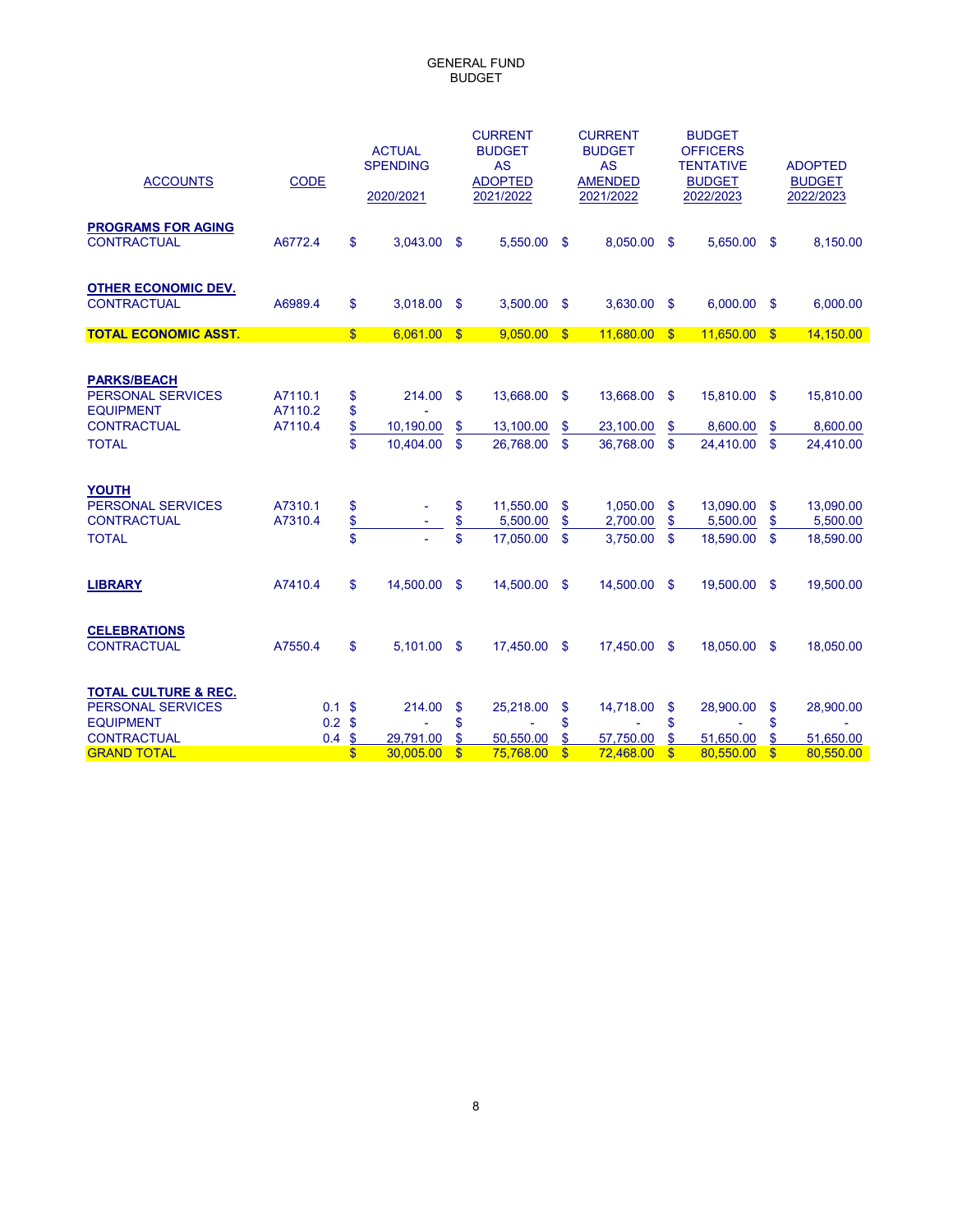| <b>ACCOUNTS</b>                                                                                           | <b>CODE</b>        |                           | <b>ACTUAL</b><br><b>SPENDING</b><br>2020/2021 |                          | <b>CURRENT</b><br><b>BUDGET</b><br><b>AS</b><br><b>ADOPTED</b><br>2021/2022 |                           | <b>CURRENT</b><br><b>BUDGET</b><br><b>AS</b><br><b>AMENDED</b><br>2021/2022 |                          | <b>BUDGET</b><br><b>OFFICERS</b><br><b>TENTATIVE</b><br><b>BUDGET</b><br>2022/2023 |                          | <b>ADOPTED</b><br><b>BUDGET</b><br>2022/2023 |
|-----------------------------------------------------------------------------------------------------------|--------------------|---------------------------|-----------------------------------------------|--------------------------|-----------------------------------------------------------------------------|---------------------------|-----------------------------------------------------------------------------|--------------------------|------------------------------------------------------------------------------------|--------------------------|----------------------------------------------|
| <b>PLANNING BOARD</b><br><b>PERSONAL SERVICES</b><br><b>CONTRACTUAL</b><br><b>TOTAL</b>                   | A8020.1<br>A8020.4 | \$<br>\$<br>\$            | 14,095.00<br>14.095.00                        | \$<br>\$<br>$\mathbf{s}$ | 15,000.00<br>15.000.00                                                      | \$<br>\$<br>$\mathbf S$   | 15,000.00<br>15.000.00                                                      | \$<br>\$<br>\$           | 15,000.00<br>15.000.00                                                             | \$<br>\$<br>$\mathbf{s}$ | 15,000.00<br>15,000.00                       |
| <b>ZONING BOARD</b><br><b>PERSONAL SERVICES</b><br><b>CONTRACTUAL</b><br><b>TOTAL</b>                     | A8010.1<br>A8010.4 | \$<br>$\frac{1}{2}$<br>\$ | 5,198.00<br>11,295.00<br>16,493.00            | \$<br>\$<br>$\mathbf{s}$ | 5,302.00<br>11,500.00<br>16,802.00                                          | \$<br>\$<br>\$            | 5,302.00<br>11,500.00<br>16,802.00                                          | \$<br>\$<br>$\mathbf{s}$ | 5,602.00<br>11,500.00<br>17,102.00                                                 | \$<br>\$<br>\$           | 5,602.00<br>11,500.00<br>17,102.00           |
| <b>STORM SEWERS</b><br><b>CONTRACTUAL</b>                                                                 | A8140.400          | $\mathbf s$               | 2,497.00                                      | - \$                     | 8,000.00                                                                    | $\mathbf s$               | 8,000.00                                                                    | - \$                     | 8,000.00                                                                           | <b>S</b>                 | 8,000.00                                     |
| <b>REFUSE &amp; GARBAGE</b><br><b>CONTRACTUAL</b>                                                         | A8160.4            | \$                        | 160,925.00                                    | $\mathbf{s}$             | 164,300.00                                                                  | $\mathbf{\$}$             | 164,300.00                                                                  | \$                       | 164,300.00                                                                         | -S                       | 164,300.00                                   |
| <b>BEAUTIFICATION COMM.</b><br><b>CONTRACTUAL</b>                                                         | A8510.4            | \$                        | 6,498.00                                      | $\mathbf{s}$             | 6,823.00                                                                    | - \$                      | 6,823.00                                                                    | \$                       | 7,504.00                                                                           | - \$                     | 7,504.00                                     |
| <b>SHADE TREE</b><br><b>CONTRACTUAL</b>                                                                   | A8560.4            | \$                        |                                               | \$                       | 2,500.00                                                                    | $\mathbf{\$}$             | 2,500.00                                                                    | \$                       | 2,500.00                                                                           | \$                       | 2,500.00                                     |
| <b>HOME &amp; COMM. SERVICE</b><br><b>CONTRACTUAL</b>                                                     | A8989.4            | \$                        | 4,477.00                                      | $\mathbf{\$}$            | 7,500.00                                                                    | - \$                      | 7,370.00                                                                    | \$                       | 7,500.00                                                                           | - \$                     | 7,500.00                                     |
| <b>TOTAL</b><br><b>COMMUNITY SERVICE</b><br>PERSONAL SERVICES<br><b>CONTRACTUAL</b><br><b>GRAND TOTAL</b> | 0.1 S<br>0.4       | - \$<br>$\mathbf{\$}$     | 5,198.00<br>199,787.00<br>204,985.00          | \$<br>\$<br>$\mathbf{s}$ | 5,302.00<br>215,623.00<br>220.925.00                                        | \$<br>\$<br>$\mathbf{\$}$ | 5,302.00<br>215,493.00<br>220,795.00                                        | \$<br>\$<br>$\mathbf{s}$ | 5,602.00<br>216,304.00<br>221,906.00                                               | \$<br>\$<br>$\mathbf{s}$ | 5,602.00<br>216,304.00<br>221,906.00         |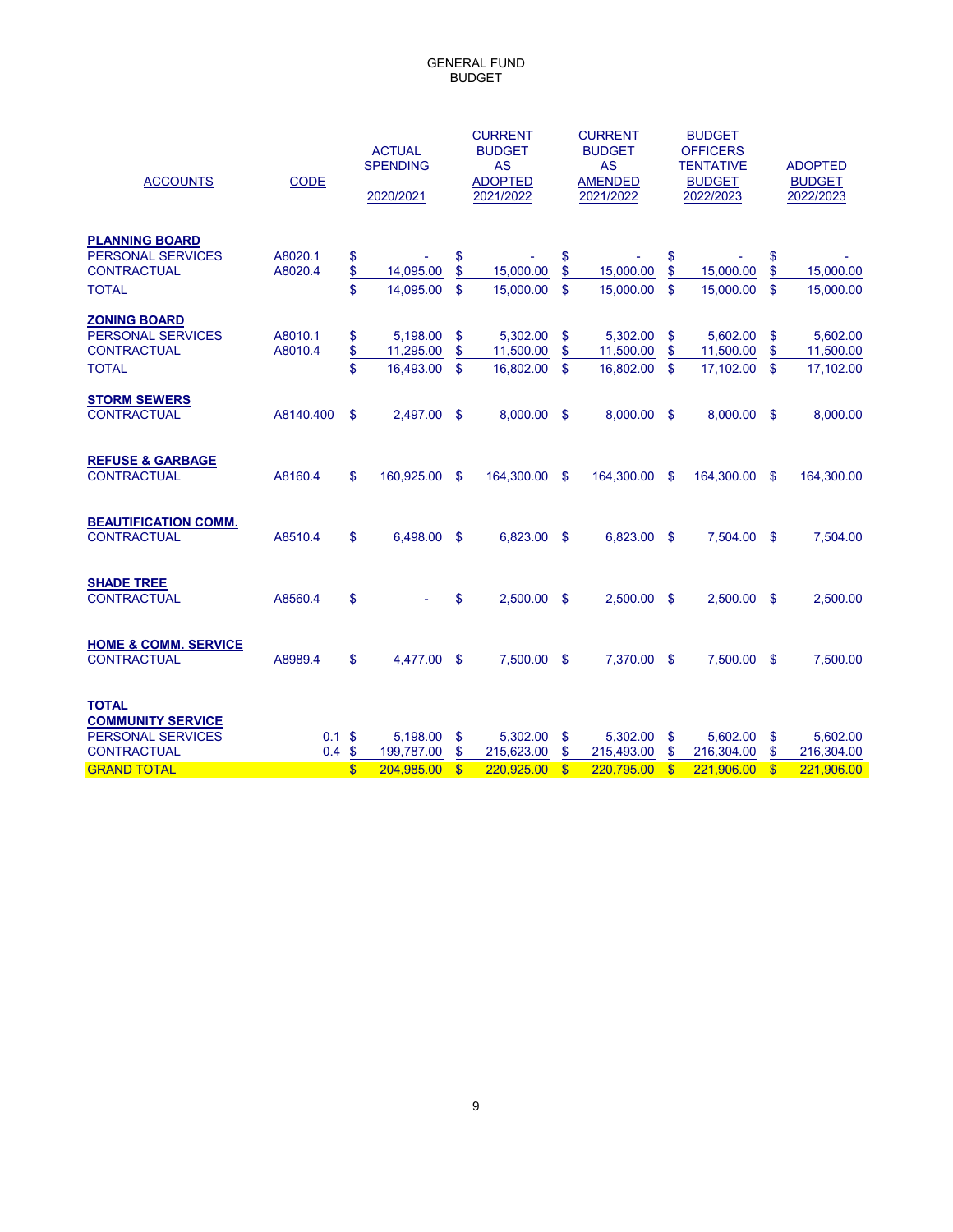| <b>ACCOUNTS</b>                                                                                                                                                                                                                                                        | <b>CODE</b>                                                    |                                                                                                    | <b>ACTUAL</b><br><b>SPENDING</b><br>2020/2021                        |                                        | <b>CURRENT</b><br><b>BUDGET</b><br><b>AS</b><br><b>ADOPTED</b><br>2021/2022 |                                        | <b>CURRENT</b><br><b>BUDGET</b><br><b>AS</b><br><b>AMENDED</b><br>2021/2022 |                                        | <b>BUDGET</b><br><b>OFFICERS</b><br><b>TENTATIVE</b><br><b>BUDGET</b><br>2022/2023 |                                        | <b>ADOPTED</b><br><b>BUDGET</b><br>2022/2023                            |
|------------------------------------------------------------------------------------------------------------------------------------------------------------------------------------------------------------------------------------------------------------------------|----------------------------------------------------------------|----------------------------------------------------------------------------------------------------|----------------------------------------------------------------------|----------------------------------------|-----------------------------------------------------------------------------|----------------------------------------|-----------------------------------------------------------------------------|----------------------------------------|------------------------------------------------------------------------------------|----------------------------------------|-------------------------------------------------------------------------|
| <b>EMPLOYEE BENEFITS</b><br><b>STATE RETIREMENT SYS.</b><br><b>POL &amp; FIRE RETIREMENT</b><br><b>LOCAL PENSION FUND FIRE</b><br><b>SOCIAL SECURITY</b><br><b>UNEMPLOYMENT INSURANCE A9050.8</b><br><b>DISABILITY INSURANCE</b><br><b>HOSPITAL &amp; MEDICAL INS.</b> | A9010.8<br>A9015.8<br>A9025.8<br>A9030.8<br>A9055.8<br>A9060.8 | \$<br>\$<br>\$<br>\$<br>\$<br>\$<br>\$                                                             | 85,861.00<br>40,926.00<br>42,956.00<br>287.00<br>158,281.00          | \$<br>\$<br>\$<br>\$<br>\$<br>\$<br>\$ | 97,516.00<br>34,300.00<br>52,920.00<br>2,500.00<br>350.00<br>154,264.00     | \$<br>\$<br>\$<br>\$<br>\$<br>\$<br>\$ | 97,516.00<br>34,300.00<br>52,920.00<br>2,500.00<br>350.00<br>154,264.00     | \$<br>\$<br>\$<br>\$<br>\$<br>\$<br>\$ | 89,453.00<br>38,361.00<br>57,725.00<br>2,500.00<br>350.00<br>178,939.00            | \$<br>\$<br>\$<br>\$<br>\$<br>\$<br>\$ | 89,453.00<br>38,361.00<br>57,725.00<br>2,500.00<br>350.00<br>178,939.00 |
| <b>TOTAL EMPLOYEE BENE.</b>                                                                                                                                                                                                                                            |                                                                | $\overline{\mathbb{S}}$                                                                            | 328,311.00                                                           | $\mathbf{s}$                           | 341,850.00                                                                  | $\sqrt{3}$                             | 341,850.00                                                                  | $\mathbf{\$}$                          | 367,328.00                                                                         | $\mathbf{\$}$                          | 367,328.00                                                              |
| <b>DEBT SERVICE</b><br><b>B.A.N. PAYMENT</b><br><b>BOND PAYMENT</b><br><b>BOND INTEREST</b><br><b>B.A.N. INTEREST</b><br><b>INSTALL PRINCIPAL</b><br><b>INSTALL INTEREST</b>                                                                                           | A9730.6<br>A9710.6<br>A9710.7<br>A9730.7<br>A9785.6<br>A9785.7 | \$<br>\$<br>\$<br>\$<br>\$<br>\$                                                                   | 461,534.00<br>132,307.00<br>Ŀ,<br>÷,<br>÷,                           | \$<br>\$<br>\$<br>\$<br>\$<br>\$       | 471,534.00<br>120,576.00<br>9,307.00<br>1,366.00                            | \$<br>\$<br>\$<br>\$<br>\$<br>\$       | 471,534.00<br>119,076.00<br>9,307.00<br>1,366.00                            | \$<br>\$<br>\$<br>\$<br>\$<br>\$       | 511,534.00<br>53,553.00<br>9.742.00<br>932.00                                      | \$<br>\$<br>\$<br>\$<br>\$<br>\$       | 511,534.00<br>53,553.00<br>9,742.00<br>932.00                           |
| <b>TOTAL DEBT SERVICE</b>                                                                                                                                                                                                                                              |                                                                | $\overline{\mathbb{S}}$                                                                            | 593,841.00                                                           | $\mathbf{\$}$                          | 602,783.00                                                                  | $\mathbf{s}$                           | 601,283.00                                                                  | $\overline{\mathbb{S}}$                | 575,761.00                                                                         | $\mathsf{\$}$                          | 575,761.00                                                              |
| <b>TRANSFERS</b><br><b>OTHER FUNDS</b><br><b>TOTAL TRANSFERS</b>                                                                                                                                                                                                       | A9901.9                                                        | \$<br>$\overline{\mathbb{S}}$                                                                      | ÷                                                                    |                                        |                                                                             |                                        |                                                                             | \$<br>$\overline{\mathbb{S}}$          | ÷                                                                                  | \$<br>$\overline{\mathbb{S}}$          |                                                                         |
| <b>TOTAL BUDGET EXP.</b><br><b>PERSONAL SERVICES</b><br><b>EQUIPMENT</b><br><b>CONTRACTUAL</b><br><b>EMPLOYEE BENEFITS</b><br><b>DEBT SERVICE</b><br><b>TRANSFERS</b>                                                                                                  | 0.1<br>0.2<br>0.4<br>0.8<br>0.7<br>0.9                         | $\mathbf{\$}$<br>-\$<br>$\mathbf{s}$<br>$\mathbf{\$}$<br>$\mathbf{s}$<br>$\boldsymbol{\mathsf{s}}$ | 594,067.00<br>371,261.00<br>1,345,378.00<br>328,311.00<br>593,841.00 | \$<br>\$<br>\$<br>\$<br>\$<br>\$       | 692,110.00<br>422,900.00<br>1,268,678.00<br>341,850.00<br>602,783.00        | \$<br>\$<br>\$<br>\$<br>\$<br>\$       | 682,110.00<br>1,135,913.00<br>1,314,578.00<br>341,850.00<br>601,283.00      | \$<br>\$<br>\$<br>\$<br>\$<br>\$       | 754,576.00<br>256,500.00<br>1,378,746.00<br>367,328.00<br>575,761.00               | \$<br>\$<br>\$<br>\$<br>\$<br>\$       | 754,576.00<br>256,500.00<br>1,388,746.00<br>367,328.00<br>575,761.00    |
| <b>TOTAL EXPENSES</b>                                                                                                                                                                                                                                                  |                                                                | $\mathbf{s}$                                                                                       | 3,232,858.00                                                         | $\mathbf{s}$                           | 3,328,321.00                                                                | S                                      | 4,075,734.00                                                                |                                        | \$3,332,911.00                                                                     | S                                      | 3,342,911.00                                                            |
| <b>RESERVES</b><br><b>CAPITAL EQUIP/PROJECT</b><br><b>TAX STABLIZATION RES.</b>                                                                                                                                                                                        | A0889.0<br>A0889.1                                             | \$<br>\$                                                                                           | 166,913.00                                                           | \$<br>\$                               | 226,800.00                                                                  | \$<br>\$                               | 226,800.00                                                                  | \$<br>\$                               | 225,000.00                                                                         | \$<br>\$                               | 225,000.00                                                              |
| <b>GRAND TOTAL</b>                                                                                                                                                                                                                                                     |                                                                | \$                                                                                                 | 3.399.771.00                                                         | $\mathbf{s}$                           | 3,555,121.00                                                                | $\mathbf{s}$                           | 4,302,534.00                                                                |                                        | \$3,557,911.00                                                                     | $\mathbf{s}$                           | 3.567.911.00                                                            |
| <b>REMARKS:</b>                                                                                                                                                                                                                                                        |                                                                |                                                                                                    |                                                                      |                                        |                                                                             |                                        |                                                                             |                                        |                                                                                    |                                        |                                                                         |

|                       | SALARIES/WAGES .100 REPRESENTS 21.15 % OF BUDGET |
|-----------------------|--------------------------------------------------|
| <b>CAPITAL OUTLAY</b> | .200 REPRESENTS 7.19 % OF BUDGET                 |
| <b>EXPENSES</b>       | .400 REPRESENTS 38.92 % OF BUDGET                |
| <b>BENEFITS</b>       | .800 REPRESENTS 10.30 % OF BUDGET                |
| <b>DEBT SERVICE</b>   | .700 REPRESENTS 16.14 % OF BUDGET                |
| <b>RESERVES</b>       | <b>REPRESENTS 6.30 % OF BUDGET</b>               |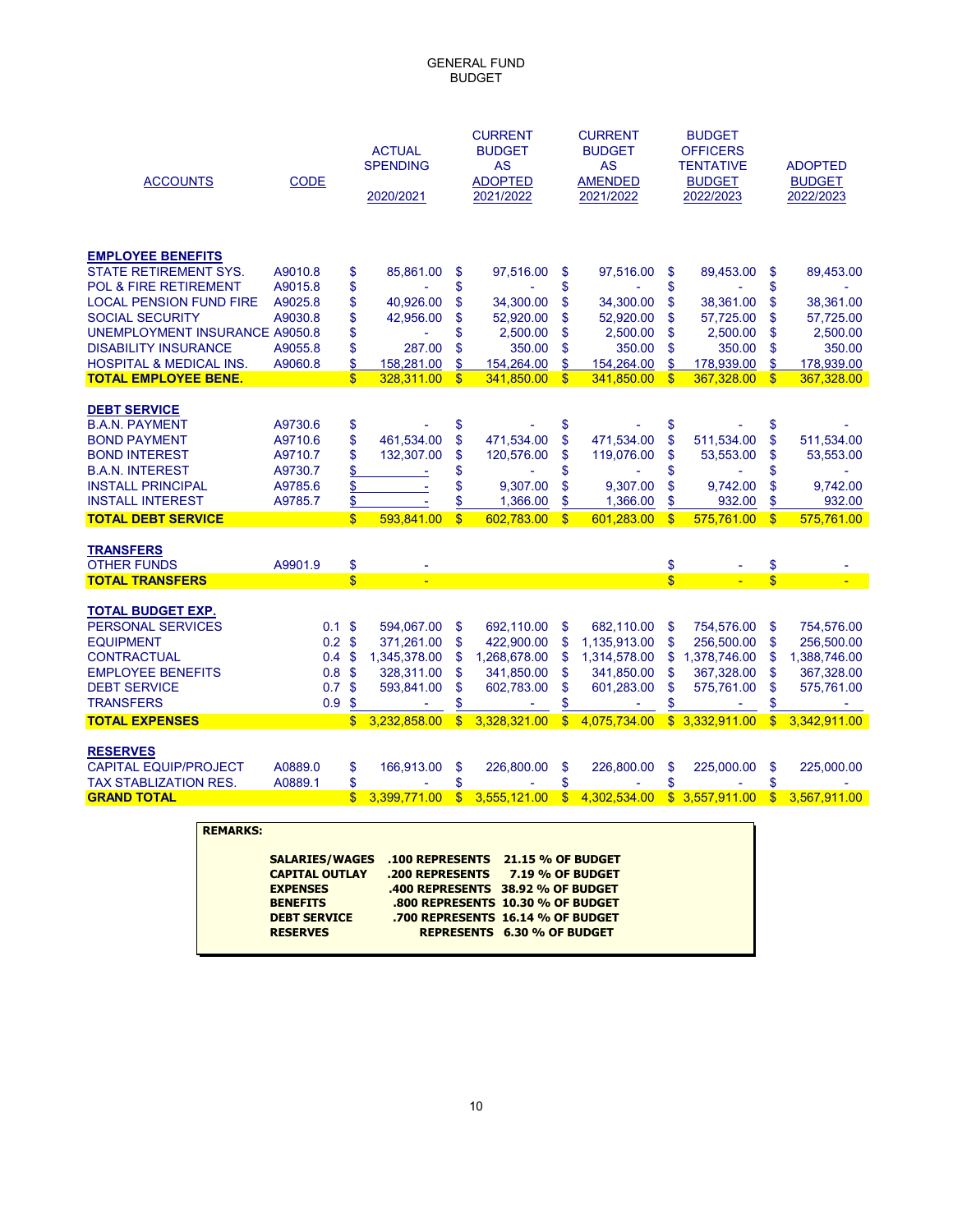| <b>ACCOUNTS</b>                     | <b>CODE</b> |              | <b>ACTUAL</b><br><b>RECEIVED</b><br>2020/2021 |              | <b>CURRENT</b><br><b>BUDGET</b><br><b>AS</b><br><b>ADOPTED</b><br>2021/2022 |             | <b>CURRENT</b><br><b>BUDGET</b><br><b>AS</b><br><b>AMENDED</b><br>2021/2022 | <b>BUDGET</b><br><b>OFFICERS</b><br><b>TENTATIVE</b><br><b>BUDGET</b><br>2022/2023 |              | <b>ADOPTED</b><br><b>BUDGET</b><br>2022/2023 |
|-------------------------------------|-------------|--------------|-----------------------------------------------|--------------|-----------------------------------------------------------------------------|-------------|-----------------------------------------------------------------------------|------------------------------------------------------------------------------------|--------------|----------------------------------------------|
| <b>REAL PROPERTY TAX</b>            | A1001.0     | \$           | 1,797,934.00                                  | \$           | 1,723,666.00                                                                | \$          | 1,723,666.00                                                                | \$1,729,431.00                                                                     | \$           | 1,729,431.00                                 |
| <b>PYMT LIEU TAXES</b>              | A1081.0     | \$           | 2,020.00                                      | \$           | 2,000.00                                                                    | \$          | 2,000.00                                                                    | \$<br>2,000.00                                                                     | \$           | 2,000.00                                     |
| <b>INT &amp; PEN LATE TAXES</b>     | A1090.0     | \$           | 9,487.00                                      | \$           | 9,500.00                                                                    | \$          | 9,500.00                                                                    | \$<br>9,500.00                                                                     | \$           | 9,500.00                                     |
| <b>COUNTY SALES TAX</b>             | A1120.0     | \$           | 968,355.00                                    | \$           | 1,008,000.00                                                                | \$          | 1,008,000.00                                                                | \$<br>1,008,000.00                                                                 | \$           | 1,008,000.00                                 |
| <b>ULTILTIES TAX</b>                | A1130.0     | \$           | 69,222.00                                     | \$           | 73,000.00                                                                   | \$          | 73,000.00                                                                   | \$<br>70,000.00                                                                    | \$           | 70,000.00                                    |
| <b>TREASURER</b>                    | A1230.0     | \$           | 1,122.00                                      | \$           | 1,000.00                                                                    | \$          | 1,000.00                                                                    | \$<br>750.00                                                                       | \$           | 750.00                                       |
| <b>ZONING FEES</b>                  | A2110.0     | \$           | 200.00                                        |              |                                                                             |             |                                                                             |                                                                                    |              |                                              |
| <b>PLANNING BOARD FEES</b>          | A2115.0     | \$           | 515.00                                        | \$           | 200.00                                                                      | \$          | 200.00                                                                      | \$<br>200.00                                                                       | \$           | 200.00                                       |
| FIRE CONTRACT W/TOWN                | A2262.0     | \$           | 449,789.00                                    | \$           | 449,858.00                                                                  | \$          | 449,858.00                                                                  | \$<br>508,813.00                                                                   | \$           | 513,313.00                                   |
| <b>INTEREST EARNED</b>              | A2401.0     | \$           | 1.659.00                                      | \$           | 1.800.00                                                                    | \$          | 1,800.00                                                                    | \$<br>1.200.00                                                                     | \$           | 1,200.00                                     |
| <b>LICENSES</b>                     | A2545.0     | \$           | 300.00                                        | \$           | 100.00                                                                      | \$          | 100.00                                                                      | \$<br>100.00                                                                       | \$           | 100.00                                       |
| <b>BUILDING PERMITS</b>             | A2555.0     | \$           | 1,999.00                                      | \$           | 1,200.00                                                                    | \$          | 1,200.00                                                                    | \$<br>4,000.00                                                                     | \$           | 4,000.00                                     |
| <b>SIGN PERMITS</b>                 | A2590.0     | \$           | 140.00                                        | \$           | 100.00                                                                      | \$          | 100.00                                                                      | \$<br>100.00                                                                       | \$           | 100.00                                       |
| <b>FEES &amp; FINES POLICE DEPT</b> | A2610.0     | \$           | 100.00                                        | \$           | 50.00                                                                       | \$          | 50.00                                                                       | \$<br>50.00                                                                        | \$           | 50.00                                        |
| <b>SALE OF ASSETS</b>               | A2665.0     | \$           | 1,232.00                                      | \$           |                                                                             | \$          |                                                                             | \$                                                                                 | \$           |                                              |
| <b>INSURANCE RECOVERIES</b>         | A2680.0     | \$           |                                               | \$           |                                                                             | \$          |                                                                             | \$                                                                                 | \$           |                                              |
| <b>REFUND PRIOR YEARS</b>           | A2701.0     | \$           | 7,941.00                                      |              |                                                                             |             |                                                                             |                                                                                    |              |                                              |
| <b>GIFTS &amp; DONATIONS</b>        | A2705.0     | \$           | 250.00                                        | \$           |                                                                             | \$          |                                                                             | \$                                                                                 | \$           |                                              |
| <b>MISC. SALES</b>                  | A2770.0     | \$           |                                               | \$           |                                                                             | \$          |                                                                             | \$                                                                                 | \$           |                                              |
| NYS AIM RELATED PAYMENT             | A2750       | \$           | 22,614.00                                     | \$           | 22.000.00                                                                   | \$          | 22,000.00                                                                   | \$<br>22,000.00                                                                    | \$           | 22,000.00                                    |
| <b>NYS AID MORTGAGE TAX</b>         | A3005.0     | \$           | 39,828.00                                     | \$           | 31,000.00                                                                   | \$          | 31,000.00                                                                   | \$<br>31,000.00                                                                    | \$           | 31,000.00                                    |
| <b>STATE AID OTHER</b>              | A3089.0     | \$           | 1,500.00                                      |              |                                                                             |             |                                                                             |                                                                                    |              |                                              |
| <b>REAL PROP RENT</b>               | A2412.0     | \$           |                                               | \$           |                                                                             | \$          |                                                                             | \$                                                                                 | \$           |                                              |
| R.R.INFRASTRUCTURE INV.             | A3070.0     | \$           |                                               | \$           |                                                                             | \$          |                                                                             | \$                                                                                 | \$           |                                              |
| <b>PUBLIC SAFETY GRANT</b>          | A3389.0     | \$           |                                               |              |                                                                             |             |                                                                             |                                                                                    |              |                                              |
| <b>COMMUNITY SERVICES</b>           | A3989.0     | \$           |                                               | \$           |                                                                             | \$          |                                                                             | \$                                                                                 | \$           |                                              |
| <b>COMM. ROOM RENT</b>              | A2440.0     | \$           |                                               | \$           | 100.00                                                                      | \$          | 100.00                                                                      | \$<br>300.00                                                                       | \$           | 300.00                                       |
| <b>NYS AID CHIPS</b>                | A3501.0     | \$           | 395,232.00                                    | \$           | 40,000.00                                                                   | \$          | 40,000.00                                                                   | \$                                                                                 | \$           |                                              |
| <b>NYS AID YOUTH</b>                | A3820.0     | \$           |                                               | \$           |                                                                             | \$          |                                                                             | \$                                                                                 | \$           |                                              |
| <b>STATE AID OTHER</b>              | A3089       | \$           |                                               | \$           | ٠                                                                           | \$          |                                                                             | \$                                                                                 | \$           |                                              |
| <b>FED AID PUBLIC SAFETY</b>        | A4389.0     | \$           |                                               | \$           |                                                                             | \$          |                                                                             | \$                                                                                 | \$           |                                              |
| <b>FEDERAL DISASTER AID</b>         | A4960.0     | \$           |                                               |              |                                                                             |             |                                                                             |                                                                                    |              |                                              |
| <b>INTERFUND TRANSFER</b>           | A5031.0     | \$           |                                               | \$           |                                                                             | \$          |                                                                             | \$                                                                                 | \$           |                                              |
| <b>TOTAL REVENUES</b>               |             | $\mathbf{s}$ | 3,771,439.00                                  | $\mathbf{s}$ | 3,363,574.00                                                                | S           | 3,363,574.00                                                                | \$3,387,444.00                                                                     | S            | 3,391,944.00                                 |
|                                     |             |              |                                               |              |                                                                             |             |                                                                             |                                                                                    |              |                                              |
|                                     |             |              |                                               |              |                                                                             |             |                                                                             |                                                                                    |              |                                              |
| <b>APPRO. RESERVES</b>              | A0511       | \$           |                                               | \$           |                                                                             | \$          | 673,313.00                                                                  | \$                                                                                 | \$           |                                              |
| APPRO. FUND BALANCE                 | A0599       | \$           |                                               | \$           | 191,547.00                                                                  | $\mathbf s$ | 265,647.00                                                                  | \$<br>170,467.00                                                                   | $\mathbf{s}$ | 175,967.00                                   |
|                                     |             |              |                                               |              |                                                                             |             |                                                                             |                                                                                    |              |                                              |
| <b>TOTAL ALL</b>                    |             | \$.          | 3,771,439.00 \$                               |              | 3,555,121.00                                                                | \$          | 4,302,534.00 \$ 3,557,911.00 \$ 3,567,911.00                                |                                                                                    |              |                                              |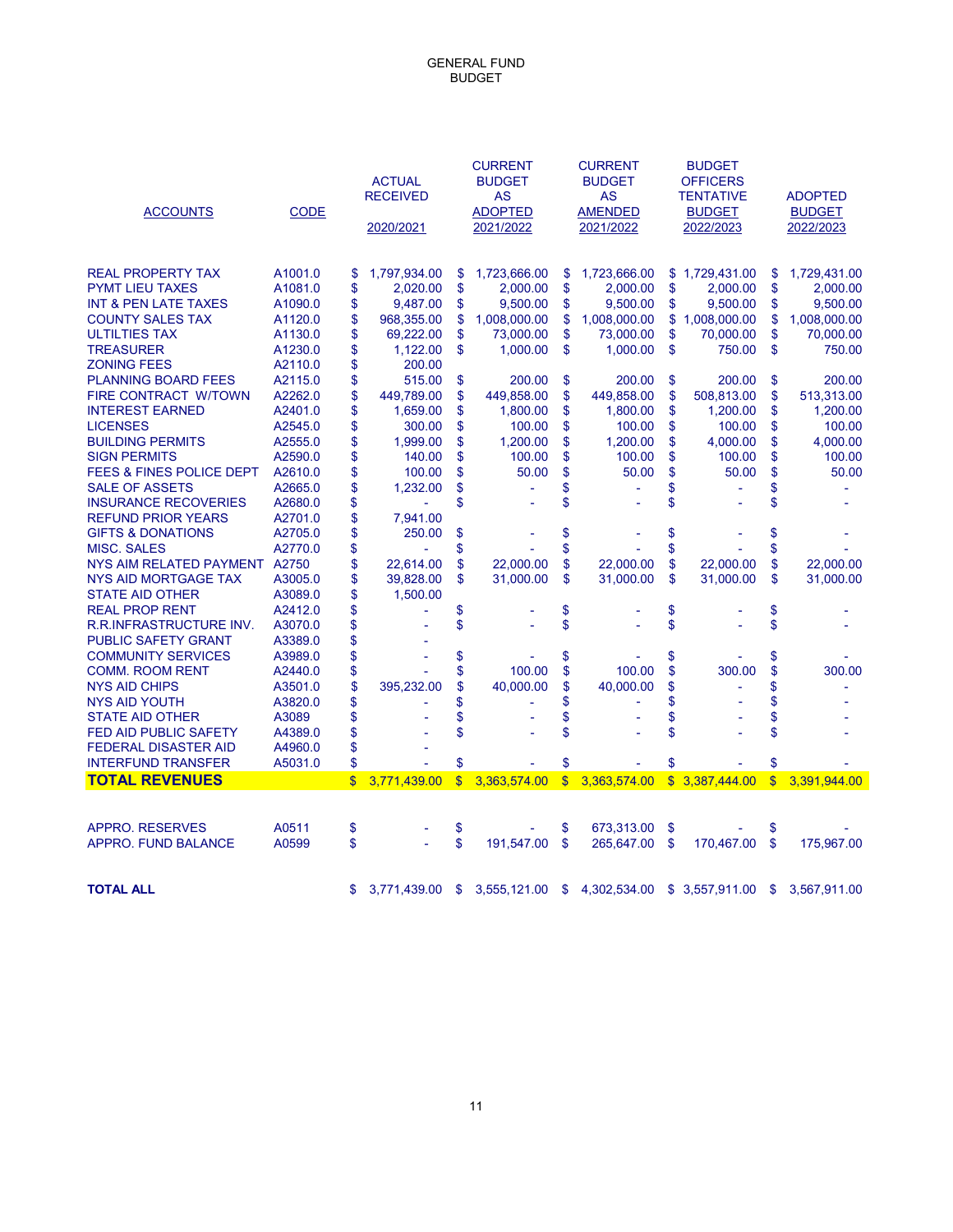### **WATER FUND BUDGET**

| <b>ACCOUNTS</b>                                                                                                                                                          | <b>CODE</b>                               |                                           | <b>ACTUAL</b><br><b>SPENDING</b><br>2020/2021    |                                           | <b>CURRENT</b><br><b>BUDGET</b><br>AS<br><b>ADOPTED</b><br>2021/2022 |                                           | <b>CURRENT</b><br><b>BUDGET</b><br><b>AS</b><br><b>AMENDED</b><br>2021/2022 |                                     | <b>BUDGET</b><br><b>OFFICERS</b><br><b>TENTATIVE</b><br><b>BUDGET</b><br>2022/2023 |                                 | <b>ADOPTED</b><br><b>BUDGET</b><br>2022/2023        |
|--------------------------------------------------------------------------------------------------------------------------------------------------------------------------|-------------------------------------------|-------------------------------------------|--------------------------------------------------|-------------------------------------------|----------------------------------------------------------------------|-------------------------------------------|-----------------------------------------------------------------------------|-------------------------------------|------------------------------------------------------------------------------------|---------------------------------|-----------------------------------------------------|
| <b>TAXES ON MUNIC PROP</b><br><b>SCHOOL/TOWN/CTY TAX</b><br><b>CONTINGENCY</b>                                                                                           | F1950.4<br>F1990.4                        | \$<br>\$                                  | 10,601.00                                        | \$<br>\$                                  | 10,900.00<br>20,000.00                                               | \$<br>\$                                  | 10,900.00<br>20,000.00                                                      | \$<br>\$                            | 7,800.00<br>20,000.00                                                              | \$<br>\$                        | 7,800.00<br>20,000.00                               |
| <b>TOTAL GOV. SUPPORT</b>                                                                                                                                                |                                           | $\mathbf{s}$                              | 10,601.00                                        | $\mathbf{s}$                              | 30,900.00                                                            | $\mathbf{s}$                              | 30,900.00                                                                   | $\mathbf{s}$                        | 27,800.00                                                                          | $\mathbf{s}$                    | 27,800.00                                           |
| <b>WATER ADMINISTRATION</b><br><b>PERSONAL SERVICES</b><br><b>EQUIPMENT</b><br><b>CONTRACTUAL EXP.</b><br><b>TOTAL WATER ADMIN.</b>                                      | F8310.1<br>F8310.2<br>F8310.4             | \$<br>\$<br>$\frac{1}{2}$<br>\$           | 22,856.00<br>u,<br>206.00<br>23,062.00           | \$<br>\$<br>$\frac{1}{2}$<br>\$           | 23,314.00<br>5,500.00<br>28,814.00                                   | \$<br>\$<br>\$<br>\$                      | 23,314.00<br>5,500.00<br>28,814.00                                          | $\mathbf{\$}$<br>\$<br>$\mathbf{s}$ | 24,214.00<br>5,500.00<br>29,714.00                                                 | \$<br>\$<br>\$                  | 24,214.00<br>5,500.00<br>29,714.00                  |
| <b>SOURCE SUPPLY POWER</b><br><b>AND PUMP</b><br><b>PERSONAL SERVICES</b><br><b>EQUIPMENT</b><br><b>CONTRACTUAL EXP.</b><br><b>TOTAL SOURCE SUPPLY</b>                   | F8320.1<br>F8320.2<br>F8320.4             | \$<br>\$<br>$\frac{1}{2}$<br>\$           | 127,445.00<br>110,630.00<br>238,075.00           | \$<br>\$<br>\$<br>\$                      | 132,374.00<br>115,750.00<br>248,124.00                               | \$<br>\$<br>\$<br>\$                      | 132,374.00<br>115,750.00<br>248,124.00                                      | \$<br>\$<br>\$<br>\$                | 132,540.00<br>40,000.00<br>115,150.00<br>287,690.00                                | \$<br>\$<br>\$<br>$\mathbf{\$}$ | 132,540.00<br>40,000.00<br>115,150.00<br>287,690.00 |
| <b>TOTAL COMM. SERVICES</b>                                                                                                                                              |                                           | $\mathbf{s}$                              | 261,137.00                                       | $\mathbf{s}$                              | 276,938.00                                                           | $\mathbf{s}$                              | 276,938.00                                                                  | $\mathbf{s}$                        | 317,404.00                                                                         | $\mathbf{s}$                    | 317,404.00                                          |
| <b>EMPLOYEE BENEFITS</b><br><b>STATE RETIREMENT</b><br><b>SOCIAL SECURITY</b><br><b>HEALTH INSURANCE</b><br><b>TOTAL EMPLOYEE BENEFITS</b><br><b>TRANSFER / PROJECTS</b> | F9010.8<br>F9030.8<br>F9060.8<br>F9950.9  | \$<br>\$<br>\$<br>$\boldsymbol{\$}$<br>\$ | 10,000.00<br>10,859.00<br>10,989.00<br>31,848.00 | \$<br>$\mathbf{\$}$<br>\$<br>$\mathbf{s}$ | 10,000.00<br>11,911.00<br>12,960.00<br>34,871.00                     | $\mathbf{\$}$<br>\$<br>\$<br>$\mathbf{s}$ | 10,000.00<br>11,911.00<br>12,960.00<br>34,871.00                            | \$<br>\$<br>\$<br>$\mathbf{s}$      | 10,000.00<br>11,992.00<br>13,462.00<br>35,454.00                                   | \$<br>\$<br>\$<br>$\mathbf{s}$  | 10,000.00<br>11,992.00<br>13,462.00<br>35,454.00    |
| <b>DEBT SERVICE</b><br><b>BOND PRINCIPAL</b><br><b>B.A.N. PAYMENT</b><br><b>B.A.N. INTEREST</b><br><b>TOTAL DEBT SERVICE</b>                                             | F9710.600 \$<br>F9730.600 \$<br>F9730.700 | \$<br>\$                                  | 275,566.00<br>۰<br>$\sim$<br>275,566.00          | \$<br>\$<br>\$<br>\$                      | 275,566.00<br>275,566.00                                             | \$<br>\$<br>\$<br>\$                      | 275,566.00<br>275,566.00                                                    | \$<br>\$<br>\$<br>$\boldsymbol{\$}$ | 274,432.00<br>۰<br>$\overline{\phantom{a}}$<br>274,432.00                          | \$<br>\$<br>\$<br>$\mathbf{s}$  | 274,432.00<br>274,432.00                            |
| <b>TOTAL EXPENDITURES</b>                                                                                                                                                |                                           |                                           |                                                  |                                           |                                                                      |                                           | \$ 579,152.00 \$ 618,275.00 \$ 618,275.00 \$ 655,090.00 \$ 655,090.00       |                                     |                                                                                    |                                 |                                                     |
| <b>RESERVES</b><br>EQUIPMENT/PROJECT FUND F0889                                                                                                                          |                                           | $\mathbf{\$}$                             |                                                  | \$                                        |                                                                      | \$                                        |                                                                             | \$                                  |                                                                                    | \$                              |                                                     |
| <b>GRAND TOTAL BUDGET</b>                                                                                                                                                |                                           | S                                         |                                                  |                                           | 579,152.00 \$ 618,275.00 \$                                          |                                           | 618,275.00 \$                                                               |                                     | 655,090.00 \$                                                                      |                                 | 655,090.00                                          |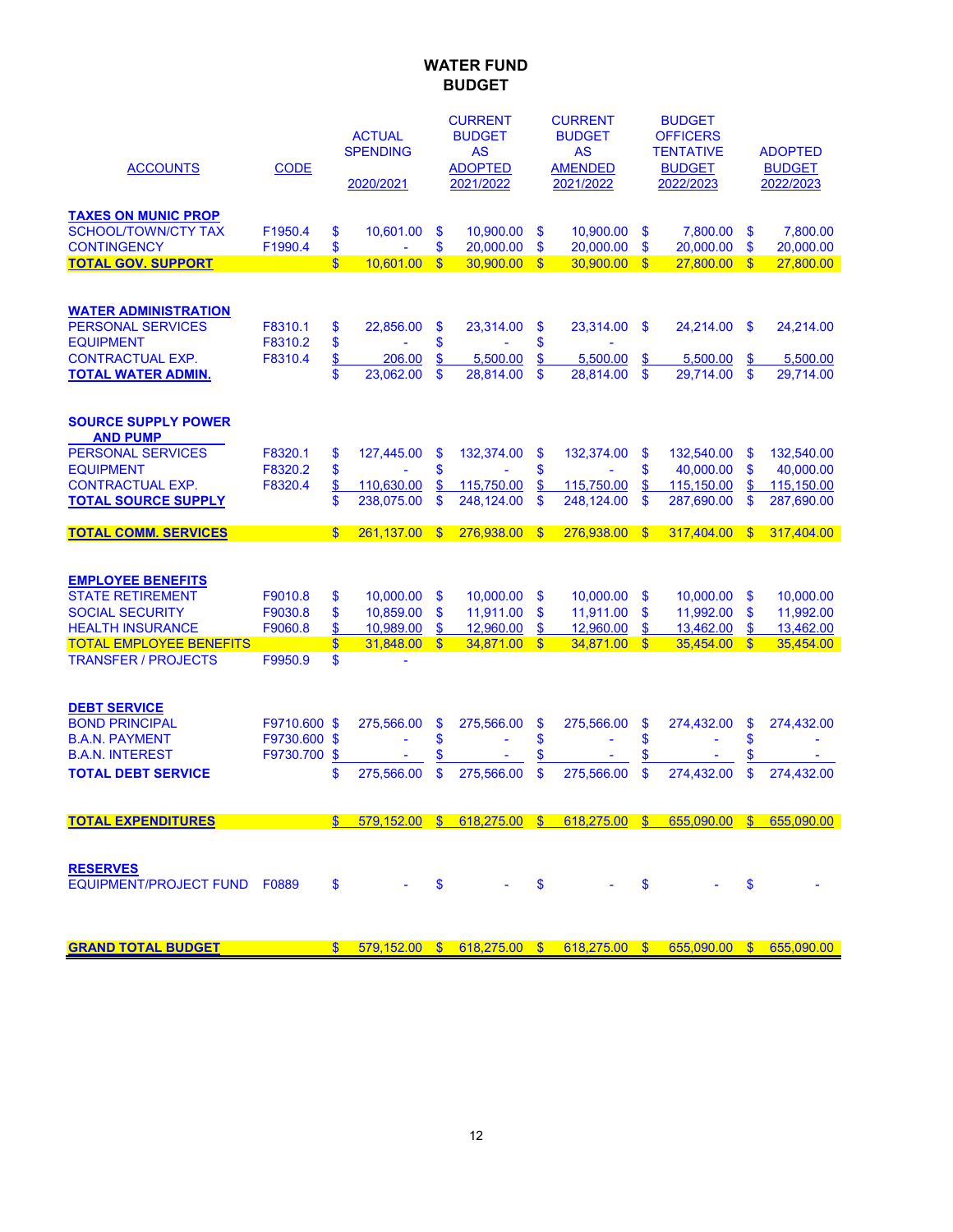### **WATER FUND BUDGET**

|                              |             |                  |              | <b>CURRENT</b> |              | <b>CURRENT</b> |              | <b>BUDGET</b>    |              |                |
|------------------------------|-------------|------------------|--------------|----------------|--------------|----------------|--------------|------------------|--------------|----------------|
|                              |             | <b>ACTUAL</b>    |              | <b>BUDGET</b>  |              | <b>BUDGET</b>  |              | <b>OFFICERS</b>  |              |                |
|                              |             | <b>RECEIVED</b>  |              | AS             |              | AS             |              | <b>TENTATIVE</b> |              | <b>ADOPTED</b> |
| <b>ACCOUNTS</b>              | <b>CODE</b> |                  |              | <b>ADOPTED</b> |              | <b>AMENDED</b> |              | <b>BUDGET</b>    |              | <b>BUDGET</b>  |
|                              |             | 2020/2021        |              | 2021/2022      |              | 2021/2022      |              | 2022/2023        |              | 2022/2023      |
|                              |             |                  |              |                |              |                |              |                  |              |                |
|                              |             |                  |              |                |              |                |              |                  |              |                |
| <b>DETAIL REVENUES</b>       |             |                  |              |                |              |                |              |                  |              |                |
| <b>WATER SALES</b>           | F2142       | \$<br>701.992.00 | S            | 596.275.00     | \$.          | 596.275.00     | S            | 633.090.00       | \$.          | 633,090.00     |
| <b>WATER SERVICE CHARGES</b> | F2144       | \$<br>36.811.00  | -S           | 2.500.00       | S            | 2.500.00       | S            | 2.500.00         | \$.          | 2,500.00       |
| INT & PEN LATE RENTS         | F2148       | \$<br>13,387.00  | -S           | 19,000.00      | <b>S</b>     | 19,000.00      | S            | 19,000.00        | S            | 19,000.00      |
| <b>INTEREST EARNED</b>       | F2401       | \$<br>318.00     | - \$         | 500.00         | -S           | $500.00$ \$    |              | 500.00           | -S           | 500.00         |
| <b>SALE FOREST PRODUCTS</b>  | F2655       | \$<br>۰          | S            | ۰              | S            |                | \$           |                  | S            |                |
|                              |             |                  |              |                |              |                |              |                  |              |                |
|                              |             |                  |              |                |              |                |              |                  |              |                |
| <b>TOTAL REVENUES</b>        |             | \$<br>752.508.00 | $\mathbf{s}$ | 618.275.00     | $\mathbf{s}$ | 618.275.00     | $\mathbf{s}$ | 655.090.00       | $\mathbf{s}$ | 655.090.00     |

| <b>REMARKS:</b> |                       |                   |                                                  |  |
|-----------------|-----------------------|-------------------|--------------------------------------------------|--|
|                 |                       |                   | SALARIES/WAGES .100 REPRESENTS 23.93 % OF BUDGET |  |
|                 | <b>CAPITAL OUTLAY</b> |                   | .200 REPRESENTS 6.11 % OF BUDGET                 |  |
|                 | <b>EXPENSES</b>       |                   | .400 REPRESENTS 22.66 % OF BUDGET                |  |
|                 | <b>DEBT SERVICE</b>   |                   | .600 REPRESENTS 41.89 % OF BUDGET                |  |
|                 | <b>BENEFITS</b>       |                   | .800 REPRESENTS 5.41 % OF BUDGET                 |  |
|                 | <b>RESERVES</b>       | <b>REPRESENTS</b> | 0 % OF BUDGET                                    |  |
|                 |                       |                   |                                                  |  |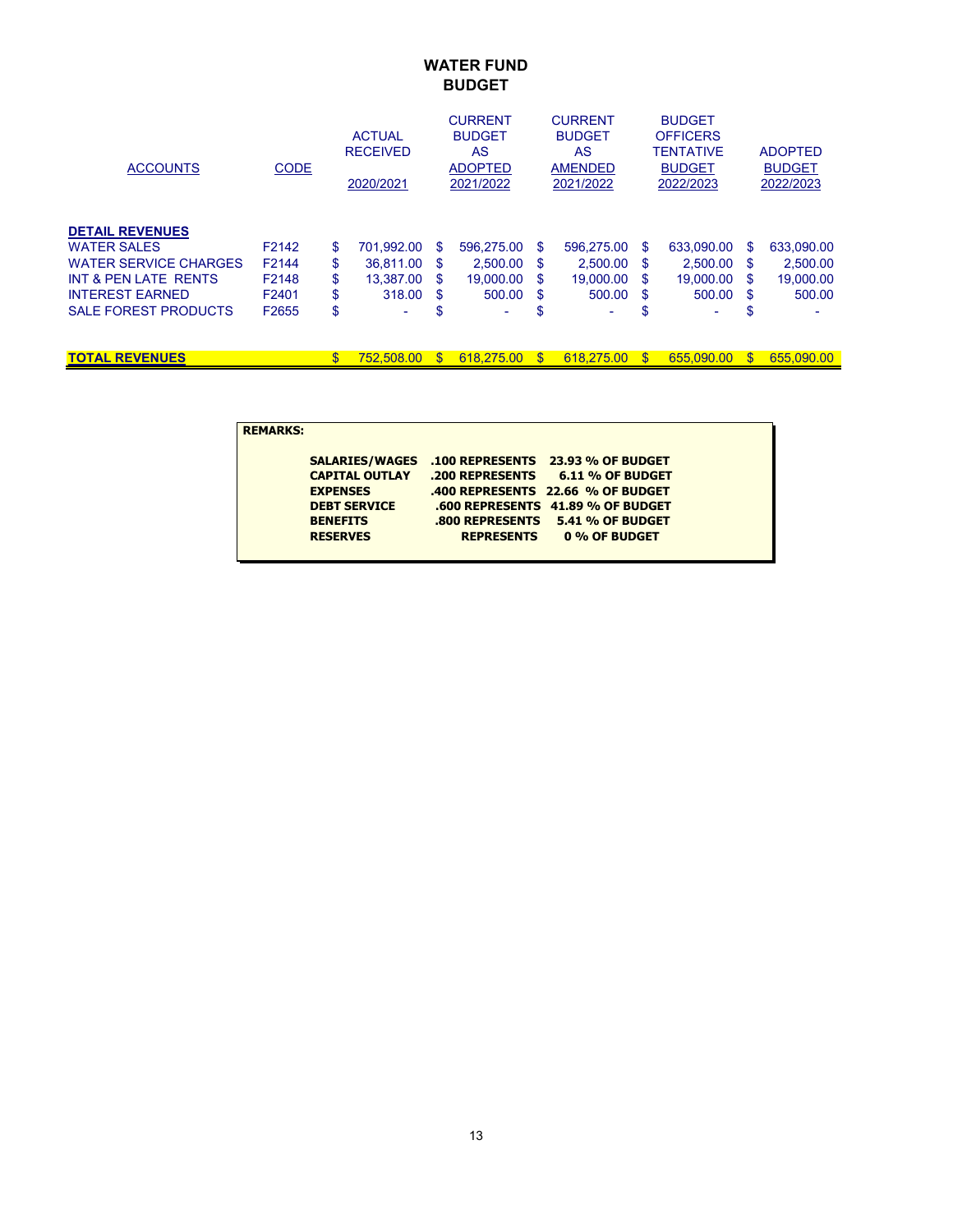### **SEWER FUND BUDGET**

| <b>ACCOUNTS</b>                                                                                                                                                    | <b>CODE</b>                                         |                            | <b>ACTUAL</b><br><b>SPENDING</b><br>2020/2021 |                            | <b>CURRENT</b><br><b>BUDGET</b><br><b>AS</b><br><b>ADOPTED</b><br>2021/2022 |                            | <b>CURRENT</b><br><b>BUDGET</b><br><b>AS</b><br><b>AMENDED</b><br>2021/2022 |                            | <b>BUDGET</b><br><b>OFFICERS</b><br><b>TENTATIVE</b><br><b>BUDGET</b><br>2022/2023 |                            | <b>ADOPTED</b><br><b>BUDGET</b><br>2022/2023           |
|--------------------------------------------------------------------------------------------------------------------------------------------------------------------|-----------------------------------------------------|----------------------------|-----------------------------------------------|----------------------------|-----------------------------------------------------------------------------|----------------------------|-----------------------------------------------------------------------------|----------------------------|------------------------------------------------------------------------------------|----------------------------|--------------------------------------------------------|
| <b>SEWER ADMINISTRATION</b><br><b>PERSONAL SERVICES</b><br><b>CONTRACTUAL</b><br><b>CONTINGENCY</b>                                                                | G8110.1<br>G8110.4<br>G1990.4                       | \$<br>\$<br>\$             | 38.623.00                                     | \$<br>\$<br>\$             | 40,586.00<br>15,000.00                                                      | \$<br>\$<br>\$             | 40.586.00<br>15,000.00                                                      | \$<br>\$<br>\$             | 42.386.00<br>15,000.00                                                             | \$<br>\$<br>\$             | 42,386.00<br>15,000.00                                 |
| <b>SANITARY SEWERS</b><br><b>CONTRACTUAL EXP.</b>                                                                                                                  | G8120.4                                             | \$                         | 56.867.00                                     | <b>S</b>                   | 47,160.00                                                                   | -S                         | 47,160.00                                                                   | $\mathbf{s}$               | 50.160.00                                                                          | - \$                       | 50,160.00                                              |
| <b>SEWER TREATMENT DISP</b><br>PERSONAL SERVICES<br><b>EQUIPMENT</b><br><b>CONTRACTUAL</b>                                                                         | G8130.1<br>G8130.2<br>G8130.4                       | \$<br>\$<br>\$             | 81,005.00<br>163,520.00                       | \$<br>\$<br>\$             | 89,940.00<br>227,700.00                                                     | \$<br>\$<br>\$             | 89,940.00<br>227,700.00                                                     | \$<br>\$<br>\$             | 88,213.00<br>201,000.00                                                            | \$<br>\$<br>\$             | 88,213.00<br>201,000.00                                |
| <b>TOTAL SEWER DISPOSAL</b>                                                                                                                                        |                                                     | $\mathbb{S}$               | 244,525.00                                    | $\sqrt{3}$                 | 317,640.00                                                                  | $\sqrt{3}$                 | 317,640.00                                                                  | $\sqrt{3}$                 | 289,213.00                                                                         | $\sqrt{3}$                 | 289,213.00                                             |
| <b>TOTAL COMM. SERVICE</b>                                                                                                                                         |                                                     | $\mathbb{S}$               | 340,015.00                                    | $\mathbf{s}$               | 420,386.00                                                                  | $\mathbb{S}$               | 420,386.00                                                                  | $^{\circ}$                 | 396,759.00                                                                         | $\mathbf{\$}$              | 396,759.00                                             |
|                                                                                                                                                                    |                                                     |                            |                                               |                            |                                                                             |                            |                                                                             |                            |                                                                                    |                            |                                                        |
| <b>EMPLOYEE BENEFITS</b><br><b>STATE RETIREMENT</b><br><b>SOCIAL SECURITY</b><br><b>NYS UNEMPLOYMENT</b><br><b>DISABILITY INSURANCE</b><br><b>HEALTH INSURANCE</b> | G9010.8<br>G9030.8<br>G9050.8<br>G9055.8<br>G9060.8 | \$<br>\$<br>\$<br>\$<br>\$ | 10,000.00<br>8,563.00<br>54.00<br>18,112.00   | \$<br>\$<br>\$<br>\$<br>\$ | 10,000.00<br>9,985.00<br>500.00<br>100.00<br>18,624.00                      | \$<br>\$<br>\$<br>\$<br>\$ | 10,000.00<br>9,985.00<br>500.00<br>100.00<br>18,624.00                      | \$<br>\$<br>\$<br>\$<br>\$ | 10,000.00<br>9,991.00<br>500.00<br>100.00<br>19,666.00                             | \$<br>\$<br>\$<br>\$<br>\$ | 10,000.00<br>9,991.00<br>500.00<br>100.00<br>19,666.00 |
| <b>TOTAL EMPLOYEE BENE.</b>                                                                                                                                        |                                                     | $\mathbb{S}$               | 36,729.00                                     | $\mathbb{S}$               | 39,209.00                                                                   | $\overline{\mathbb{S}}$    | 39,209.00                                                                   | $\overline{\mathbb{S}}$    | 40,257.00                                                                          | $\sqrt{3}$                 | 40,257.00                                              |
| <b>DEBT SERVICE</b><br><b>BOND PRINCIPAL</b><br><b>BOND INTEREST</b><br><b>BAN PRINCIPAL</b><br><b>BAN INTEREST</b>                                                | G9710.6<br>G9710.7<br>G9730.6<br>G9730.7            | \$<br>\$<br>\$<br>\$       | 150,000.00                                    | \$<br>\$<br>\$<br>\$       | 189,000.00                                                                  | \$<br>\$<br>\$<br>\$       | 189,000.00                                                                  | \$<br>\$<br>\$<br>\$       | 250,500.00                                                                         | \$<br>\$<br>\$<br>\$       | 250,500.00                                             |
| <b>TOTAL DEBT SERVICE</b>                                                                                                                                          |                                                     | $\frac{1}{2}$              | 150,000.00                                    | $\frac{1}{2}$              | 189,000.00                                                                  | $\mathbb{S}$               | 189,000.00                                                                  | $\overline{\mathbb{S}}$    | 250,500.00                                                                         | $\frac{1}{2}$              | 250,500.00                                             |

| <b>TOTAL EXPENDITURES</b> |  |  |  | $$526.744.00$ \$ 648.595.00 \$ 648.595.00 \$ 687.516.00 \$ 687.516.00 |  |
|---------------------------|--|--|--|-----------------------------------------------------------------------|--|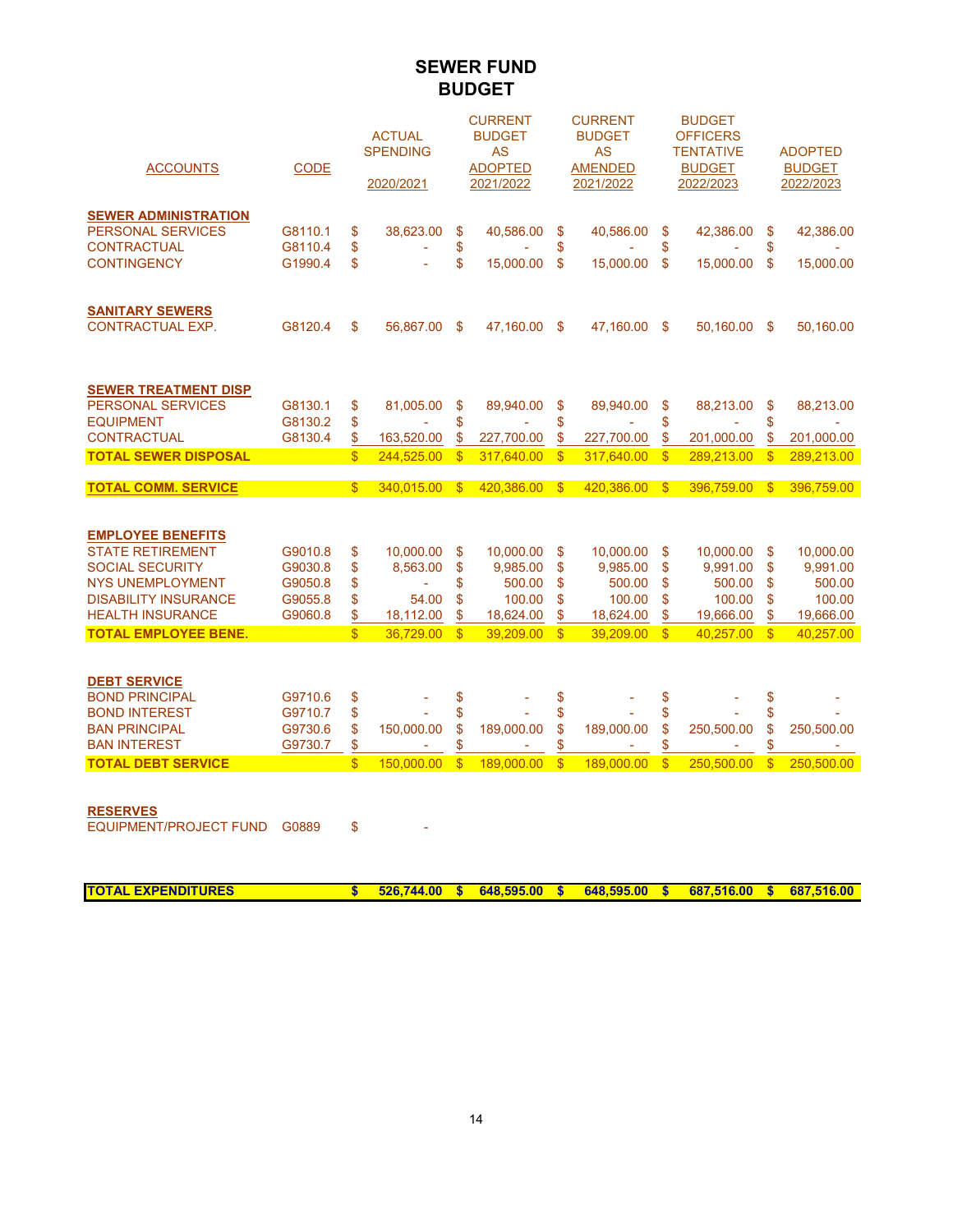### **SEWER FUND BUDGET**

| <b>ACCOUNTS</b>                                                                                                                                                 | <b>CODE</b>                               |                            | <b>ACTUAL</b><br><b>RECEIVED</b><br>2020/2021 |                        | <b>CURRENT</b><br><b>BUDGET</b><br>AS<br><b>ADOPTED</b><br>2021/2022 |                        | <b>CURRENT</b><br><b>BUDGET</b><br>AS<br><b>AMENDED</b><br>2021/2022 |                          | <b>BUDGET</b><br><b>OFFICERS</b><br>TENTATIVE<br><b>BUDGET</b><br>2022/2023 |                        | <b>ADOPTED</b><br><b>BUDGET</b><br>2022/2023 |
|-----------------------------------------------------------------------------------------------------------------------------------------------------------------|-------------------------------------------|----------------------------|-----------------------------------------------|------------------------|----------------------------------------------------------------------|------------------------|----------------------------------------------------------------------|--------------------------|-----------------------------------------------------------------------------|------------------------|----------------------------------------------|
| <b>DETAIL REVENUES</b><br><b>SEWER RENTS</b><br><b>SEWER SERVICE CHARGES</b><br>INT. & PEN. LATE RENTS<br><b>INTEREST EARNINGS</b><br><b>INTERFUND TRANSFER</b> | G2120<br>G2122<br>G2128<br>G2401<br>G5031 | \$<br>\$<br>\$<br>\$<br>\$ | 554,668.00<br>11.690.00<br>115.00             | S<br>\$<br>S<br>S<br>S | 631,795.00<br>500.00<br>16,000.00<br>300.00                          | S<br>S<br>S<br>\$<br>S | 631,795.00<br>500.00<br>16,000.00<br>300.00                          | S<br>\$.<br>S<br>S<br>\$ | 670,716.00<br>500.00<br>16,000.00<br>300.00                                 | S<br>S.<br>S<br>S<br>S | 670,716.00<br>500.00<br>16,000.00<br>300.00  |
| <b>TOTAL REVENUES</b>                                                                                                                                           |                                           | \$                         | 566,473.00                                    | \$.                    | 648.595.00                                                           | $\mathbb{S}$           | 648.595.00                                                           | $\mathbf{s}$             | 687.516.00                                                                  | $\mathbb{S}$           | 687.516.00                                   |
| APPRORIATED FUND BAL.                                                                                                                                           | G0599                                     | \$                         |                                               | \$                     |                                                                      | \$                     |                                                                      | S                        |                                                                             | \$                     |                                              |
| <b>TOTAL BUDGET</b>                                                                                                                                             |                                           | \$                         | 566,473.00                                    | S                      | 648,595.00                                                           | S                      | 648,595.00                                                           | S                        | 687,516.00                                                                  | S.                     | 687,516.00                                   |

| <b>REMARKS:</b> |                       |                 |                                                  |
|-----------------|-----------------------|-----------------|--------------------------------------------------|
|                 |                       |                 | SALARIES/WAGES .100 REPRESENTS 19.00 % OF BUDGET |
|                 | <b>CAPITAL OUTLAY</b> | .200 REPRESENTS | 0 % OF BUDGET                                    |
|                 | <b>EXPENSES</b>       |                 | .400 REPRESENTS 38.71 % OF BUDGET                |
|                 | <b>DEBT SERVICE</b>   |                 | .600 REPRESENTS 36.43 % OF BUDGET                |
|                 | <b>BENEFITS</b>       |                 | .800 REPRESENTS 5.86 % OF BUDGET                 |
|                 | <b>RESERVES</b>       |                 | <b>REPRESENTS 0 % OF BUDGET</b>                  |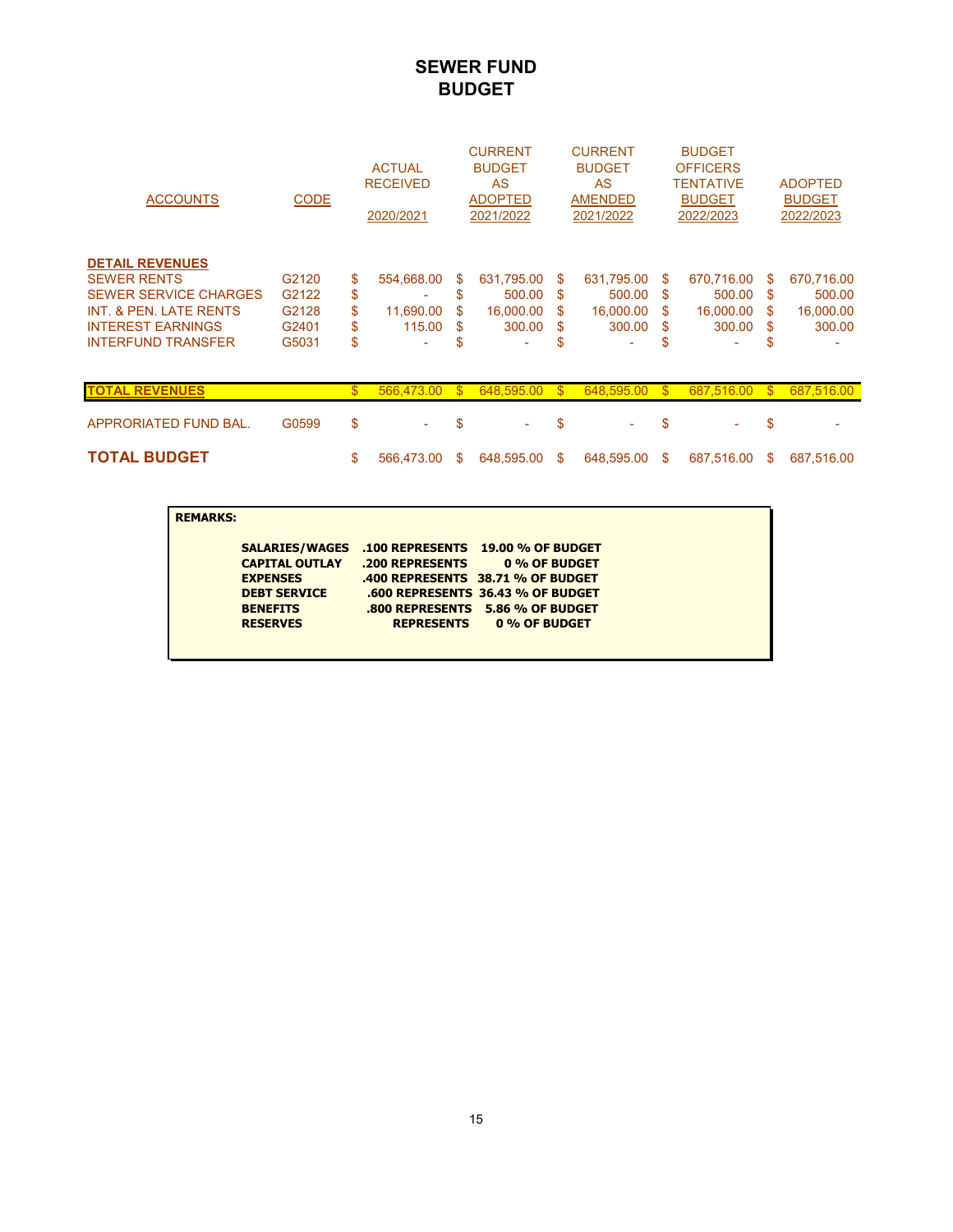# **CAPITAL RESERVE FUNDS**

|                                             | <b>ESTIMATED</b>       |                            |                                 |
|---------------------------------------------|------------------------|----------------------------|---------------------------------|
|                                             | <b>BALANCE</b>         | <b>TRANSFERS</b>           | <b>ESTIMATED</b>                |
|                                             | AS OF<br>$5 - 31 - 22$ | FOR 22-23<br><b>BUDGET</b> | <b>BALANCE</b><br>$5 - 31 - 23$ |
|                                             |                        |                            |                                 |
| <b>FIRE DEPT EQUIP</b>                      | \$127,080              | \$225,000                  | \$352,080                       |
| NO PURCHASES PLANNED THIS BUDGET            |                        |                            |                                 |
|                                             |                        |                            |                                 |
| <b>DEPARTMENT OF PUBLIC WORKS</b> \$804,435 |                        | $$ -0-$                    | \$804,435                       |
| NO PURCHASES PLANNED THIS BUDGET            |                        |                            |                                 |
|                                             |                        |                            |                                 |
| <b>DPW PROJECT</b>                          | \$300                  | $$ -0-$                    | \$300                           |
| No EXPENDITURE PLANNED THIS BUDGET          |                        |                            |                                 |
|                                             |                        |                            |                                 |
| <b>WATER FUND</b>                           | \$723,416              | $$ -0-$                    | \$723,416                       |
|                                             |                        |                            |                                 |
| NO PURCHASES PLANNED THIS BUDGET            |                        |                            |                                 |
|                                             |                        |                            |                                 |
|                                             |                        |                            |                                 |
| <b>SEWER FUND</b>                           | \$283,976              | $S - 0 -$                  | \$283,976                       |
|                                             |                        |                            |                                 |
| NO PURCHASES PLANNED THIS BUDGET            |                        |                            |                                 |
|                                             |                        |                            |                                 |
|                                             |                        |                            |                                 |
| <b>TAX CONTINGENCY FUND</b>                 | \$418,388              | $S = 0$                    | \$418,388                       |
|                                             |                        |                            |                                 |
|                                             |                        |                            |                                 |
|                                             |                        |                            |                                 |

| <b>TOTAL RESERVES</b> | $$2,357,595$ $$225,000$ |  | \$2,582,595 |
|-----------------------|-------------------------|--|-------------|
|-----------------------|-------------------------|--|-------------|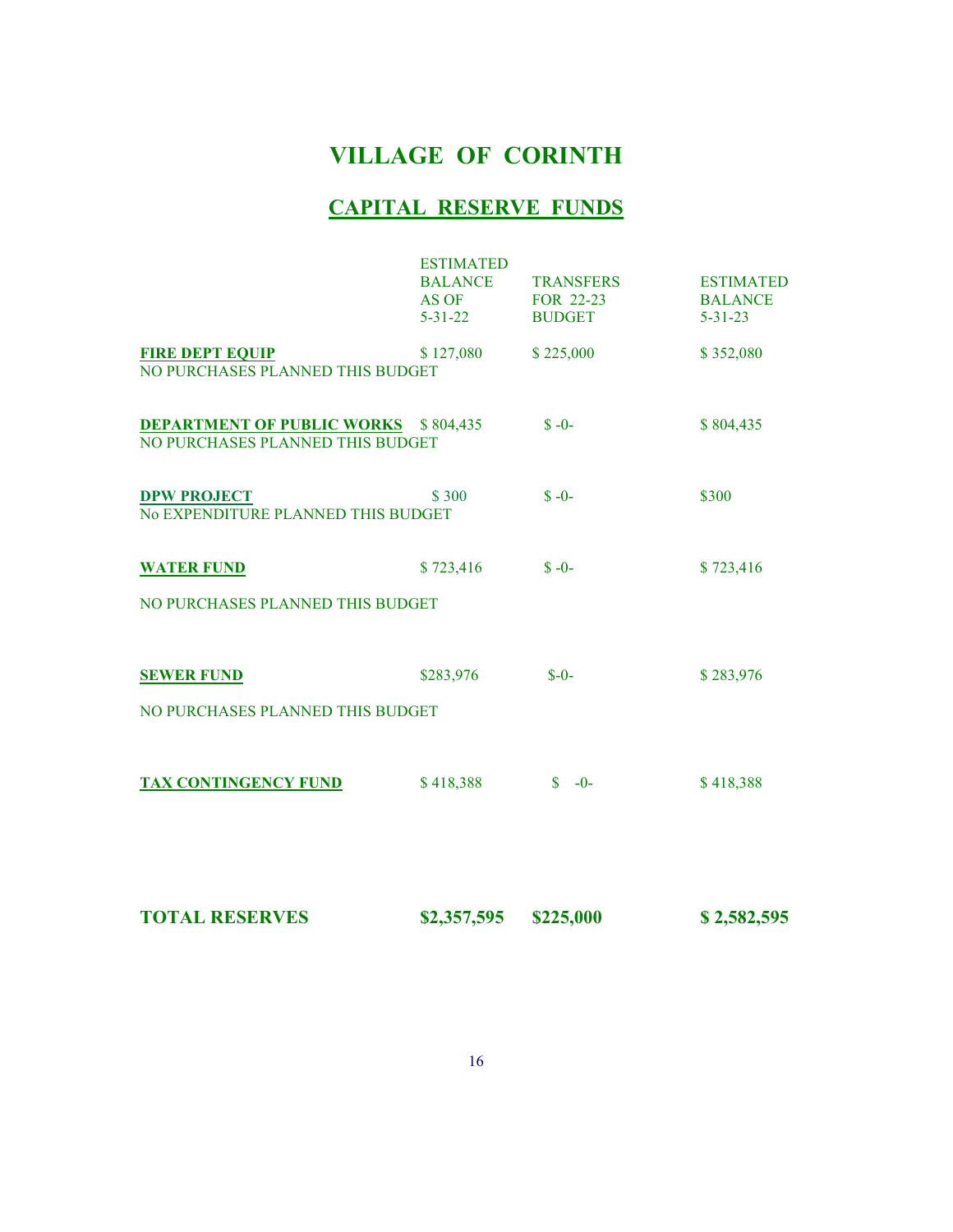### **VILLAGE OF CORINTH SUMMARY OF DEBT SERVICE**

#### **FUND & PURPOSE DUE 2022-23 BOND OUTSTANDING: MANUFACTURERS AND TRADERS TRUST**

GENERAL FUND --- REHABILITATION OF SEWER LINES ON FIFTH ST, PINE ST, AND HAMILTON AVE. PUMP STATION.

BONDS ISSUED IN JULY, 2002 IN THE AMOUNT OF \$452,575 WITH A INTEREST RATE OF 4.88% WITH AN EFFECTIVE RATE OF 2.89% AFTER REBATE FROM THE STATE REVOLVING LOAN FUND. REFINANCED IN JUNE 2011 WITH NO EXTENSION OF TERM AND AN OVERALL SAVINGS OF 7.38% OVER THE LIFE OF THE REMAINING BONDS.

| <b>INTEREST 10-15-22</b>  | \$1,508  |
|---------------------------|----------|
| <b>PRINCIPAL 10-15-22</b> | \$20,000 |
| <b>INTEREST</b> 04-15-23  | \$1,032  |
| <b>TOTAL</b>              | \$22,540 |
|                           |          |

**PRINCIPAL OWING AFTER 10/15/2022 \$ 95,000** 

#### **BOND OUTSTANDING: MANUFACTURERS AND TRADERS TRUST**

GENERAL FUND --- RECONSTRUCTION OF HAMILTON AVE AND CENTER STREET = \$4,235,000 AND CONSTRUCTION OF NEW FIREHOUSE = \$2,000,000

BOND ISSUED 9-01-04 IN THE AMOUNT OF \$6,235,000 WITH INTEREST RATE OF 4.75% REFINANCED MARCH 2013 WITH NO EXTENSION OF TERM, AND AN AVERAGE INTEREST RATE OF 3.41% ,FOR A TOTAL SAVINGS OF \$364,009 OVER THE LIFE OF THE REMAINING BONDS. REFINANCED MARCH 2021 WITH NO EXTENSION OF TERM AND AN AVERAGE INTEREST RATE OF 3.36% FOR A TOTAL SAVINGS OF \$297,256 OVER THE LIFE OF THE REMAINING BONDS.

MATURES 6-01-30 WHICH WILL BE PAID OVER 30 YEARS FROM THE GENERAL BUDGET.

| <b>INTEREST 06-01-22</b>  | \$26,331  |
|---------------------------|-----------|
| <b>PRINCIPAL 06-01-22</b> | \$330,000 |
| <b>INTEREST 12-01-22</b>  | \$24,682  |
| <b>TOTAL</b>              | \$381,013 |
|                           |           |

**PRINCIPAL OWING AFTER 06/01/2022 \$2,780,000** 

**BOND OUTSTANDING: MANUFACTURERS AND TRADERS TRUST**

GENERAL FUND & WATER FUND --- RECONSTRUCTION OF NUMEROUS VILLAGE STREETS & UTILITIES, WATER METER INSTALLATION & FILTRATION PLANT CONSTRUCTION

BOND ISSUED 9-12-18 IN THE AMOUNT OF \$13,111,866 WITH INTEREST RATE OF 0%

MATURES 9-12-48 WHICH WILL BE PAID OVER 30 YEARS FROM THE GENERAL & WATER BUDGETS.

| PRINCIPAL 09-12-22 | \$435,966 |
|--------------------|-----------|
| <b>TOTAL</b>       | \$435,966 |

**PRINCIPAL OWING AFTER 09/12/2022 \$11,364,600 TOTAL DEBT SERVICE \$839,519**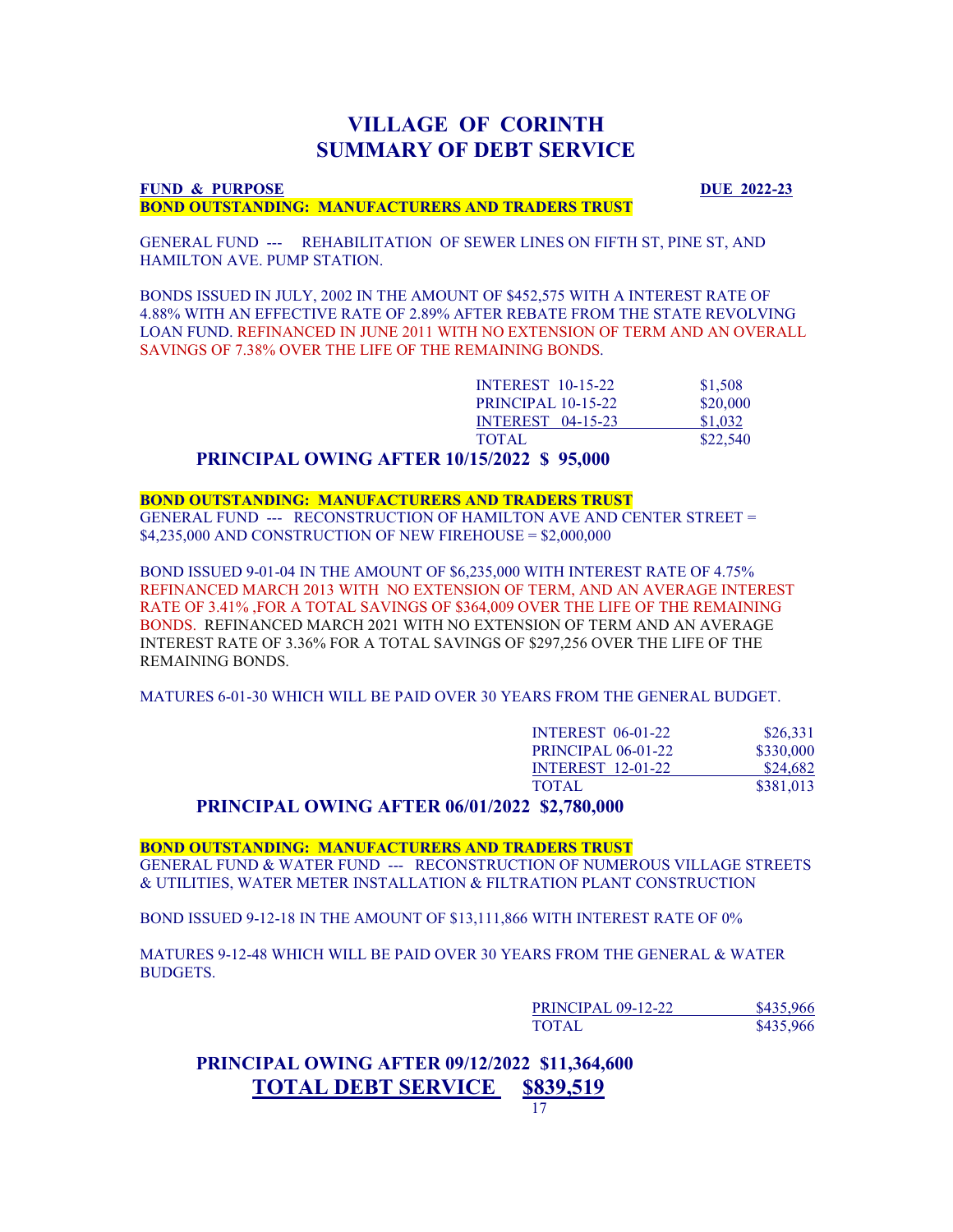|                              | <b>Tax Rate</b> |                           | <b>Annual Cost</b> |                           | <b>Annual Cost</b> |
|------------------------------|-----------------|---------------------------|--------------------|---------------------------|--------------------|
|                              | per             |                           | \$100,000          |                           | \$120,000          |
|                              | \$1,000         |                           | <b>Home</b>        |                           | <b>Home</b>        |
| <b>Administration</b>        | \$.89           | $\mathbf{\hat{S}}$        | 89.00              | $\mathsf{\$}$             | 106.80             |
| <b>Legal Cost</b>            | \$.10           | $\boldsymbol{\mathsf{S}}$ | 10.00              | $\mathsf{\$}$             | 12.00              |
| <b>Police/Crossing</b>       | \$.26           | $\overline{\mathbf{S}}$   | 26.00              | $\overline{\mathbb{S}}$   | 31.20              |
| <b>Guards</b>                |                 |                           |                    |                           |                    |
| <b>Fire</b>                  | \$1.25          | \$                        | 125.00             | $\mathbb{S}$              | 150.00             |
| <b>DPW</b>                   | \$1.10          | $\overline{\mathbb{S}}$   | 110.00             | $\overline{\mathbb{S}}$   | 132.00             |
| <b>Snow Removal</b>          | \$.31           | $\overline{\mathbb{S}}$   | 31.00              | $\boldsymbol{\mathsf{S}}$ | 37.20              |
| <b>Building Insp</b>         | \$.05           | $\boldsymbol{\S}$         | 5.00               | $\boldsymbol{\mathsf{S}}$ | 6.00               |
| <b>Street Lights</b>         | \$.10           | $\overline{\mathbb{S}}$   | 10.00              | $\overline{\mathbb{S}}$   | 12.00              |
| <b>Economic Dev./</b>        | \$.16           | $\overline{\mathbb{S}}$   | 16.00              | $\overline{\mathbb{S}}$   | 19.20              |
| <b>Comm. Services/</b>       |                 |                           |                    |                           |                    |
| Parks/Beach/                 |                 |                           |                    |                           |                    |
| <b>Youth/Seniors/</b>        |                 |                           |                    |                           |                    |
| <b>Library/Celebrations/</b> |                 |                           |                    |                           |                    |
| <b>Beautification</b>        |                 |                           |                    |                           |                    |
| <b>Planning/ZBA</b>          | \$.05           | $\boldsymbol{\mathsf{S}}$ | 5.00               | $\mathbb{S}$              | 6.00               |
| <b>Garbage</b>               | \$.26           | $\sqrt{\ }$               | 26.00              | $\boldsymbol{\mathsf{S}}$ | 31.20              |
| <b>Reserves</b>              | \$.00           | $\overline{\mathbb{S}}$   | 0.00               | $\overline{\mathbb{S}}$   | 0.00               |
| (exc. FD Reserves)           |                 |                           |                    |                           |                    |
| <b>Contingency</b>           | \$.05           | $\boldsymbol{\mathsf{S}}$ | 5.00               | $\mathsf{\$}$             | 6.00               |
| <b>Debt Service</b>          | \$.62           | $\overline{\mathbb{S}}$   | 62.00              | $\mathbf{\$\}$            | 74.40              |
| (exc. FD Debt                |                 |                           |                    |                           |                    |
| <b>Payments</b> )            |                 |                           |                    |                           |                    |
|                              |                 |                           |                    |                           |                    |
| <b>TOTALS</b>                | \$5.20          |                           | \$520.00           |                           | \$624.00           |

# **2022/2023 Cost of Your Village Government**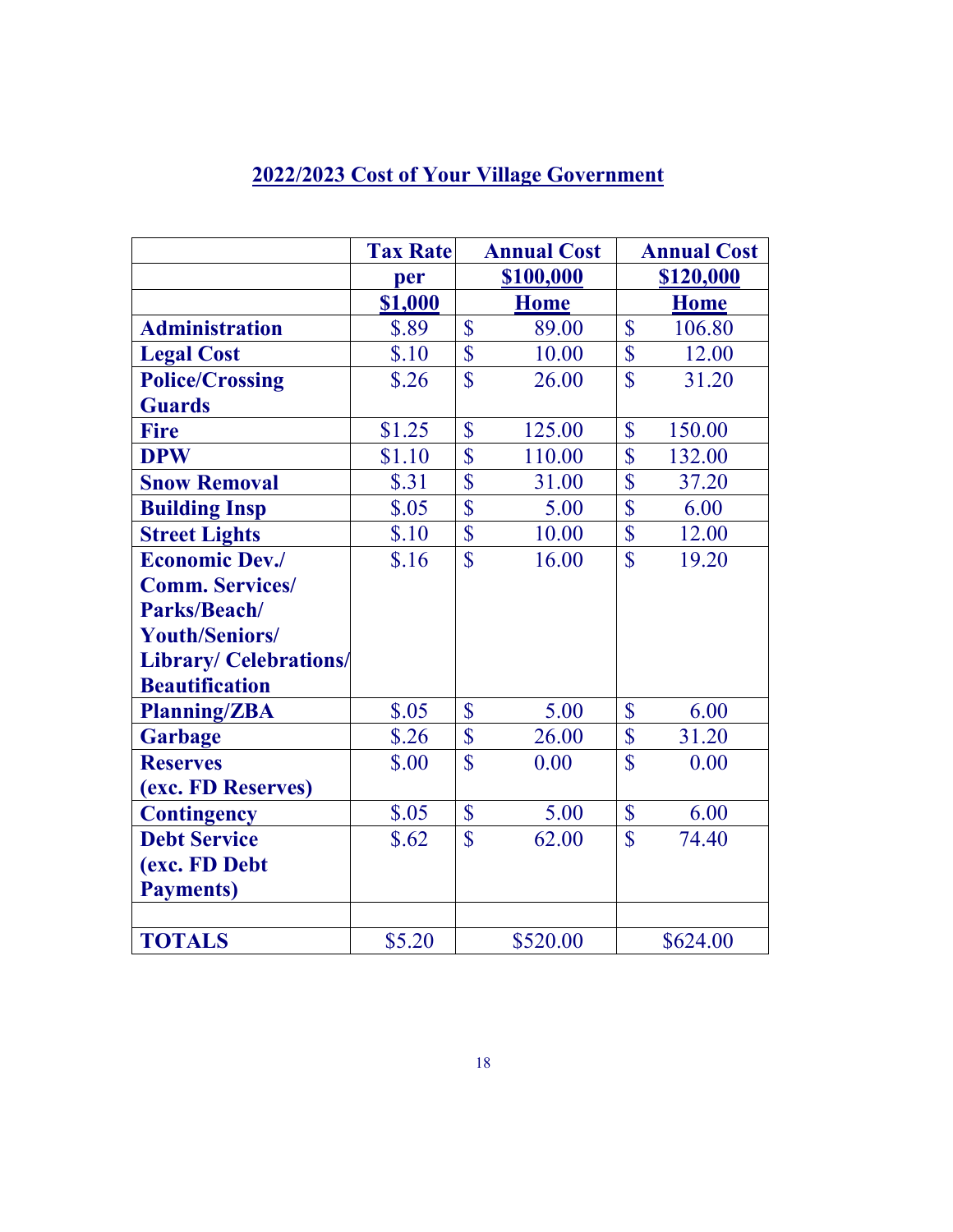## **SCHEDULE OF SALARIES & WAGES ALL FUNDS 2022-2023**

|                        | UNIT & TITLE                       | <b>RATE OF</b><br><b>COMPENSATION</b>                      |                                          |               | <b>TOTAL</b><br><b>SALARY</b> |
|------------------------|------------------------------------|------------------------------------------------------------|------------------------------------------|---------------|-------------------------------|
| A1010.100              | <b>TRUSTEES</b>                    | \$5,500<br>5,936                                           |                                          | $\mathbb{S}$  | 22,436                        |
| A1210.100              | <b>MAYOR</b>                       |                                                            |                                          |               | 13,328                        |
| A1430.100              | <b>CLERK / TREASURER</b>           | 51,831                                                     | <b>COLSON</b>                            |               |                               |
| F8320.101<br>G8130.101 | <b>WATER</b><br><b>SEWER</b>       | 10,936<br>10,935                                           |                                          |               | 72,902 + \$800 Longevity      |
| A1430.102              | <b>DEPUTY CLERK/TREAS</b>          | 14,851                                                     | <b>STAUTNER</b>                          |               |                               |
| F8320.101<br>G8130.101 |                                    | 10,951<br>10,950                                           |                                          |               | $36,502 + $250$ Longevity     |
| A1430.101              | <b>ACCOUNT CLERK</b>               | 17.50/HR                                                   | <b>HALA</b>                              |               | $31,850 + $450$ Longevity     |
| F8320.101<br>G8130.101 |                                    |                                                            |                                          |               |                               |
| A3120.103              | <b>CROSSING GUARDS</b>             | 15.50/HR<br>16.00/HR                                       |                                          |               | 25,290                        |
| A3620.100<br>A8010.102 | <b>BLDG. INSP</b><br><b>ZONING</b> | 22,406<br>5,602                                            | <b>HEPNER</b>                            |               | 28,008                        |
| A5110.100              | <b>DPW SUPT</b>                    | 49,627                                                     | <b>LOZIER</b>                            |               |                               |
| F8310.100<br>G8110.100 | <b>WATER</b><br><b>WWTP</b>        | 24,214<br>8,071                                            |                                          |               | $80,712 + $1200$ Longevity    |
| A5110.101              | <b>ASSISTANT DPW SUPT</b>          |                                                            | <b>JENSEN</b>                            |               | $58,832 + $650$ Longevity     |
| A5110.101              | <b>DPW</b>                         |                                                            |                                          |               |                               |
|                        | M. STANTON<br><b>D. STANTON</b>    | $25.51/HR + $950$ Longevity<br>$25.45/HR + $800$ Longevity |                                          |               |                               |
|                        | <b>MONICA</b>                      | $25.45/HR + $800$ Longevity                                |                                          |               |                               |
|                        | MABB, C                            | 19.95/HR                                                   |                                          |               |                               |
|                        | MABB,C                             | 19.95/HR                                                   |                                          |               |                               |
|                        | <b>WHALEY</b>                      | 19.95/HR                                                   |                                          |               |                               |
|                        | <b>NEW</b>                         | 19.95/HR                                                   |                                          |               |                               |
| <b>MECHANIC</b>        | <b>BRONZENE</b>                    |                                                            | 24.10/HR + \$5,000 Personal Tool Stipend |               |                               |
| A5110.101              | PT LABORERS<br><b>OVERTIME</b>     | 15.50/HR                                                   | <b>1200 HRS</b><br><b>900 HRS</b>        | $\mathsf{\$}$ | 18,600<br>30,834              |
| A7110.100              | PARK ATT.                          | 15.50/HR                                                   |                                          |               |                               |
| A7310.100              | <b>YOUTH PROG</b>                  |                                                            |                                          |               | 13,090                        |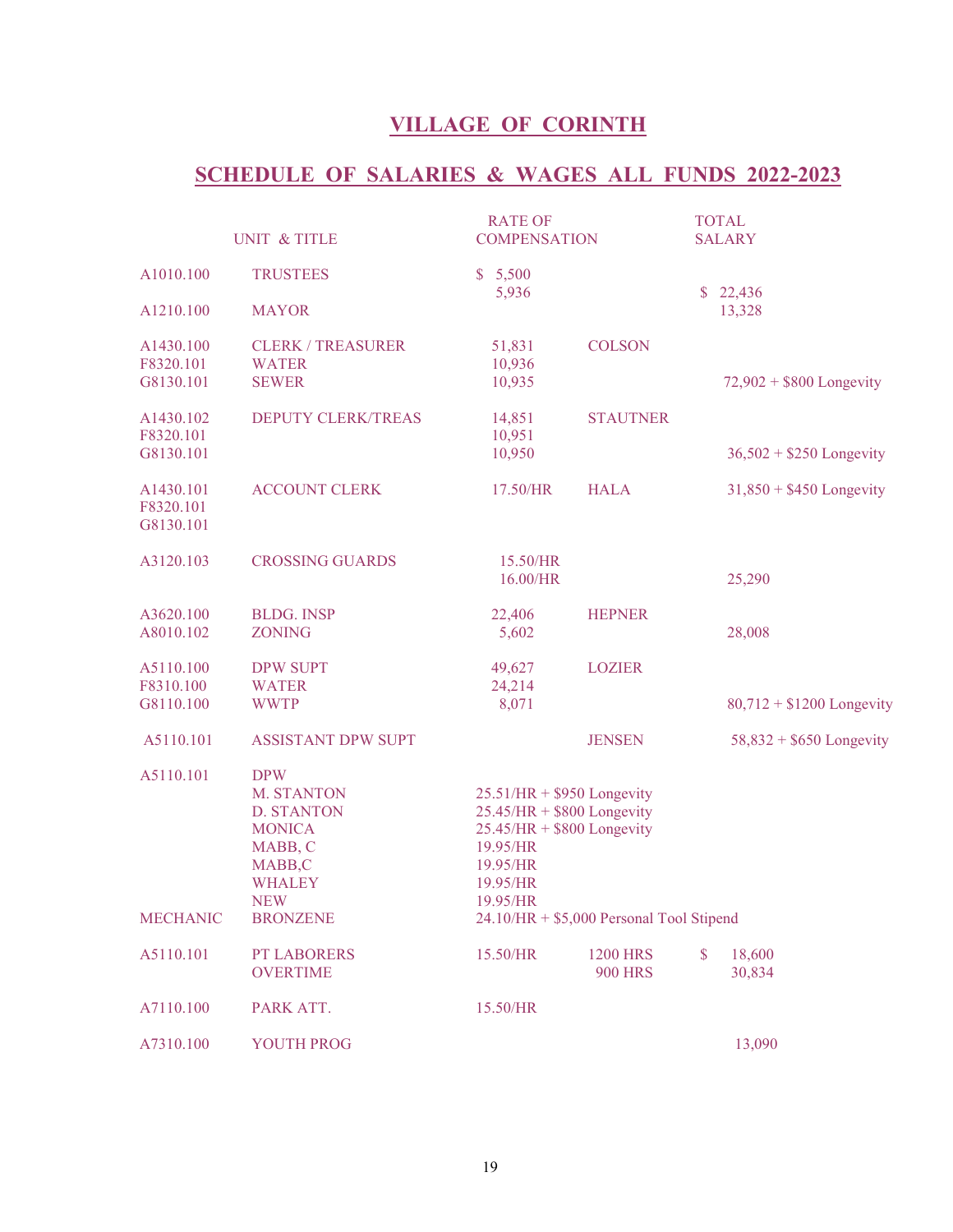## **SCHEDULE OF SALARIES & WAGES ALL FUNDS 2022-2023**

|                        | UNIT & TITLE                                | <b>RATE OF</b><br><b>COMPENSATION</b> |                    | <b>TOTAL</b><br><b>SALARY</b>           |
|------------------------|---------------------------------------------|---------------------------------------|--------------------|-----------------------------------------|
| G8110.101<br>F8320.100 | <b>WWTP HEAD OPERATOR</b>                   | 34,315<br>33,865                      | <b>HOLMES</b>      | 67,730<br>$+$ \$450 Longevity           |
| G8130.100<br>F8320.100 | <b>WATER/WASTE WATER</b><br><b>OPERATOR</b> | 24.57/HR                              | <b>GILL</b>        | 25,552<br>25,553<br>$+$ \$450 Longevity |
| G8130.100<br>F8320.100 | <b>WATER/WASTE WATER</b><br><b>OPERATOR</b> | 24.69/HR                              | <b>BROEKHUIZEN</b> | 25,678<br>25,678<br>$+$ \$450 Longevity |
|                        | <b>SEWER OVERTIME</b>                       | <b>150 HRS</b>                        |                    | 5,542                                   |

| <b>TOTAL SALARY &amp; WAGES ALL FUNDS</b>                                                            | \$1,041,929 |
|------------------------------------------------------------------------------------------------------|-------------|
|                                                                                                      |             |
| . OF THE EODECOING WACES EOD THE DDW $\phi$ 110 $\zeta$ 00 coes to the snow dupcet a $\zeta$ 142 100 |             |

OF THE FOREGOING WAGES FOR THE DPW, \$110,500 GOES TO THE SNOW BUDGET A5142.100 WAGES

| • GENERAL FUND | \$754,576 |
|----------------|-----------|
| • WATER FUND   | \$156,754 |
| • SEWER FUND   | \$130,599 |

.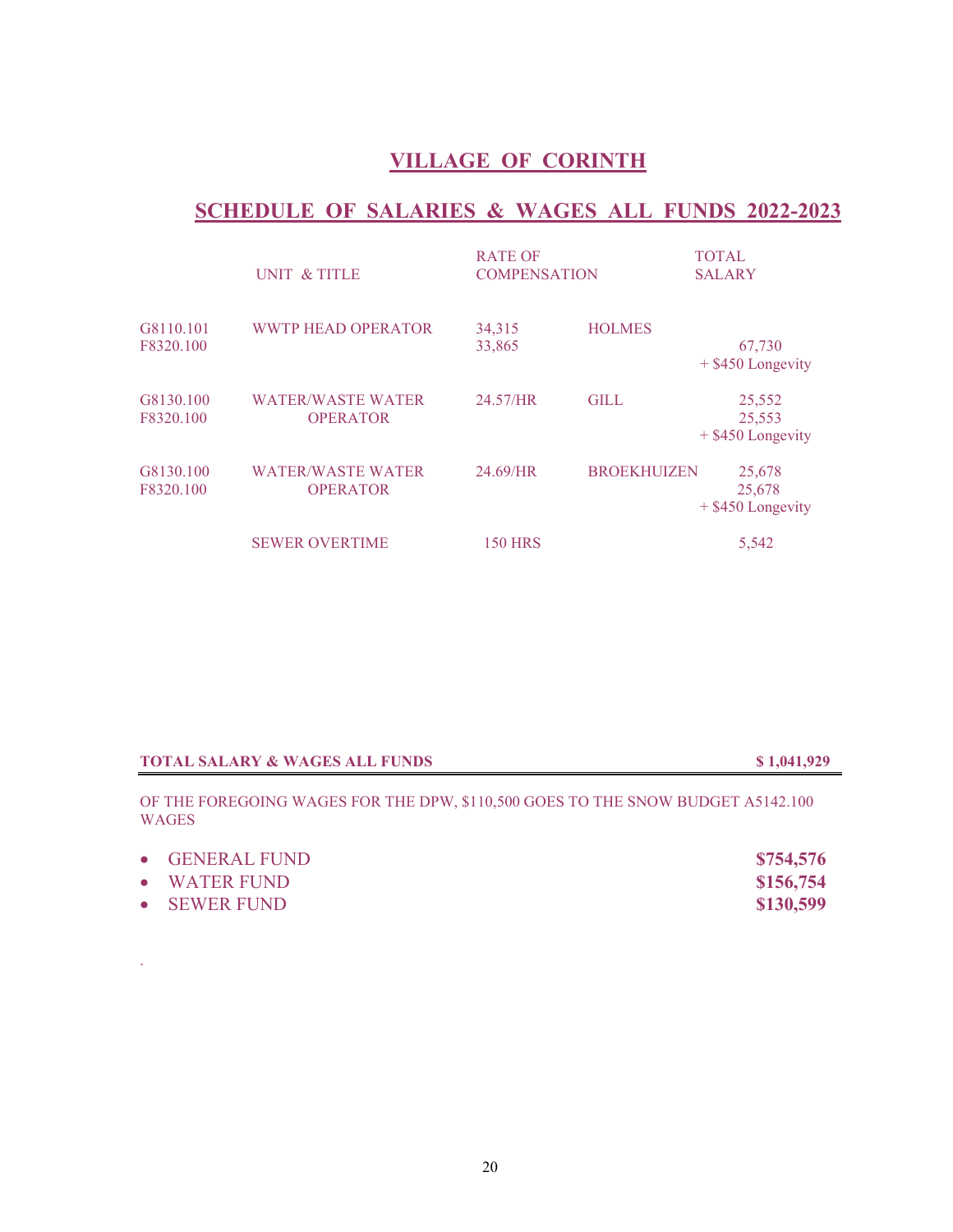Date:05/11/2022

Time: 11:12:13AM

# Statement of Revenues & Expenditures

User: NICOLE

Page: 1

### For Period Ending 03/31/2022 Selecting on FUND equals A0Village of Corinthh **Design Contract Contract Contract Contract Contract Contract Contract Contract Contract Contract Contract Contract Contract Contract Contract Contract Contract Contract Contract Contract Contract Contract Contract Contr**

| <b>ACCOUNT</b><br><b>DESCRIPTION</b> |                                | <b>ORIGINAL BUDGET</b> | <b>BUDGET TRANSFERS &amp;</b><br><b>AMMENDMENTS</b> | YEAR-TO-DATE<br><b>ACTUAL</b> | <b>DIFFERENCE</b> |
|--------------------------------------|--------------------------------|------------------------|-----------------------------------------------------|-------------------------------|-------------------|
| A01001.000000                        | <b>REAL PROPERTY TAXES</b>     | 1,723,666.00           |                                                     | 1,723,666.43                  | 0.43              |
| A01081.000000                        | <b>PYMT LIEU TAXES</b>         | 2,000.00               |                                                     | 2,268.00                      | 268.00            |
| A01090.000000                        | INT & PEN LATE TAXES           | 9,500.00               |                                                     | 7,252.73                      | $-2,247.27$       |
| A01120.000000                        | <b>COUNTY SALES TAX</b>        | 1,000,000.00           |                                                     | 881,946.00                    | $-118,054.00$     |
| A01120.400000                        | COUNTY LANDFILL PROFIT SHARING | 8,000.00               |                                                     | 8,422.34                      | 422.34            |
| A01130.000000                        | UTILITIES TAX                  | 73,000.00              |                                                     | 65,341.85                     | $-7,658.15$       |
| A01230.000000                        | <b>TREASURER FEES</b>          | 1,000.00               |                                                     | 629.17                        | $-370.83$         |
| A02110.000000                        | <b>ZONING FEES</b>             |                        |                                                     | 400.00                        | 400.00            |
| A02115.000000                        | PLANNING BOARD FEES            | 200.00                 |                                                     | 200.00                        | 0.00              |
| A02262.000000                        | FIRE CONTRACT W/TOWN           | 449,858.00             |                                                     | 449,858.00                    | 0.00              |
| A02401.000000                        | <b>INTEREST EARNED</b>         | 1,800.00               |                                                     | 254.32                        | $-1,545.68$       |
| A02401.R00000                        | DPW EQUIP. RESERVE             |                        |                                                     | 104.32                        | 104.32            |
| A02401.R30000                        | FIRE EQUIP. RESERVE            |                        |                                                     | 102.09                        | 102.09            |
| A02401.R80000                        | <b>TAX CONTINGENCY</b>         |                        |                                                     | 67.25                         | 67.25             |
| A02440.000000                        | RENTAL FH. COMMUNITY ROOM      | 100.00                 |                                                     | 300.00                        | 200.00            |
| A02545.000000                        | <b>LICENSES</b>                | 100.00                 |                                                     |                               | $-100.00$         |
| A02555.000000                        | <b>BUILDING PERMINTS</b>       | 1,200.00               |                                                     | 4,704.90                      | 3,504.90          |
| A02590.000000                        | <b>SIGN PERMINTS</b>           | 100.00                 |                                                     | 105.00                        | 5.00              |
| A02610.000000                        | FEES & FINES POLICE DEPT       | 50.00                  |                                                     | 50.00                         | 0.00              |
| A02650.000000                        | SALE OF SCRAP MATERIALS        |                        |                                                     | 2,954.93                      | 2,954.93          |
| A02701.000000                        | REFUND PRIOR YR. EXP.          |                        |                                                     | 2,317.68                      | 2,317.68          |
| A02705.000000                        | <b>GIFTS &amp; DONATIONS</b>   |                        |                                                     | 200.00                        | 200.00            |
| A02750.000000                        | AIM RELATED PAYMENTS           | 22,000.00              |                                                     |                               | $-22,000.00$      |
| A03005.000000                        | NYS AID MORTGAGE TAX           | 31,000.00              |                                                     | 26,753.97                     | $-4,246.03$       |
| A03501.000000                        | <b>NYS AID CHIPS</b>           | 40,000.00              |                                                     |                               | $-40,000.00$      |
| <b>Total Revenues</b>                |                                | 3,363,574.00           |                                                     | 3,177,898.98                  | -185,675.02       |
| A01010.100000                        | <b>TRUSTEES SALARIES</b>       | 22,436.00              |                                                     | 18,984.46                     | 3,451.54          |
| A01010.400000                        | <b>TRUSTEES EXPENSE</b>        | 4,000.00               |                                                     | 1,033.00                      | 2,967.00          |
| A01010.404000                        | <b>GRANT CONSULTANT</b>        | 10,000.00              |                                                     | 3,190.36                      | 6,809.64          |
| A01210.100000                        | <b>MAYORS SALARY</b>           | 13,328.00              |                                                     | 11,277.64                     | 2,050.36          |
| A01210.400000                        | <b>MAYOR EXPENSE</b>           | 2,500.00               |                                                     | 870.09                        | 1,629.91          |
| A01320.400000                        | INDEPENDENT AUDITING           | 17,140.00              | 1,500.00                                            | 18,595.00                     | 45.00             |
| A01420.400000                        | <b>ATTORNEY EXPENSE</b>        | 20,000.00              |                                                     | 14,636.32                     | 5,363.68          |
|                                      |                                |                        |                                                     |                               |                   |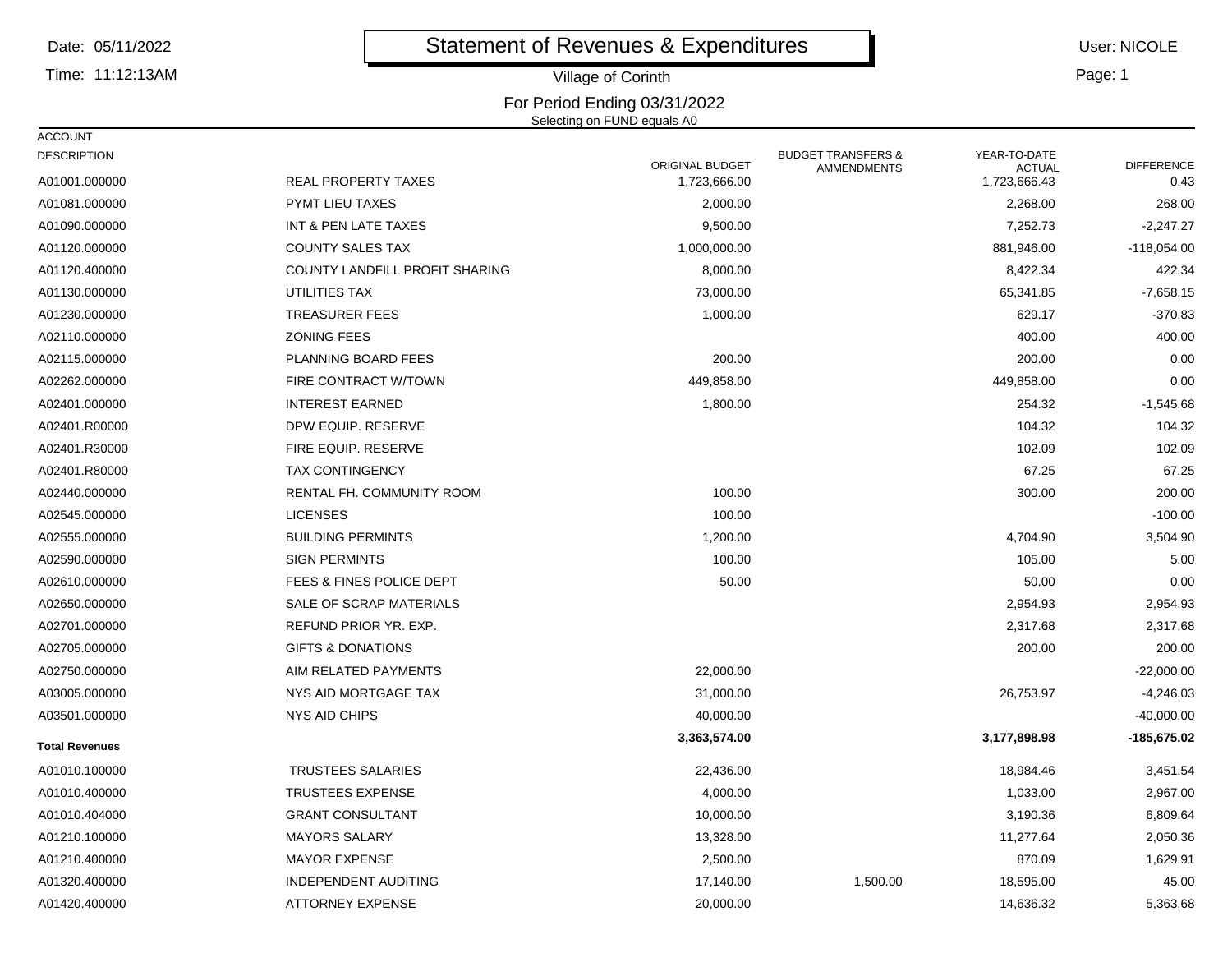#### Time: 11:12:13AM

# Statement of Revenues & Expenditures

User: NICOLE

Page: 2

### For Period Ending 03/31/2022 Selecting on FUND equals A0Village of Corinthh Dage: 2

| <b>ACCOUNT</b><br><b>DESCRIPTION</b> |                               | ORIGINAL BUDGET | <b>BUDGET TRANSFERS &amp;</b><br>AMMENDMENTS | YEAR-TO-DATE<br><b>ACTUAL</b> | <b>DIFFERENCE</b> |
|--------------------------------------|-------------------------------|-----------------|----------------------------------------------|-------------------------------|-------------------|
| A01420.440000                        | SPECIAL LEGAL FEES            | 35,000.00       |                                              | 22,146.60                     | 12,853.40         |
| A01430.100000                        | <b>CLERK SALARY</b>           | 35,751.00       |                                              | 30,375.70                     | 5,375.30          |
| A01430.101000                        | CLERICAL PT                   | 13,263.00       |                                              | 9,564.44                      | 3,698.56          |
| A01430.102000                        | <b>DEPUTY CLERK</b>           | 14,050.00       |                                              | 11,840.88                     | 2,209.12          |
| A01450.400000                        | <b>ELECTION EXPENSE</b>       | 500.00          |                                              | 351.56                        | 148.44            |
| A01620.100000                        | <b>JANITOR WAGES</b>          | 1,950.00        |                                              | 1,370.42                      | 579.58            |
| A01620.200000                        | <b>VH EQUIPMENT</b>           | 200.00          |                                              |                               | 200.00            |
| A01620.401000                        | VH FUEL OIL                   | 1,200.00        |                                              | 1,602.09                      | $-402.09$         |
| A01620.402000                        | <b>VH COMMUNICATIONS</b>      | 8,900.00        |                                              | 7,508.55                      | 1,391.45          |
| A01620.403000                        | <b>VH OFFICE SUPPLIES</b>     | 4,500.00        |                                              | 2,606.23                      | 1,893.77          |
| A01620.404000                        | VH POSTAGE                    | 4,000.00        |                                              | 2,831.37                      | 1,168.63          |
| A01620.407000                        | <b>WEBB SITE EXPENSE</b>      | 1,000.00        |                                              | 500.00                        | 500.00            |
| A01620.408000                        | <b>VH R&amp;M EQUIPMENT</b>   | 1,100.00        |                                              | 756.00                        | 344.00            |
| A01620.410000                        | <b>VH - PR &amp; TRAINING</b> | 1,500.00        | 9,500.00                                     | 7,452.56                      | 3,547.44          |
| A01620.412000                        | <b>VH ELECTRICITY</b>         | 2,500.00        |                                              | 2,039.85                      | 460.15            |
| A01620.418000                        | VH R&M BLDG & GROUNDS         | 6,550.00        |                                              | 1,350.20                      | 5,199.80          |
| A01680.200000                        | DP COMPUTER HARDWARE          | 500.00          |                                              | 64.99                         | 435.01            |
| A01680.408000                        | DP R&M EQUIPMENT              | 500.00          |                                              | 148.12                        | 351.88            |
| A01680.420000                        | DP SOFTWARE                   | 6,700.00        | 6,800.00                                     | 10,568.57                     | 2,931.43          |
| A01680.421000                        | DP RPIS-TAX PROC.             | 1,200.00        |                                              | 1,200.00                      | 0.00              |
| A01910.400000                        | UNALLOCATED INSURANCE         | 71,457.00       |                                              | 68,839.66                     | 2,617.34          |
| A01920.400000                        | MUNICIPAL ASSOC. DUES         | 2,000.00        |                                              | 1,840.00                      | 160.00            |
| A01989.400000                        | LEGAL ADS & NOTICES           | 2,400.00        |                                              | 1,889.95                      | 510.05            |
| A01989.401000                        | MISC. EXPENSE                 | 6,000.00        |                                              | 4,235.58                      | 1,764.42          |
| A01990.400000                        | <b>CONTINGENCY</b>            | 25,000.00       |                                              |                               | 25,000.00         |
| A03010.400000                        | PUBLIC SAFETY ADMIN.          | 1,300.00        |                                              | 422.00                        | 878.00            |
| A03120.103000                        | <b>CROSSING GUARDS WAGES</b>  | 22,653.00       |                                              | 7,275.45                      | 15,377.55         |
| A03120.403000                        | POLICE OFFICE & MISC.         | 135,184.00      |                                              | 101,026.32                    | 34,157.68         |
| A03120.404000                        | POLICE UNIFORMS               | 400.00          |                                              |                               | 400.00            |
| A03410.100000                        | <b>JANATORIAL WAGES</b>       | 3,200.00        | 500.00                                       | 3,416.45                      | 283.55            |
| A03410.401000                        | FD HEATING OIL                | 13,000.00       |                                              | 14,809.41                     | $-1,809.41$       |
| A03410.402000                        | FD TELE & BEEPERS             | 8,500.00        |                                              | 6,417.87                      | 2,082.13          |
| A03410.411000                        | COMMUNITY ROOM EXP.           | 1,950.00        |                                              | 1,118.35                      | 831.65            |
|                                      |                               |                 |                                              |                               |                   |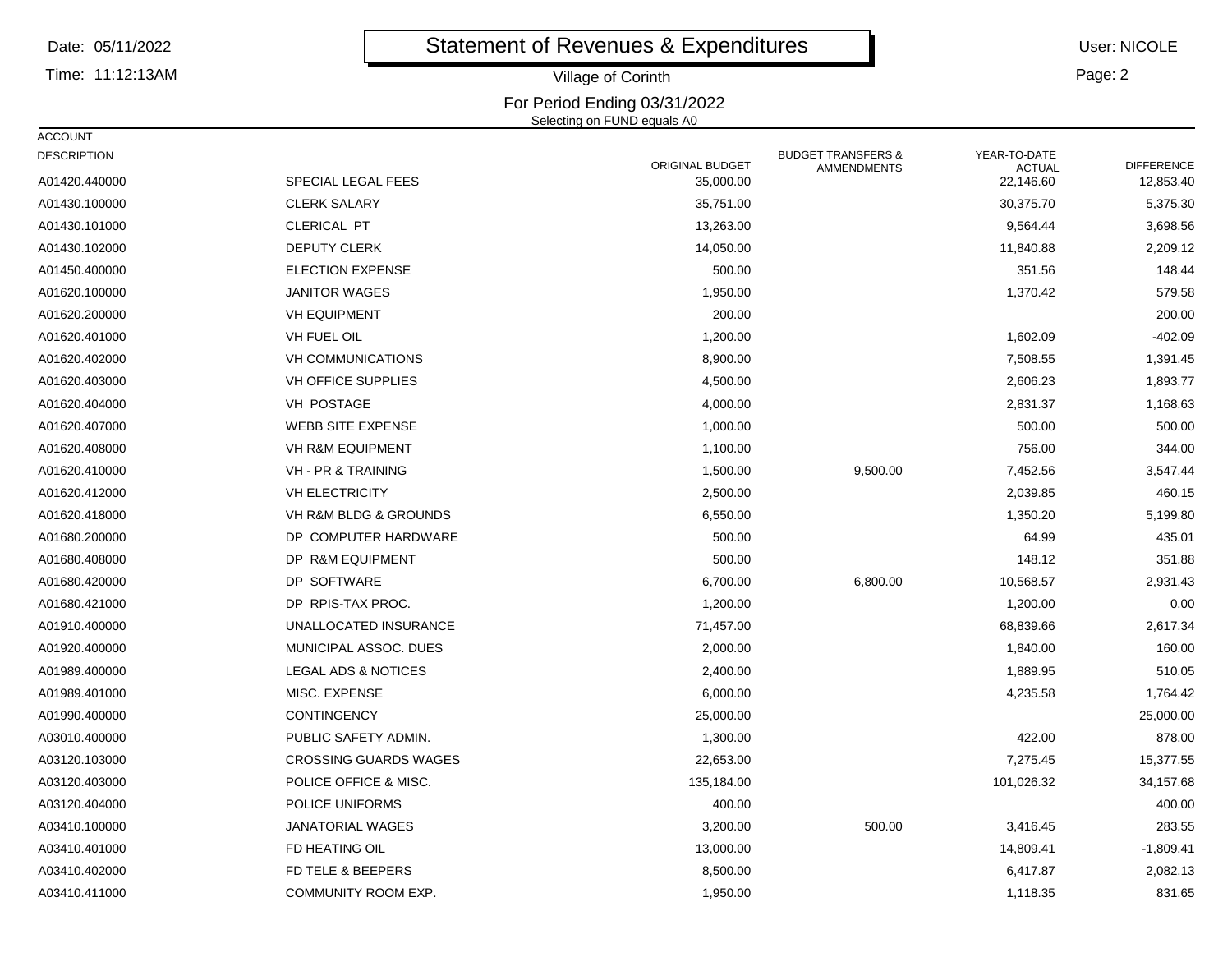#### Date:05/11/2022

Time: 11:12:13AM

# Statement of Revenues & Expenditures

User: NICOLE

Page: 3

### For Period Ending 03/31/2022 Selecting on FUND equals A0Village of Corinthh **Design Contract Contract Contract Contract Contract Contract Contract Contract Contract Contract Contract Contract Contract Contract Contract Contract Contract Contract Contract Contract Contract Contract Contract Contr**

| <b>ACCOUNT</b>     |                       |                        |                                              |                               |                   |
|--------------------|-----------------------|------------------------|----------------------------------------------|-------------------------------|-------------------|
| <b>DESCRIPTION</b> |                       | <b>ORIGINAL BUDGET</b> | <b>BUDGET TRANSFERS &amp;</b><br>AMMENDMENTS | YEAR-TO-DATE<br><b>ACTUAL</b> | <b>DIFFERENCE</b> |
| A03410.412000      | <b>FD ELECTRICITY</b> | 12,500.00              |                                              | 9,568.44                      | 2,931.56          |
| A03410.418000      | FD R&M BLDG & GROUNDS | 25,000.00              |                                              | 22,475.02                     | 2,524.98          |
| A03410.425000      | <b>INSURANCE</b>      | 35,000.00              |                                              | 35,566.20                     | $-566.20$         |
| A03411.200000      | <b>FD EQUIPMENT</b>   | 144,200.00             | 331,647.00                                   | 455,420.58                    | 20,426.42         |
| A03411.403000      | FD OFFICE & MISC.     | 3,500.00               |                                              | 3,429.55                      | 70.45             |
| A03411.404000      | FD UNIFORMS           | 3,500.00               |                                              | 5,453.96                      | $-1,953.96$       |
| A03411.405000      | FD VEHICLE GAS        | 4,500.00               |                                              | 3,241.07                      | 1,258.93          |
| A03411.406000      | FD R&M VEHICLES       | 60,000.00              |                                              | 62,013.54                     | $-2,013.54$       |
| A03411.407000      | FD CHEMICALS          | 1,000.00               |                                              | 735.00                        | 265.00            |
| A03411.408000      | FD R&M EQUIPMENT      | 12,000.00              |                                              | 8,698.31                      | 3,301.69          |
| A03411.409000      | FD R&M RADIOS         | 8,000.00               |                                              | 1,680.60                      | 6,319.40          |
| A03411.410000      | FD PR & TRAINUNG      | 12,500.00              |                                              | 7,881.23                      | 4,618.77          |
| A03411.411000      | FD OPERATING SUPP.    | 10,000.00              |                                              | 10,831.08                     | $-831.08$         |
| A03411.416000      | FD DIESEL FUEL        | 3,500.00               |                                              | 3,167.00                      | 333.00            |
| A03411.419000      | FD TURNOUT GEAR       | 50,000.00              |                                              | 27,614.34                     | 22,385.66         |
| A03411.420000      | FD SCUBA GEAR         | 4,000.00               |                                              | 3,290.75                      | 709.25            |
| A03411.421000      | FD JANITORIAL         | 23,200.00              | 11,600.00                                    | 29,000.00                     | 5,800.00          |
| A03411.422000      | FD MILEAGE            | 8,500.00               |                                              | 6,564.32                      | 1,935.68          |
| A03620.100000      | <b>BI SALARY</b>      | 21,206.00              |                                              | 17,944.08                     | 3,261.92          |
| A03620.400000      | <b>BI EXPENSES</b>    | 1,500.00               |                                              | 698.17                        | 801.83            |
| A05110.100000      | DPW SUPT SALARY       | 47,827.00              |                                              | 42,352.04                     | 5,474.96          |
| A05110.101000      | DPW EMPLOYEE WAGES    | 348,149.00             |                                              | 281,799.49                    | 66,349.51         |
| A05110.200000      | DPW EQUIPMENT         | 225,000.00             | 39,000.00                                    | 253,497.78                    | 10,502.22         |
| A05110.404000      | DPW UNIFORMS          | 13,500.00              |                                              | 8,353.03                      | 5,146.97          |
| A05110.405000      | DPW VEHIICLE GAS      | 5,000.00               |                                              | 7,699.18                      | $-2,699.18$       |
| A05110.406000      | DPW R&M EQUIPMENT     | 35,000.00              |                                              | 21,605.22                     | 13,394.78         |
| A05110.409000      | DPW R&M RADIOS        | 2,500.00               |                                              |                               | 2,500.00          |
| A05110.410000      | DPW PR & TRAINING     | 2,000.00               |                                              |                               | 2,000.00          |
| A05110.411000      | DPW OPERATING SUPP.   | 8,000.00               |                                              | 3,348.54                      | 4,651.46          |
| A05110.413000      | DPW STREET MAINT.     | 40,000.00              |                                              | 47,303.98                     | $-7,303.98$       |
| A05110.414000      | DPW TREE REMOVAL      | 10,000.00              |                                              | 5,100.00                      | 4,900.00          |
| A05110.416000      | DPW DIESEL FUEL       | 12,000.00              |                                              | 17,122.08                     | $-5,122.08$       |
| A05110.417000      | DPW STREET SIGNS      | 5,000.00               |                                              | 6,306.26                      | $-1,306.26$       |
|                    |                       |                        |                                              |                               |                   |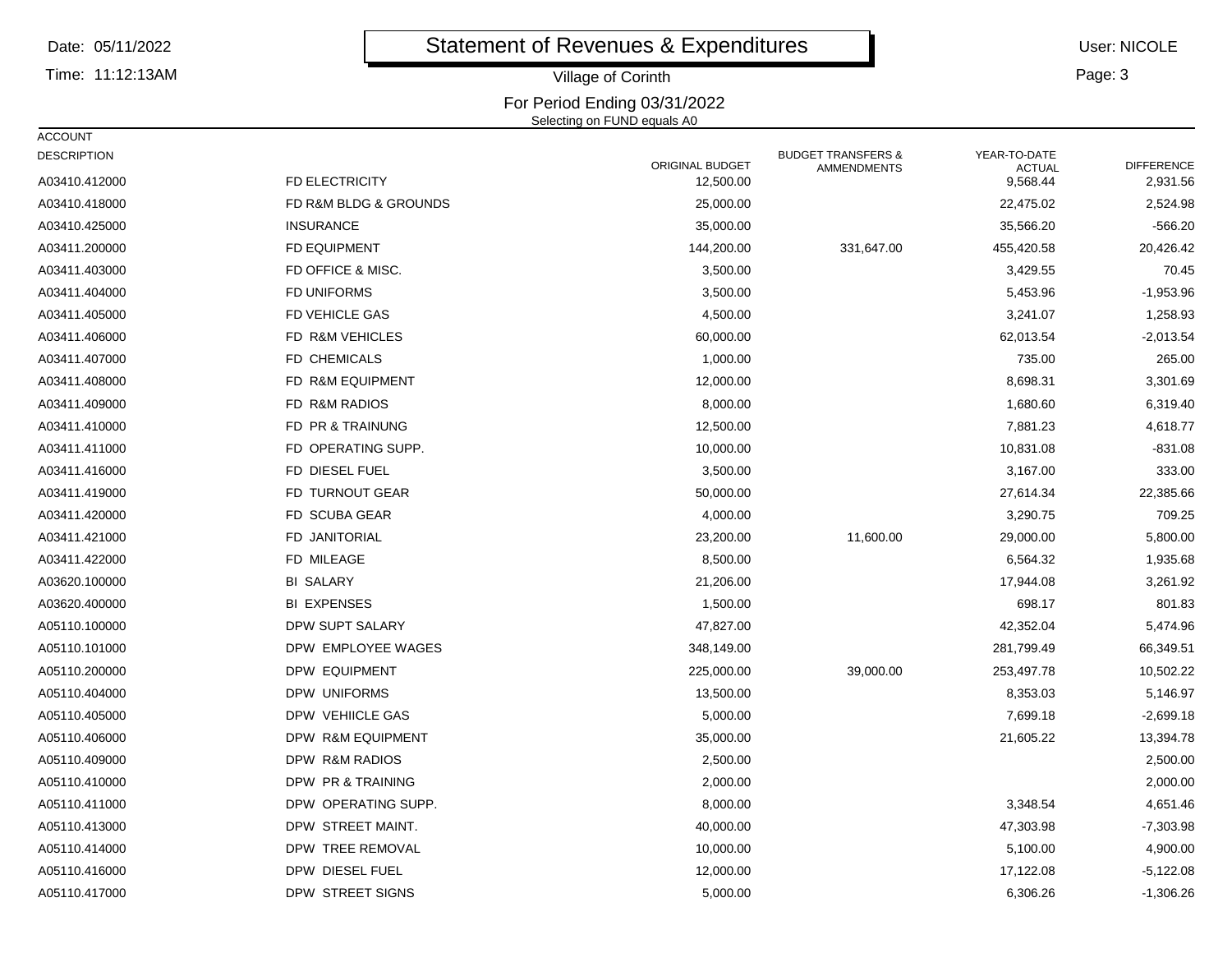Date:05/11/2022

Time: 11:12:13AM

# Statement of Revenues & Expenditures

User: NICOLE

h **Design Contract Contract Contract Contract Contract Contract Contract Contract Contract Contract Contract Contract Contract Contract Contract Contract Contract Contract Contract Contract Contract Contract Contract Contr** Page: 4

# For Period Ending 03/31/2022 Selecting on FUND equals A0Village of Corinth

| <b>ACCOUNT</b>     |                            |                 |                                              |                               |                   |
|--------------------|----------------------------|-----------------|----------------------------------------------|-------------------------------|-------------------|
| <b>DESCRIPTION</b> |                            | ORIGINAL BUDGET | <b>BUDGET TRANSFERS &amp;</b><br>AMMENDMENTS | YEAR-TO-DATE<br><b>ACTUAL</b> | <b>DIFFERENCE</b> |
| A05132.401000      | DPW HEATING OIL            | 7,500.00        |                                              | 8,469.82                      | $-969.82$         |
| A05132.401A00      | POLICE GARAGE HEAT         | 250.00          |                                              | 463.82                        | $-213.82$         |
| A05132.402000      | DPW COMMUNICATIONS         | 5,000.00        |                                              | 3,787.52                      | 1,212.48          |
| A05132.412000      | DPW ELECTRICITY            | 5,200.00        |                                              | 3,767.34                      | 1,432.66          |
| A05132.412A00      | PD. ELECTRICITY            | 400.00          |                                              | 313.14                        | 86.86             |
| A05132.418000      | DPW R&M BLDG & GR.         | 30,000.00       | 7,500.00                                     | 22,097.24                     | 15,402.76         |
| A05132.418A00      | <b>R&amp;M PD BUILDING</b> | 500.00          |                                              |                               | 500.00            |
| A05142.100000      | SNOW WAGES                 | 117,777.00      |                                              | 93,068.41                     | 24,708.59         |
| A05142.406000      | SNOW R&M EQUIPMENT         | 35,000.00       |                                              | 28,180.23                     | 6,819.77          |
| A05142.407000      | SNOW CHEMICALS             | 75,000.00       |                                              | 33,564.28                     | 41,435.72         |
| A05142.416000      | SNOW DIESEL FUEL           | 10,000.00       |                                              | 9,305.44                      | 694.56            |
| A05182.200000      | <b>ST LIGHTS EQUIPMENT</b> | 53,000.00       |                                              |                               | 53,000.00         |
| A05182.408000      | <b>ST LIGHTS R&amp;M</b>   | 5,000.00        |                                              |                               | 5,000.00          |
| A05182.412000      | <b>STREET LIGHTING</b>     | 52,000.00       |                                              | 38,665.89                     | 13,334.11         |
| A05410.400000      | SIDEWALK EXPENSE           | 10,000.00       |                                              | 3,932.32                      | 6,067.68          |
| A06772.402000      | SENIOR CITIZEN COMM.       | 3,050.00        |                                              | 2,596.58                      | 453.42            |
| A06772.404000      | <b>SENIOR TASK FORCE</b>   | 2,500.00        |                                              |                               | 2,500.00          |
| A06989.400000      | ECON. OPP.& DEV            | 3,500.00        |                                              | 3,626.00                      | $-126.00$         |
| A07110.100000      | <b>PARKS WAGES</b>         | 13,668.00       |                                              | 10,505.60                     | 3,162.40          |
| A07110.412000      | PARKS ELECTRICITY          | 600.00          |                                              | 404.71                        | 195.29            |
| A07110.418000      | PARKS R&M BLDG & GR.       | 10,000.00       |                                              | 4,230.99                      | 5,769.01          |
| A07111.412000      | <b>BEACH ELECTRICITY</b>   | 1,000.00        |                                              | 495.53                        | 504.47            |
| A07111.418000      | BEACH R&M BLDG & GR.       | 1,500.00        |                                              | 1,636.38                      | $-136.38$         |
| A07310.100000      | YOUTH WAGES                | 11,550.00       | $-500.00$                                    |                               | 11,050.00         |
| A07310.400000      | YOUTH EXPENSE              | 5,500.00        | $-300.00$                                    |                               | 5,200.00          |
| A07410.400000      | <b>LIBRARY EXPENSE</b>     | 14,500.00       |                                              | 14,500.00                     | 0.00              |
| A07550.423000      | <b>DECORATIONS</b>         | 750.00          |                                              | 449.55                        | 300.45            |
| A07550.424000      | <b>VETERAN ACTIVITIES</b>  | 3,800.00        |                                              | 3,800.00                      | 0.00              |
| A07550.425000      | <b>IMAGE COMMITTEE</b>     | 12,900.00       | 300.00                                       | 13,230.58                     | $-30.58$          |
| A08010.102000      | ZONING ENFORCEMENT WAGE    | 5,302.00        |                                              | 4,486.02                      | 815.98            |
| A08010.400000      | <b>ZONING EXPENSE</b>      | 11,500.00       |                                              | 8,502.75                      | 2,997.25          |
| A08020.400000      | PLAN BOARD EXPENSES        | 15,000.00       |                                              | 10,430.00                     | 4,570.00          |
| A08140.400000      | <b>STORM SEWERS</b>        | 8,000.00        |                                              | 5,373.10                      | 2,626.90          |
|                    |                            |                 |                                              |                               |                   |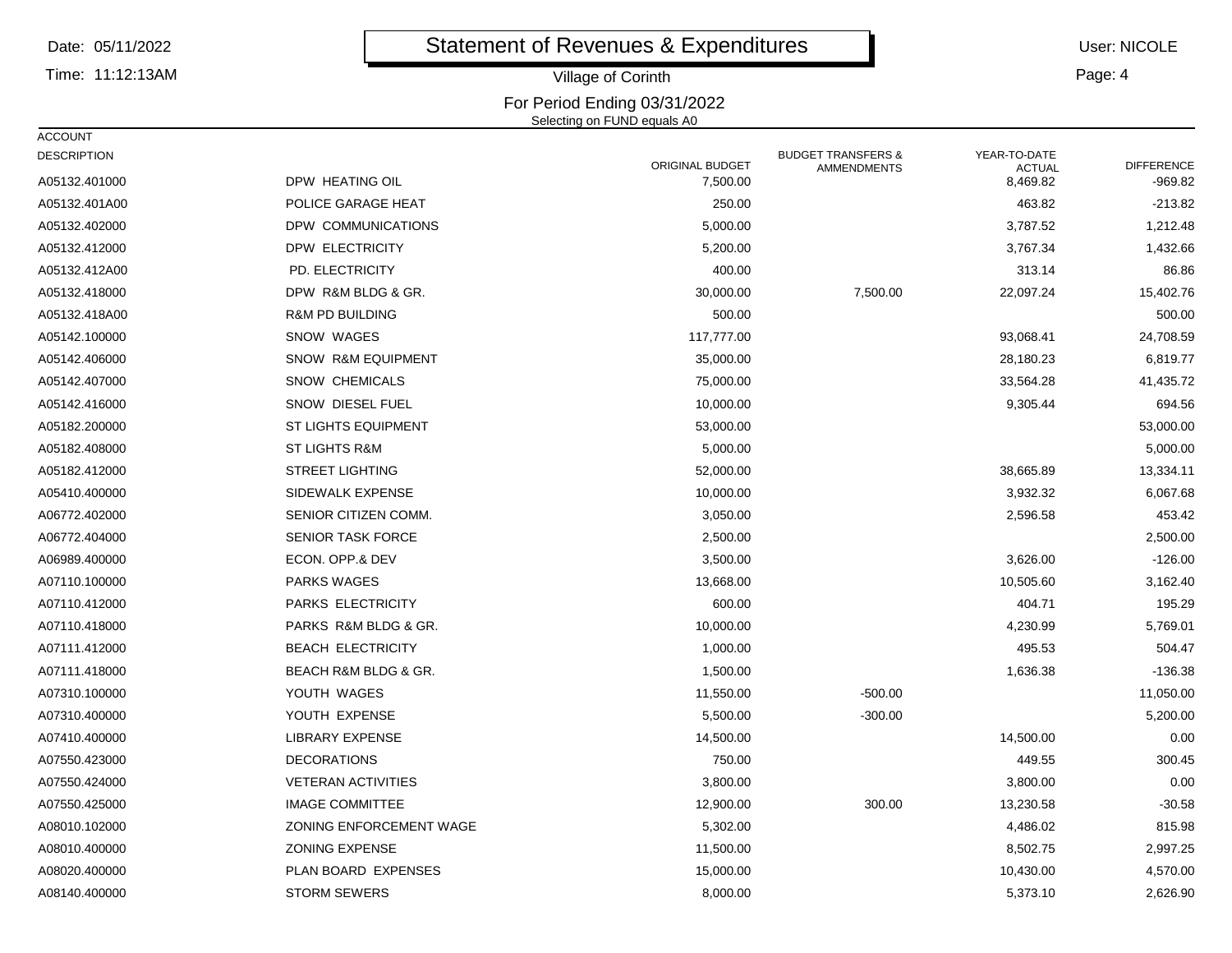| Date: 05/11/2022          |                                | Statement of Revenues & Expenditures                        |                                                     |                               | User: NICOLE      |  |
|---------------------------|--------------------------------|-------------------------------------------------------------|-----------------------------------------------------|-------------------------------|-------------------|--|
| Time: 11:12:13AM          | Village of Corinth             |                                                             |                                                     |                               | Page: 5           |  |
|                           |                                | For Period Ending 03/31/2022<br>Selecting on FUND equals A0 |                                                     |                               |                   |  |
| <b>ACCOUNT</b>            |                                |                                                             |                                                     |                               |                   |  |
| <b>DESCRIPTION</b>        |                                | <b>ORIGINAL BUDGET</b>                                      | <b>BUDGET TRANSFERS &amp;</b><br><b>AMMENDMENTS</b> | YEAR-TO-DATE<br><b>ACTUAL</b> | <b>DIFFERENCE</b> |  |
| A08160.400000             | REFUSE COLLECTION              | 164,300.00                                                  |                                                     | 119,643.78                    | 44,656.22         |  |
| A08510.400000             | <b>BEAUTIFICATION COMM</b>     | 6,823.00                                                    |                                                     | 6,822.90                      | 0.10              |  |
| A08560.400000             | <b>SHADE TREES</b>             | 2,500.00                                                    |                                                     |                               | 2,500.00          |  |
| A08760.400000             | <b>EMERGENCY DISASTER WORK</b> | 2,500.00                                                    |                                                     | 863.79                        | 1,636.21          |  |
| A08989.400000             | <b>ENGINEERING SERVICE</b>     | 5,000.00                                                    |                                                     |                               | 5,000.00          |  |
| A09010.800000             | <b>NYS RETIREMENT</b>          | 97,516.00                                                   |                                                     | 93,702.00                     | 3,814.00          |  |
| A09025.800000             | <b>FIREMENS SER AWARD</b>      | 27,800.00                                                   |                                                     | 27,796.00                     | 4.00              |  |
| A09025.801000             | FIRE SER AWARD ADMIN           | 6,500.00                                                    |                                                     | 6,499.00                      | 1.00              |  |
| A09030.800000             | <b>FICA</b>                    | 52,920.00                                                   |                                                     | 40,612.28                     | 12,307.72         |  |
| A09050.800000             | NYS UNEMPLOYMENT               | 2,500.00                                                    |                                                     |                               | 2,500.00          |  |
| A09055.800000             | <b>NYS DISABILITY</b>          | 350.00                                                      |                                                     | 301.50                        | 48.50             |  |
| A09060.800000             | <b>HEALTH INSURANCE</b>        | 109,072.00                                                  |                                                     | 80,225.72                     | 28,846.28         |  |
| A09061.800000             | RET. HEALTH INSURANCE          | 45,192.00                                                   |                                                     | 33,408.12                     | 11,783.88         |  |
| A09710.600000             | <b>BOND PRINCIPAL</b>          | 471,534.00                                                  |                                                     | 514,934.60                    | $-43,400.60$      |  |
| A09710.700000             | <b>BOND INTEREST</b>           | 120,576.00                                                  | $-1,500.00$                                         | 43,427.55                     | 75,648.45         |  |
| A09785.600000             | <b>INSTALLMENT PRINCIPAL</b>   | 9,307.00                                                    |                                                     | 9,307.05                      | $-0.05$           |  |
| A09785.700000             | <b>INSTALLMENT INTEREST</b>    | 1,366.00                                                    |                                                     | 1,365.67                      | 0.33              |  |
| A09901.900000             | TRANSFER TO OTHER FUNDS        |                                                             |                                                     | 125,384.25                    | $-125,384.25$     |  |
| <b>Total Expenditures</b> |                                | 3,377,897.00                                                | 406,047.00                                          | 3,238,094.33                  | 545,849.67        |  |

**14,323.00-**

**60,195.35-**

**Excess of Revenues over Expenditures for Report**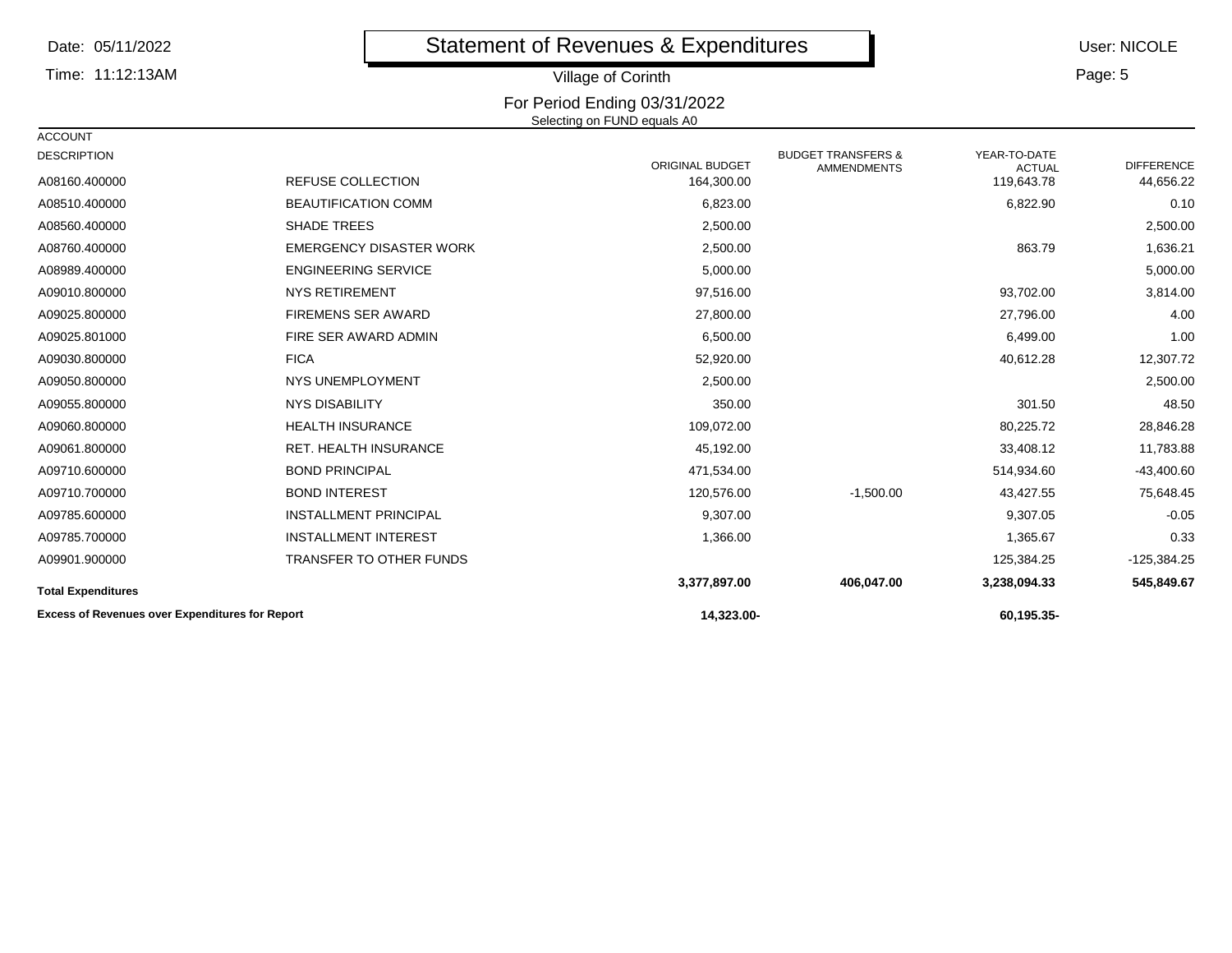|  |  | Date: 05/11/2022 |
|--|--|------------------|
|--|--|------------------|

#### Time: 11:13:50AM

# Statement of Revenues & Expenditures

User: NICOLE

Page: 1

### For Period Ending 03/31/2022 Selecting on FUND equals F0Village of Corinthh **Design Contract Contract Contract Contract Contract Contract Contract Contract Contract Contract Contract Contract Contract Contract Contract Contract Contract Contract Contract Contract Contract Contract Contract Contr**

| <b>ACCOUNT</b>                                         |                              |                 |                               |                             |                   |
|--------------------------------------------------------|------------------------------|-----------------|-------------------------------|-----------------------------|-------------------|
| <b>DESCRIPTION</b>                                     |                              | ORIGINAL BUDGET | <b>BUDGET TRANSFERS &amp;</b> | YEAR-TO-DATE                | <b>DIFFERENCE</b> |
| F02142.000000                                          | <b>WATER RENTS</b>           | 596,275.00      | AMMENDMENTS                   | <b>ACTUAL</b><br>705,865.02 | 109,590.02        |
| F02145.000000                                          | <b>WATER SERVICE CHARGES</b> | 2,500.00        |                               | 22,196.68                   | 19,696.68         |
| F02148.000000                                          | INT & PEN LATE RENTS         | 19,000.00       |                               | 12,601.89                   | $-6,398.11$       |
| F02401.000000                                          | <b>INTEREST EARNED</b>       | 500.00          |                               | 108.14                      | $-391.86$         |
| F02401.R10000                                          | INT. CAPITAL RESERVE         |                 |                               | 115.03                      | 115.03            |
| <b>Total Revenues</b>                                  |                              | 618,275.00      |                               | 740,886.76                  | 122,611.76        |
| F01950.400000                                          | SCHOOL/TOWN & CTY TAX        | 10,900.00       |                               | 7,653.12                    | 3,246.88          |
| F01990.400000                                          | <b>CONTINGENCY</b>           | 20,000.00       |                               |                             | 20,000.00         |
| F08310.100000                                          | PERSONEL SERVICES            | 23,314.00       |                               | 19,726.08                   | 3,587.92          |
| F08310.403000                                          | <b>OFFICE &amp; MISC</b>     | 500.00          |                               |                             | 500.00            |
| F08310.440000                                          | <b>ENGINEERING SERVICES</b>  | 5,000.00        |                               |                             | 5,000.00          |
| F08320.100000                                          | PERSONAL SERVICES            | 96,321.00       |                               | 81,046.98                   | 15,274.02         |
| F08320.101000                                          | OFFICE SALARY                | 36,053.00       |                               | 30,261.51                   | 5,791.49          |
| F08320.400000                                          | <b>R&amp;M WATER LINES</b>   | 35,000.00       |                               | 24,121.96                   | 10,878.04         |
| F08320.406000                                          | <b>R&amp;M VEHICLE</b>       | 2,000.00        |                               | 36.46                       | 1,963.54          |
| F08320.410000                                          | <b>PR &amp; TRAINING</b>     | 1,500.00        |                               | 1,185.00                    | 315.00            |
| F08321.401000                                          | <b>HEAT</b>                  | 2,500.00        |                               | 2,444.26                    | 55.74             |
| F08321.402000                                          | WH COMMUNICATIONS            | 3,650.00        |                               | 2,829.84                    | 820.16            |
| F08321.407000                                          | WH CHEMICALS                 | 2,500.00        |                               | 1,409.00                    | 1,091.00          |
| F08321.408000                                          | WH R&M EQUIPMENT             | 35,000.00       |                               | 22,611.76                   | 12,388.24         |
| F08321.412000                                          | WH ELECTRICITY               | 28,000.00       |                               | 19,900.66                   | 8,099.34          |
| F08321.418000                                          | WH R&M BLDG & GR             | 2,000.00        |                               | 626.20                      | 1,373.80          |
| F08322.402000                                          | TANK COMMUNICATIONS          | 1,200.00        |                               | 960.00                      | 240.00            |
| F08322.408000                                          | TANK R&M EQUIPMENT           | 2,000.00        |                               | 5.15                        | 1,994.85          |
| F08322.412000                                          | TANK ELECTRICITY             | 400.00          |                               | 260.35                      | 139.65            |
| F09010.800000                                          | <b>NYS RETIREMENT</b>        | 10,000.00       |                               | 10,000.00                   | 0.00              |
| F09030.800000                                          | <b>FICA</b>                  | 11,911.00       |                               | 9,502.50                    | 2,408.50          |
| F09060.800000                                          | <b>HEALTH INSURANCE</b>      | 12,960.00       |                               | 8,932.38                    | 4,027.62          |
| F09710.600000                                          | <b>BOND PRINCIPAL</b>        | 275,566.00      |                               | 275,566.00                  | 0.00              |
| <b>Total Expenditures</b>                              |                              | 618,275.00      |                               | 519,079.21                  | 99,195.79         |
| <b>Excess of Revenues over Expenditures for Report</b> |                              |                 |                               | 221,807.55                  |                   |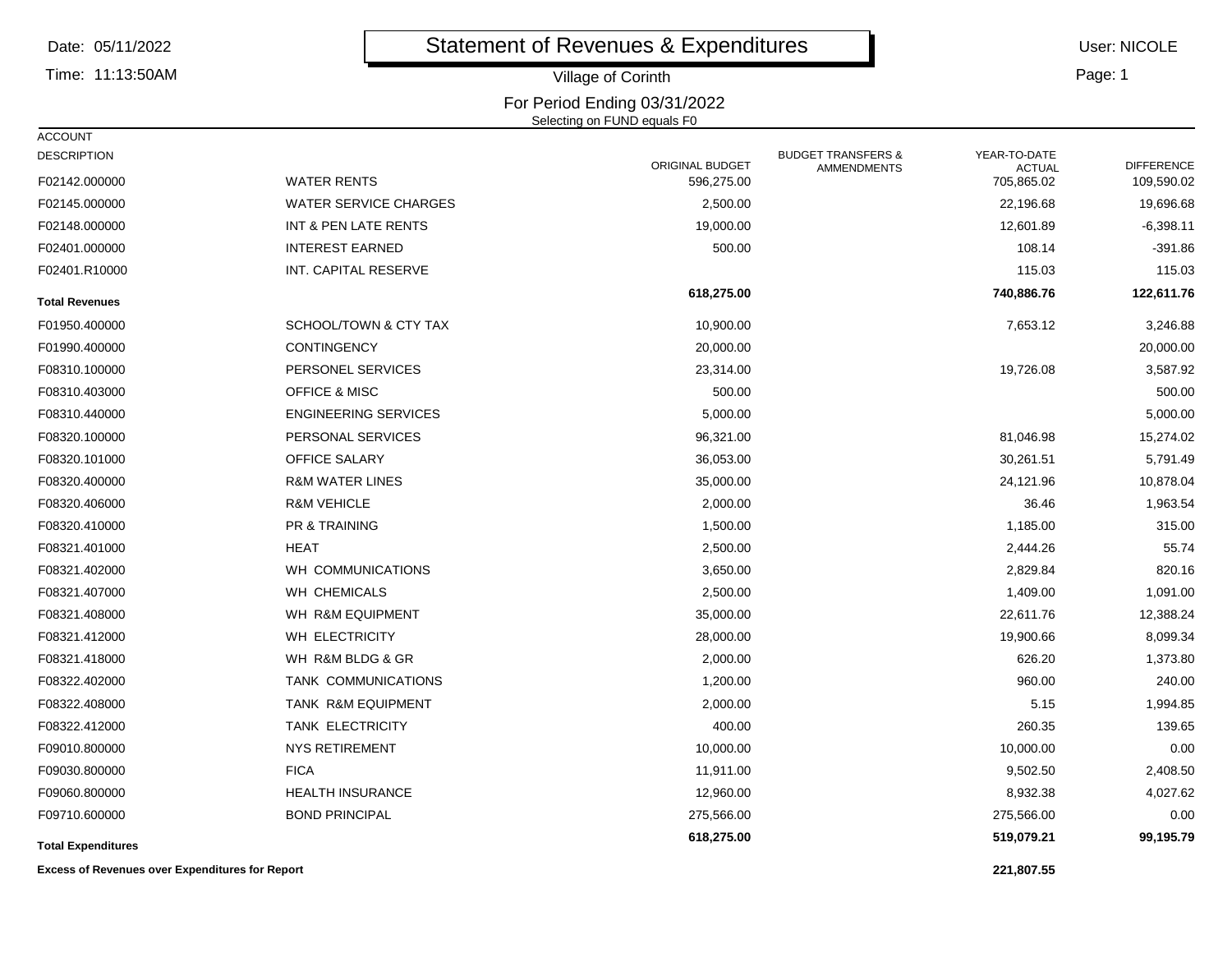| Date: 05/11/2022      |                                   | Statement of Revenues & Expenditures                        |                                              |                               | User: NICOLE      |  |
|-----------------------|-----------------------------------|-------------------------------------------------------------|----------------------------------------------|-------------------------------|-------------------|--|
| Time: 11:14:23AM      | Village of Corinth                |                                                             |                                              |                               | Page: 1           |  |
|                       |                                   | For Period Ending 03/31/2022<br>Selecting on FUND equals G0 |                                              |                               |                   |  |
| <b>ACCOUNT</b>        |                                   |                                                             |                                              |                               |                   |  |
| <b>DESCRIPTION</b>    |                                   | <b>ORIGINAL BUDGET</b>                                      | <b>BUDGET TRANSFERS &amp;</b><br>AMMENDMENTS | YEAR-TO-DATE<br><b>ACTUAL</b> | <b>DIFFERENCE</b> |  |
| G02120.000000         | <b>SEWER RENTS</b>                | 631,795.00                                                  |                                              | 640,757.53                    | 8,962.53          |  |
| G02122.000000         | SEWER CHARGES                     | 500.00                                                      |                                              |                               | $-500.00$         |  |
| G02128.000000         | INT & PEN LATE RENTS              | 16,000.00                                                   |                                              | 16,612.18                     | 612.18            |  |
| G02401.000000         | <b>INTEREST EARNED</b>            | 300.00                                                      |                                              | 26.83                         | $-273.17$         |  |
| G02401.R10000         | INT. CAPITAL RESERVE              |                                                             |                                              | 45.53                         | 45.53             |  |
| <b>Total Revenues</b> |                                   | 648,595.00                                                  |                                              | 657,442.07                    | 8,847.07          |  |
| G01990.400000         | <b>CONTINGENCY</b>                | 15,000.00                                                   |                                              |                               | 15,000.00         |  |
| G08110.100000         | ADMINISTRATIVE SALARY             | 7,771.00                                                    |                                              | 6,575.36                      | 1,195.64          |  |
| G08110.101000         | OPERATOR SALARY                   | 32,815.00                                                   |                                              | 27,960.26                     | 4,854.74          |  |
| G08120.400000         | <b>SEWER LINE R&amp;M</b>         | 25,000.00                                                   |                                              | 17,209.63                     | 7,790.37          |  |
| G08121.402000         | H A COMMUNICATIONS                | 360.00                                                      |                                              | 285.00                        | 75.00             |  |
| G08121.408000         | H A R&M EQUIPMENT                 | 3,000.00                                                    |                                              |                               | 3,000.00          |  |
| G08121.418000         | HA R&M BLDG & GR.                 | 1,000.00                                                    |                                              |                               | 1,000.00          |  |
| G08122.402000         | RS COMMUNICATIONS                 | 2,800.00                                                    |                                              | 2,216.95                      | 583.05            |  |
| G08122.408000         | RS R&M EQUIPMENT                  | 6,000.00                                                    |                                              | 1,733.21                      | 4,266.79          |  |
| G08122.412000         | RS ELECTRICITY                    | 8,000.00                                                    |                                              | 6,173.39                      | 1,826.61          |  |
| G08122.418000         | RS R&M BLDG & GR.                 | 1,000.00                                                    |                                              |                               | 1,000.00          |  |
| G08130.100000         | WAGES                             | 53,890.00                                                   |                                              | 38,575.20                     | 15,314.80         |  |
| G08130.101000         | OFFICE SALARY                     | 36,050.00                                                   |                                              | 30,457.67                     | 5,592.33          |  |
| G08130.401000         | <b>HEATING OIL</b>                | 18,000.00                                                   |                                              | 9,861.13                      | 8,138.87          |  |
| G08130.402000         | COMMUNICATIONS                    | 6,500.00                                                    |                                              | 4,632.52                      | 1,867.48          |  |
| G08130.404000         | <b>UNIFORMS</b>                   | 2,800.00                                                    |                                              | 1,691.07                      | 1,108.93          |  |
| G08130.405000         | <b>VEHICLE GAS</b>                | 2,000.00                                                    |                                              | 1,816.53                      | 183.47            |  |
| G08130.406000         | <b>R&amp;M VEHICLE</b>            | 3,000.00                                                    |                                              | 825.72                        | 2,174.28          |  |
| G08130.407000         | <b>CHEMICALS</b>                  | 15,400.00                                                   |                                              | 3,323.85                      | 12,076.15         |  |
| G08130.408000         | <b>R&amp;M EQUIPMENT</b>          | 10,000.00                                                   |                                              | 6,288.32                      | 3,711.68          |  |
| G08130.410000         | <b>PR &amp; TRAINING</b>          | 1,000.00                                                    |                                              | 1,004.46                      | $-4.46$           |  |
| G08130.411000         | <b>OPERATING SUPPLIES</b>         | 6,000.00                                                    |                                              | 6,758.05                      | $-758.05$         |  |
| G08130.412000         | <b>ELECTRICITY</b>                | 110,000.00                                                  |                                              | 26,065.59                     | 83,934.41         |  |
| G08130.416000         | SEWER DEPT DIESEL FUEL            | 1,000.00                                                    |                                              | 727.10                        | 272.90            |  |
| G08130.418000         | <b>R&amp;M BLDG &amp; GROUNDS</b> | 1,000.00                                                    |                                              | 2,109.32                      | $-1,109.32$       |  |

S 27,744.63 17,255.37

 $6,000.00$   $2,535.00$   $3,465.00$ 

G08130.426000

G08130.428000

DUMPING & LAB FEES

ENCON FEES